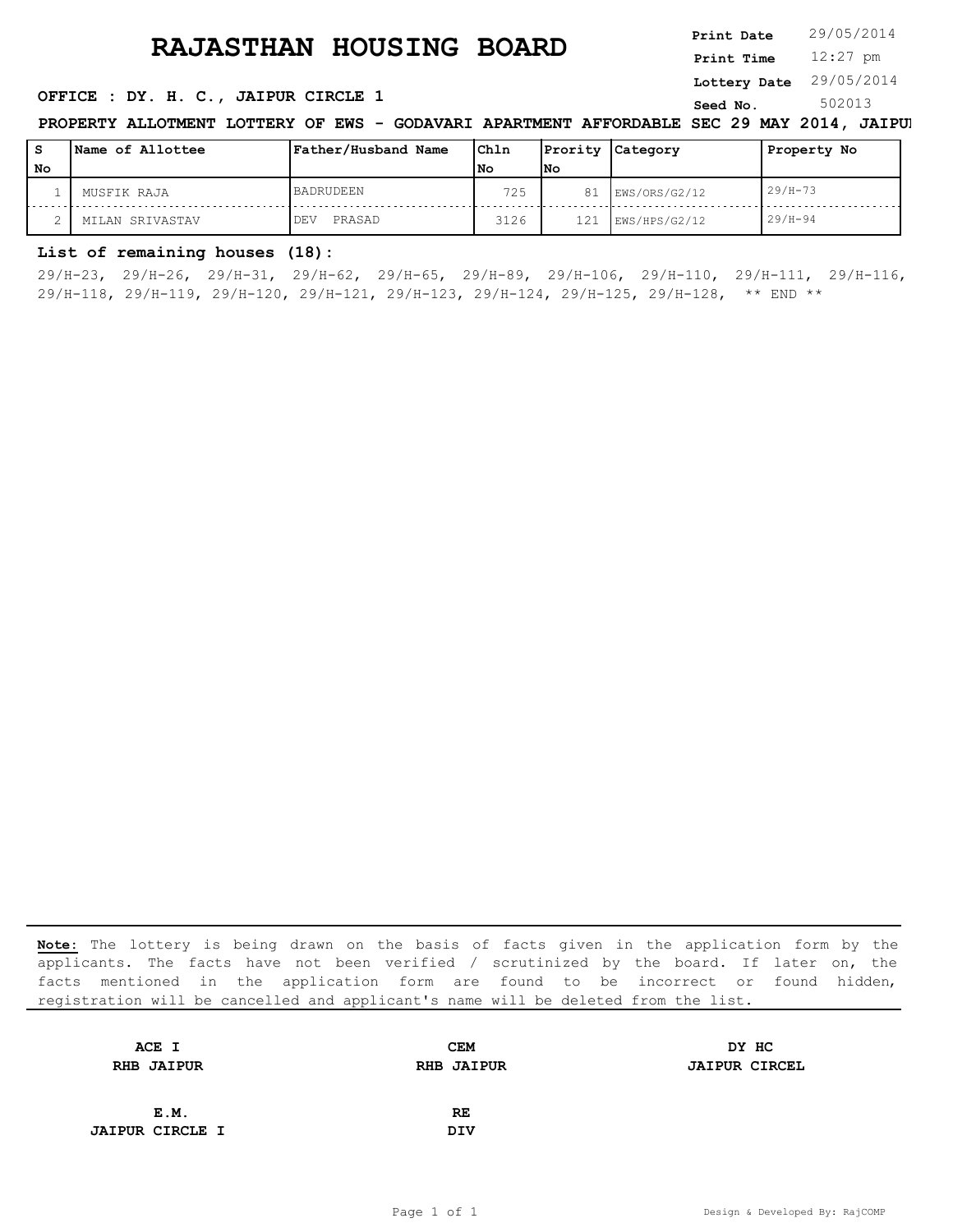**Print Date**

12:32 pm **Print Time**

### **Lottery Date** 29/05/2014

### **OFFICE : DY. H. C., JAIPUR CIRCLE 1** Seed No. 309056

PROPERTY ALLOTMENT LOTTERY OF LIG PH - GODAVARI APARTMENT AFFORDABLE SEC 29 MAY 2014, JAI

|    | Name of Allottee | Father/Husband Name | Ch1n |     | Prority Category | Property No |
|----|------------------|---------------------|------|-----|------------------|-------------|
| No |                  |                     | l No | lNo |                  |             |
|    | LALCHAND KHATIK  | KANHAIYA LAL KHATIK | 993  |     | LIG PH/HPS/G9/12 | $J-18(GF)$  |

#### **List of remaining houses (7):**

I-2, I-3, J-4, J-17, J-19, J-34, J-36, \*\* END \*\*

| ACE I                  | <b>CEM</b>        | DY HC                  |
|------------------------|-------------------|------------------------|
| <b>RHB JAIPUR</b>      | <b>RHB JAIPUR</b> | <b>JAIPUR CIRCEL 1</b> |
|                        |                   |                        |
| E.M.                   | RE.               |                        |
| <b>JAIPUR CIRCLE I</b> | <b>DIV</b>        |                        |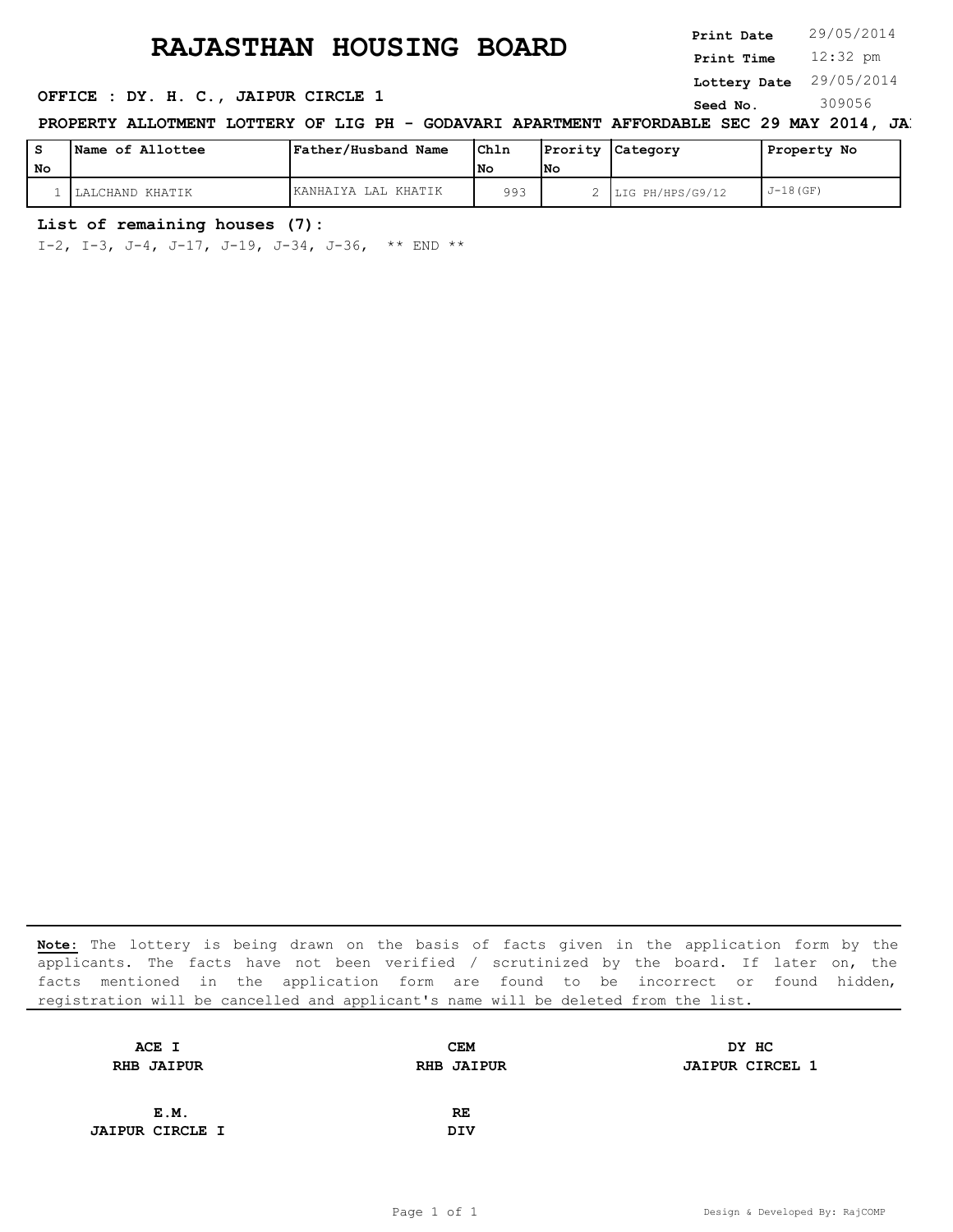12:39 pm **Print Time Print Date**  $29/05/2014$ **Lottery Date** 29/05/2014

### **SERICE : DY. H. C., JAIPUR CIRCLE 1** Seed No. 545777

**PROPERTY ALLOTMENT LOTTERY OF LIG - GODAVARI APARTMENT AFFORDABLE SEC 29 MAY 2014, JAIPU** 

| s  | <b>Name of Allottee</b> | Father/Husband Name | Chln  | Prority   | Category      | Property No    |
|----|-------------------------|---------------------|-------|-----------|---------------|----------------|
| No |                         |                     | l No  | <b>No</b> |               |                |
|    | SANJAY KUMAR            | MURARI LAL          | 10110 | 14        | LIG/ORS/G2/12 | $I - 25 (2-F)$ |
|    | 2 IREENA JAIN           | ASHISH JAIN         | 710   | 120       | LIG/HPS/G2/12 | $J-17(GF)$     |
|    | POONAM KARMCHANDANI     | SACHCHUMAL          | 2740  | 147       | LIG/HPS/G2/12 | $I-13(3-F)$    |
|    | MONIKA RAWAT            | SHYAM SUNDER RAWAT  | 5645  | 9         | LIG/HPS/G4/12 | $J - 9(2-F)$   |
|    | LALITA KUMARI MEENA     | BHAGWAN SAHAI       | 1365  |           | LIG/HPS/G5/12 | $J-4$ (GF)     |

### **List of remaining houses (18):**

B-85, F-74, I-2, I-3, I-53, J-5, J-10, J-15, J-19, J-23, J-24, J-26, J-27, J-34, J-36, J-38, J-45, J-46,  $**$  END  $**$ 

| <b>CEM</b>        | DY HC                  |
|-------------------|------------------------|
| <b>RHB JAIPUR</b> | <b>JAIPUR CIRCEL 1</b> |
|                   |                        |
| RE                |                        |
| <b>DIV</b>        |                        |
|                   |                        |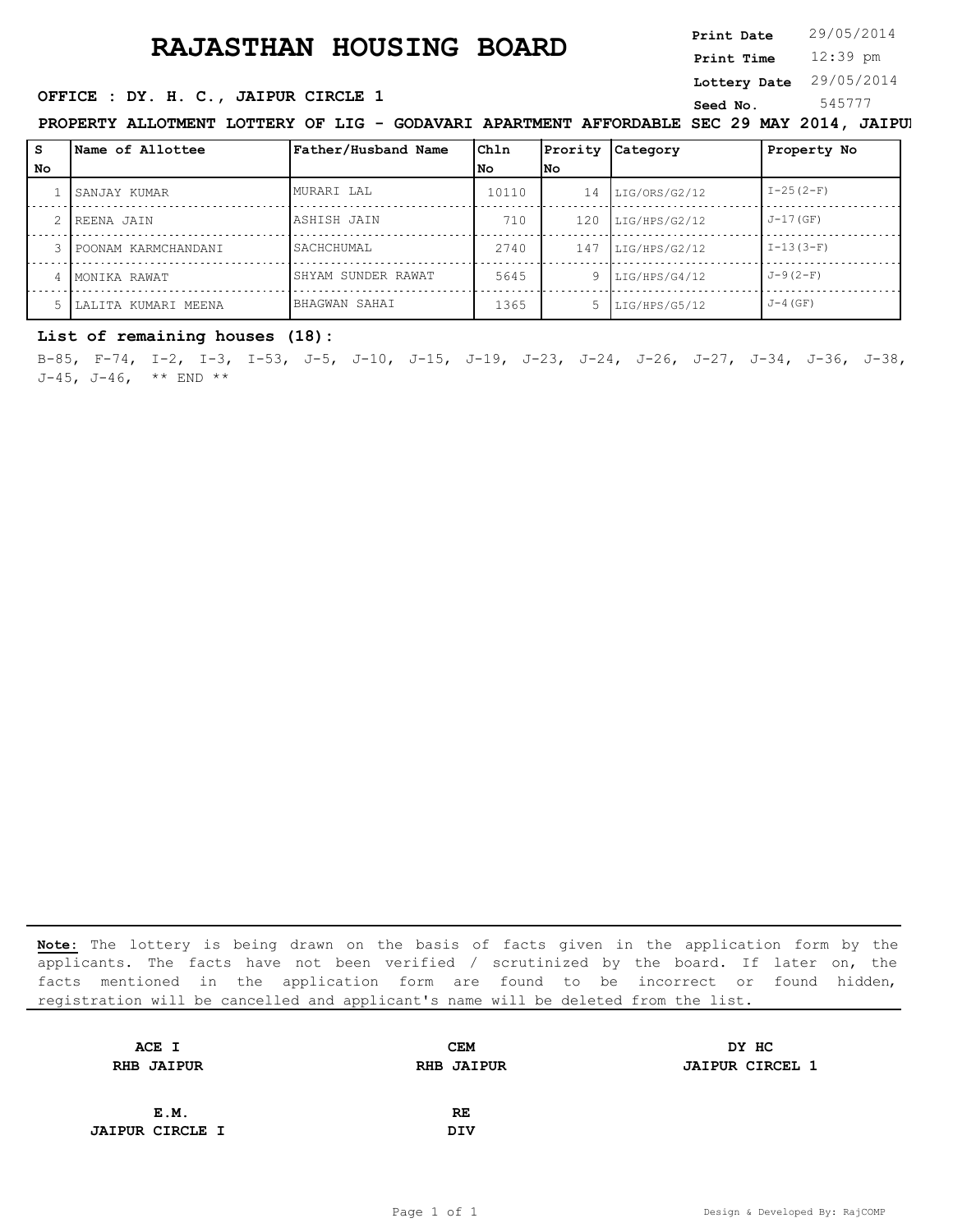**Print Date**

12:45 pm **Print Time**

**Lottery Date** 29/05/2014

### **OFFICE : DY. H. C., JAIPUR CIRCLE 1** Seed No. 360129

PROPERTY ALLOTMENT LOTTERY OF MIG A - GODAVARI APARTMENT AFFORDABLE SEC 29 MAY 2014, JAIP

| s  | Name of Allottee  | Father/Husband Name | Ch1n |            | Prority Category | Property No    |
|----|-------------------|---------------------|------|------------|------------------|----------------|
| No |                   |                     | l No | <b>INo</b> |                  |                |
|    | GOPAL JOSHI       | RAMRATAN            | 5064 |            | MIG A/HPS/G1/12  | $29/M/14(3-F)$ |
|    | RADHESHYAM SAXENA | KISHORI LAL SAXENA  | 4535 |            | MIG A/ORS/G8/12  | $29/M/29(3-F)$ |

### **List of remaining houses (3):**

29/L/16, 29/M/30, 29/M/31, \*\* END \*\*

| <b>CEM</b>        | DY HC                  |
|-------------------|------------------------|
| <b>RHB JAIPUR</b> | <b>JAIPUR CIRCEL 1</b> |
|                   |                        |
| RE                |                        |
| <b>DIV</b>        |                        |
|                   |                        |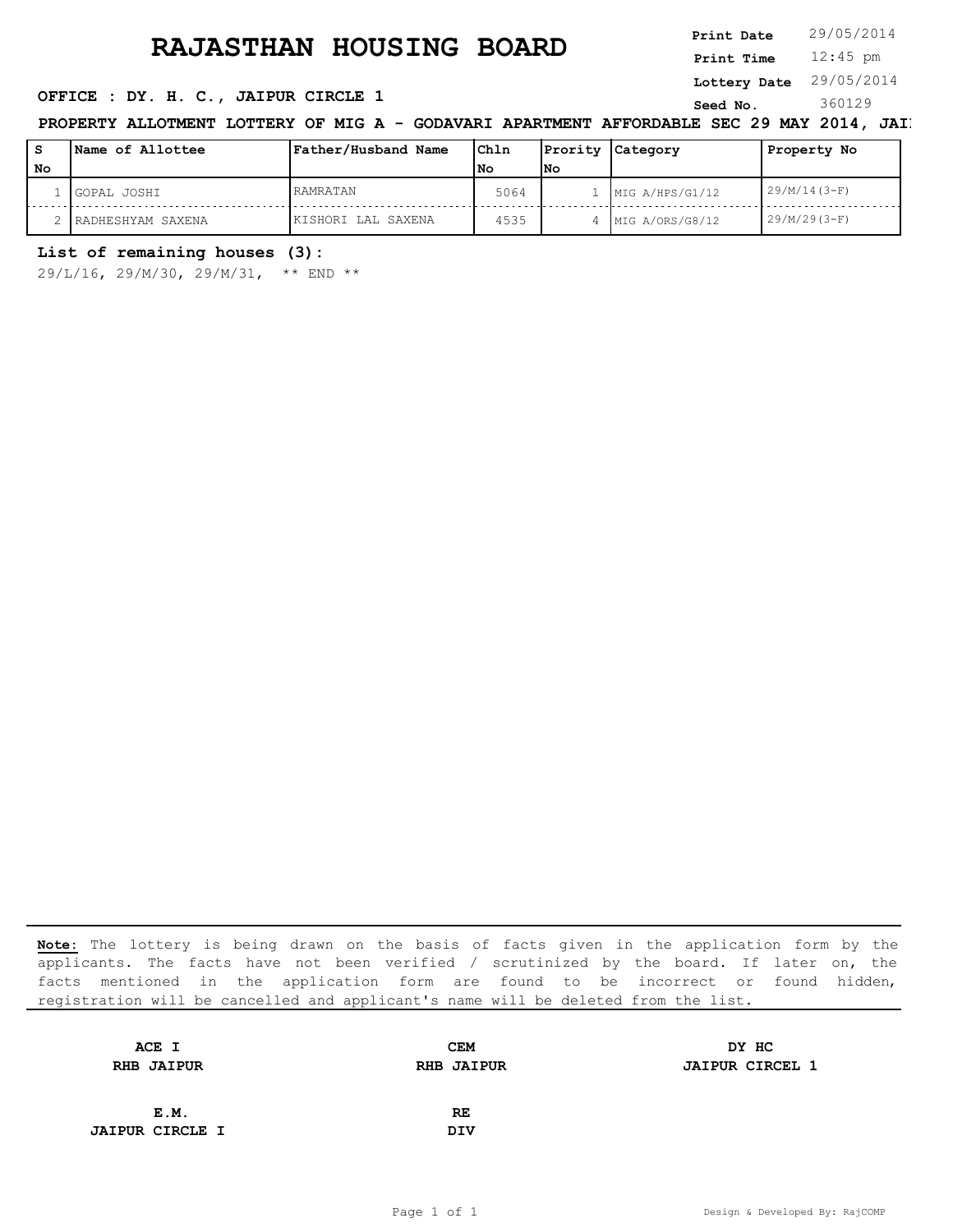# **RAJASTHAN HOUSING BOARD** Print Date 29/05/2014

**OFFICE : DY. H. C., JAIPUR CIRCLE 1** Seed No. 573015

12:50 pm **Print Time Print Date Lottery Date** 29/05/2014

# **PROPERTY ALLOTMENT LOTTERY OF MIG B - SARASWATI APARTMENT 2012 SFS SECTOR 18, JAIPUR**

| No | <b>Name of Allottee</b> | <b>Father/Husband Name</b> | Ch1n<br>l No | lNo | Prority Category   | Property No |
|----|-------------------------|----------------------------|--------------|-----|--------------------|-------------|
|    | ISURAJ DEVI             | RAJENDRA KUMAR             | 1321         |     | 30 MIG B/SFS/G2/12 | $E/23(6-F)$ |

#### **List of remaining houses (5):**

E/15, E/17, E/19, E/20, E/21, \*\* END \*\*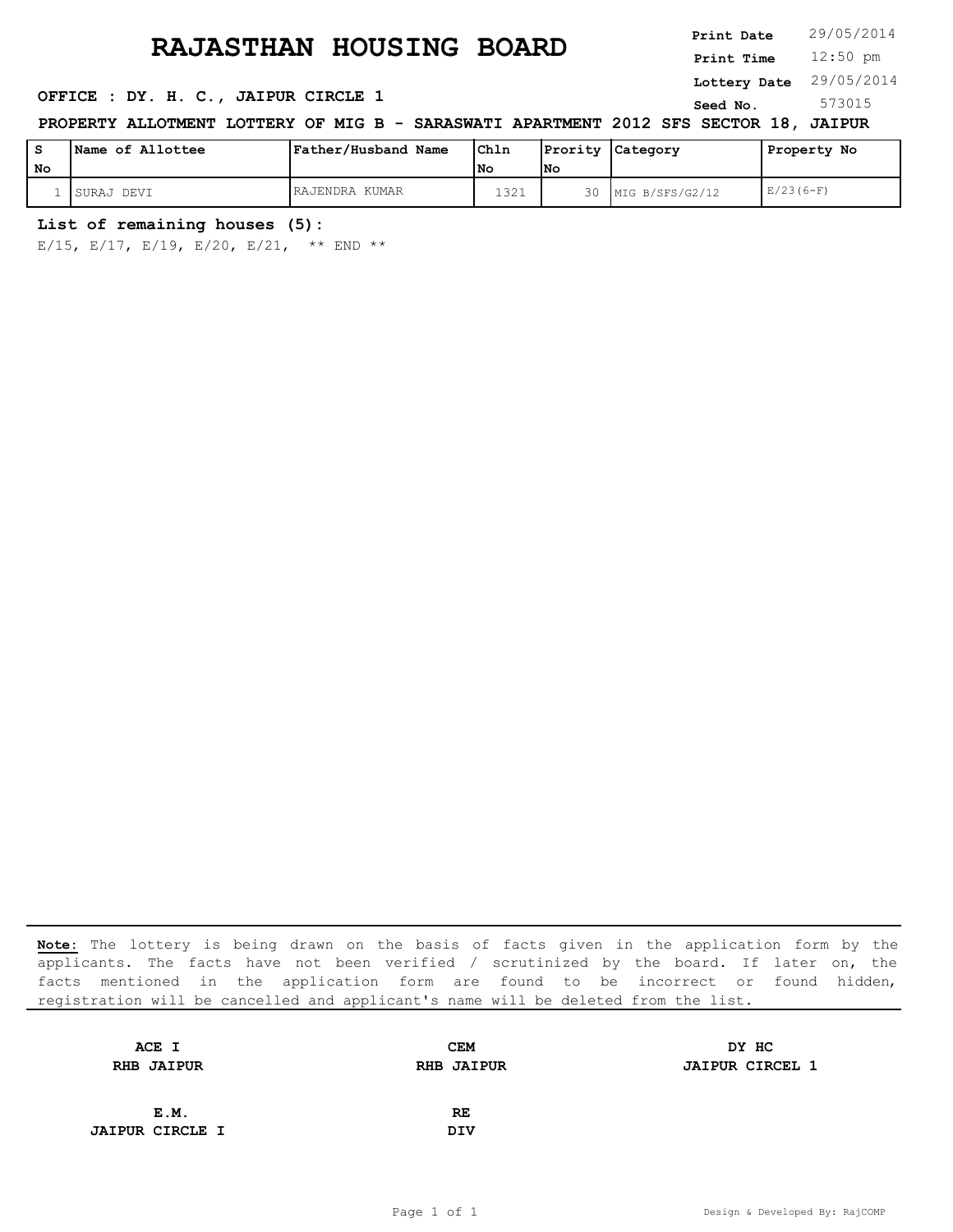**Print Date**

### **SERICE : DY. H. C., JAIPUR CIRCLE 1 Seed No.** 343471

12:56 pm **Print Time**

**Lottery Date** 29/05/2014

**PROPERTY ALLOTMENT LOTTERY OF HIG - SECTOR 26 SFS 2013 PHASE II PRATAP NAGAR, JAIPUR**

| s<br>No.        | Name of Allottee                    | Father/Husband Name    | Chln<br>No. | Prority<br>Νo     | Category      | Property No         |
|-----------------|-------------------------------------|------------------------|-------------|-------------------|---------------|---------------------|
| $\mathbf{1}$    | SUNIL MATHUR<br>(PROVISIONAL)       | SAJJANMAL MATHUR       | 5081        | $\mathbf{1}$      | HIG/SFS/G1/13 | 26/B5/H/1004(10-F)  |
| 2               | RAHUL GOYAL                         | ASHOK KUMAR<br>.       | 5508        | 2                 | HIG/SFS/G1/13 | $26/B5/H/803(B-F)$  |
|                 | VIVEK MISHRA                        | OM PRAKASH MISRA       | 5512        | 3                 | HIG/SFS/G1/13 | $26/B5/H/701(T-F)$  |
| 4               | UMA CHANDWARA                       | SANJAY KUMAR CHANDWARA | 5087        | 4                 | HIG/SFS/G1/13 | $26/B5/H/408(4-F)$  |
| 5               | <b>BRIJESH GUPTA</b>                | RADHEYSHYAM GUPTA      | 5509        | 5                 | HIG/SFS/G1/13 | $26/B5/H/905(9-F)$  |
| 6               | PANKAJ SINGH                        | GHANSHYAM SINGH        | 5511        | 6                 | HIG/SFS/G1/13 | $26/B5/H/504$ (5-F) |
| 7               | VIJAYA KUMARI                       | BHAGWAN DAS JI         | 5295        | 7                 | HIG/SFS/G1/13 | $26/B5/H/105(I-F)$  |
| 8               | NEHA MITTAL                         | SHARAD KUMAR           | 5501        | 8                 | HIG/SFS/G1/13 | $26/B5/H/106(I-F)$  |
| 9               | AJAY RAJAVAT                        | GOVIND SINGH RAJWAT    | 5458        | 9                 | HIG/SFS/G1/13 | $26/B5/H/308(B-F)$  |
| 10              | VIVEK SWAMI                         | BULAKI DAS             | 5507        | 11                | HIG/SFS/G1/13 | 26/B5/H/1001(10-F)  |
| 11              | NITESH PARASHAR & VIBHA<br>PARASHAR | RAJ KISHORE SHARMA     | 5510        | $12 \overline{ }$ | HIG/SFS/G1/13 | $26/B5/H/403(4-F)$  |
| 12 <sup>°</sup> | ANKITA AGARWAL                      | ROHIT SINGH            | 5517        | 13                | HIG/SFS/G1/13 | $26/B5/H/801(8-F)$  |
| 13              | GAURAV VALLABH                      | VALLABH SHARMA         | 5417        | 14                | HIG/SFS/G1/13 | $26/B5/H/104(I-F)$  |
| 14              | ANCHAL SRIVASTAVA                   | BHUPENDRA SINGH RAWAT  | 5118        | 15                | HIG/SFS/G1/13 | $26/B5/H/402(4-F)$  |
| 15              | VIKRAM VYAS                         | JAGDISH VYAS           | 5506        | 17                | HIG/SFS/G1/13 | $26/B5/H/307(S-F)$  |
| 16              | MOHAN LAL RATHORE                   | RAM CHANDRA RATHORE    | 5093        | 18                | HIG/SFS/G1/13 | $26/B5/H/607(6-F)$  |
| 17              | SACHIN MITTAL                       | R.P. MITTAL            | 5100        | 19                | HIG/SFS/G1/13 | $26/B5/H/906(9-F)$  |
| 18              | DEEPAK SWAMI                        | BULAKI DAS             | 5281        | 20                | HIG/SFS/G1/13 | $26/B5/H/503(S-F)$  |
| 19              | ROHIT AGRAWAL                       | INDER MOHAN AGRAWAL    | 5469        | 21                | HIG/SFS/G1/13 | $26/B5/H/706(T-F)$  |
| 20              | JITENDRA PAREEK                     | RADHEY SHYAM PAREEK    | 5503        | 22                | HIG/SFS/G1/13 | $26/B5/H/407(4-F)$  |
| 21              | DINESH KUMAR GUPTA                  | KHHOB RAM GUPTA        | 5513        | 23                | HIG/SFS/G1/13 | $26/B5/H/303(3-F)$  |
| 22              | NIRMLA BHAGCHANDANI                 | ASHOK NANKANI          | 5403        | 1                 | HIG/SFS/G1/13 | $26/B5/H/507(S-F)$  |
| 23              | SWETA SHARMA                        | PARITOSH SHARMA        | 5290        | 2                 | HIG/SFS/G1/13 | $26/B5/H/501(S-F)$  |
| 24              | NARENDRA KUMAR SHARMA               | BAJRANG LAL SHARMA     | 5164        | 3                 | HIG/SFS/G1/13 | $26/B5/H/506(S-F)$  |
| 25              | MITHLESH VERMA                      | CHANDRA PRAKASH VERMA  | 5514        | 2                 | HIG/SFS/G2/13 | $26/B5/H/401(4-F)$  |

| ACE I                  | CEM               | DY HC                  |
|------------------------|-------------------|------------------------|
| <b>RHB JAIPUR</b>      | <b>RHB JAIPUR</b> | <b>JAIPUR CIRCEL 1</b> |
|                        |                   |                        |
| E.M.                   | RE                |                        |
| <b>JAIPUR CIRCLE I</b> | DIV               |                        |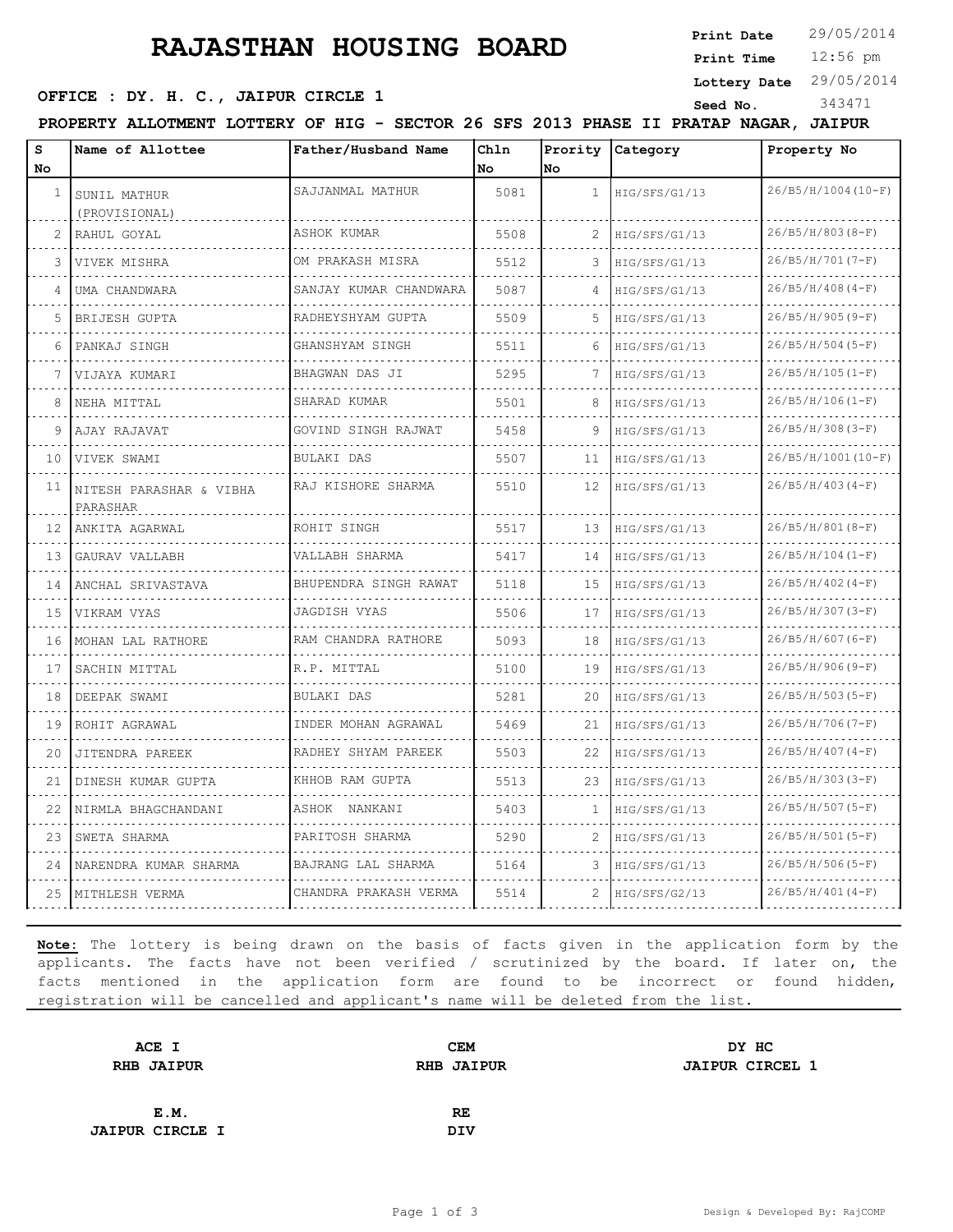**Print Date**  $29/05/2014$ 

### **SERICE : DY. H. C., JAIPUR CIRCLE 1 Seed No.** 343471

12:56 pm **Print Time**

**Lottery Date** 29/05/2014

**PROPERTY ALLOTMENT LOTTERY OF HIG - SECTOR 26 SFS 2013 PHASE II PRATAP NAGAR, JAIPUR**

| s<br>No | Name of Allottee        | Father/Husband Name       | Chln<br>No. | No | Prority Category | Property No        |
|---------|-------------------------|---------------------------|-------------|----|------------------|--------------------|
| 26      | REVATI DEVI SHANKHOLIA  | OM PRAKASH SHANKHOLIA     | 5522        | 3  | HIG/SFS/G2/13    | $26/B5/H/305(B-F)$ |
| 27      | OM PRAKASH GUPTA.       | UMRAO SINGH.              | 5339        | 6  | HIG/SFS/G2/13    | $26/B5/H/704(T-F)$ |
| 28      | MUKTA M. GOYAL          | MUKUT BIHARI GOYAL        | 5170        | 7  | HIG/SFS/G2/13    | $26/B5/H/203(2-F)$ |
| 29      | SHASHI PATNI            | .<br>PROMOD KUMAR JAIN    | 5293        | 8  | HIG/SFS/G2/13    | $26/B5/H/208(2-F)$ |
| 30      | NITESH AGRAWAL          | .<br>KAILASH CHAND AGRWAL | 5349        | 9  | HIG/SFS/G2/13    | $26/B5/H/107(I-F)$ |
| 31      | RAHUL KHOSHYA           | RATAN SINGH               | 5519        | 10 | HIG/SFS/G2/13    | $26/B5/H/808(B-F)$ |
| 32      | PRITI JAIN              | HARENDRA KUMAR JAIN       | 5488        | 11 | HIG/SFS/G2/13    | $26/B5/H/904(9-F)$ |
| 33      | MANOJ BANSAL            | BISHAMBER DAYAL BANSAL    | 5152        | 12 | HIG/SFS/G2/13    | $26/B5/H/804(B-F)$ |
| 34      | HARPREET SINGH SAHNI    | T.S. SAHNI                | 5518        | 13 | HIG/SFS/G2/13    | 26/B5/H/202(2-F)   |
| 35      | PRAMOD ARORA            | J.L. ARORA                | 5010        | 14 | HIG/SFS/G2/13    | $26/B5/H/806(B-F)$ |
| 36      | MAHENDRA KUMAR.         | DAL CHAND                 | 5523        | 15 | HIG/SFS/G2/13    | $26/B5/H/206(2-F)$ |
| 37      | SUBHASH SHARMA          | SURESH CHANDRA            | 5321        | 16 | HIG/SFS/G2/13    | $26/B5/H/805(B-F)$ |
| 38      | ANJU GUPTA              | DINESH CHAND GUPTA        | 5521        | 17 | HIG/SFS/G2/13    | $26/B5/H/207(2-F)$ |
| 39      | DEEPALI SANJAY BHANDARI | SANJAY BHANDARI           | 5520        | 18 | HIG/SFS/G2/13    | $26/B5/H/205(2-F)$ |
| 40      | RAJAESH JAIN.           | RATAN LAL.                | 5320        | 19 | HIG/SFS/G2/13    | $26/B5/H/508(S-F)$ |
| 41      | GIRIRAJ KISHORE         | KRISHAN LAL               | 5282        | 21 | HIG/SFS/G2/13    | $26/B5/H/602(6-F)$ |
| 42      | ASHTHA PRASHAD          | ASHISH PRASHAD            | 5273        | 22 | HIG/SFS/G2/13    | $26/B5/H/102(I-F)$ |
| 43      | RAHUL BANSAL.           | C. K. BANSAL              | 5516        | 23 | HIG/SFS/G2/13    | $26/B5/H/103(I-F)$ |
| 44      | KHUSHBOO SINGHVI        | HARSH SINGHVI             | 5481        | 24 | HIG/SFS/G2/13    | $26/B5/H/405(4-F)$ |
| 45      | VIDHYA GUPTA            | KAILASH CHAND GUPTA       | 5177        | 25 | HIG/SFS/G2/13    | $26/B5/H/204(2-F)$ |
| 46      | VIBHOR GOYAL            | MUKUT BIHARI GOYAL        | 5172        | 26 | HIG/SFS/G2/13    | $26/B5/H/708(T-F)$ |
| 47      | VIBHASH DUGAR           | SAGAR MAL DUGAR           | 5325        | 27 | HIG/SFS/G2/13    | $26/B5/H/505(S-F)$ |
| 48      | ASHWANI KUMAR JANI      | ASHOK KUMAR JANI          | 5313        | 1. | HIG/SFS/G2/13    | $26/B5/H/406(4-F)$ |
| 49      | MUKESH GUPTA            | RAMESH CHANDRA            | 5276        | 2  | HIG/SFS/G2/13    | 26/B5/H/201(2-F)   |
| 50      | GUNJAN AGARWAL          | DEEPESH KUMAR AGARWAL     | 5483        | 3  | HIG/SFS/G2/13    | $26/B5/H/604(6-F)$ |
| 51      | RAHUL AGRAWAL           | OM PRAKASH GARG           | 5453        | 4  | HIG/SFS/G2/13    | $26/B5/H/108(I-F)$ |

| ACE I                  | CEM               | DY HC                  |
|------------------------|-------------------|------------------------|
| <b>RHB JAIPUR</b>      | <b>RHB JAIPUR</b> | <b>JAIPUR CIRCEL 1</b> |
|                        |                   |                        |
| E.M.                   | RE                |                        |
| <b>JAIPUR CIRCLE I</b> | DIV               |                        |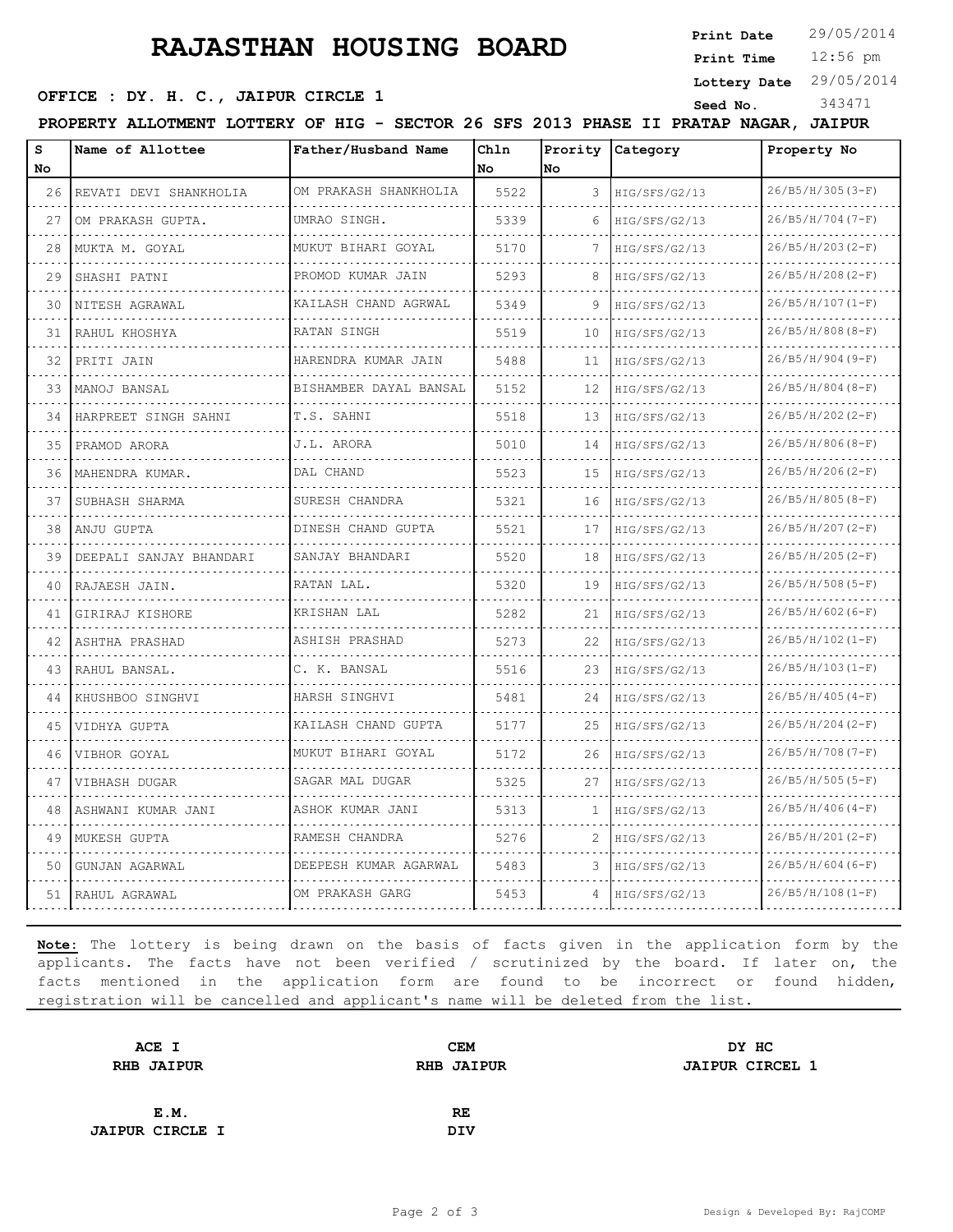**Print Date**  $29/05/2014$ 

12:56 pm **Print Time**

**SERICE : DY. H. C., JAIPUR CIRCLE 1 Seed No.** 343471

**Lottery Date** 29/05/2014

**PROPERTY ALLOTMENT LOTTERY OF HIG - SECTOR 26 SFS 2013 PHASE II PRATAP NAGAR, JAIPUR**

| s   | Name of Allottee      | Father/Husband Name  | Chln | Prority | Category       | Property No        |
|-----|-----------------------|----------------------|------|---------|----------------|--------------------|
| No. |                       |                      | No.  | lNo.    |                |                    |
| 52  | MINAKSHI SHARMA.      | KRISHAN SHARMA.      | 5524 | 5       | HIG/SFS/G2/13  | 26/B5/H/702(7-F)   |
| 53  | GAURAV GOYAL          | SATISH CHAND GOYAL   | 5141 | 6       | HIG/SFS/G2/13  | $26/B5/H/304(3-F)$ |
| 54  | MANISH JONWAL.        | PREM CHAND.          | 5525 |         | HIG/SFS/G4/13  | $26/B5/H/306(3-F)$ |
| 55  | RAVIDUTT YADAV        | DURGA LAL            | 5344 | 3       | HIG/SFS/G4/13  | $26/B5/H/608(G-F)$ |
| 56  | ASHA LATA             | DWARKA PRASHAD       | 5316 | 4       | HIG/SFS/G4/13  | $26/B5/H/703(T-F)$ |
| 57  | MANOJ KUMAR           | PYARE LAL            | 5345 | 6       | HIG/SFS/G4/13  | $26/B5/H/603(6-F)$ |
| 58  | PIYUSH BADGUJAR.      | DAYARAM KHATIK.      | 5336 |         | HIG/SFS/G4/13  | $26/B5/H/601(6-F)$ |
| 59  | SHEELA RANI           | SRIRAM MEENA         | 5528 | 3       | HIG/SFS/G5/13  | $26/B5/H/301(3-F)$ |
| 60. | DHARAM SINGH MEENA    | BATTI LAL MEENA      | 5527 |         | HIG/SFS/G5/13  | $26/B5/H/705(T-F)$ |
| 61  | CHAUTH MAL MEENA      | CBHOLU RAM MEENA     | 5186 | 5       | HIG/SFS/G5/13  | $26/B5/H/302(3-F)$ |
| 62  | ABHA MEENA            | R.L. MEENA           | 5160 | 6       | HIG/SFS/G5/13  | $26/B5/H/101(I-F)$ |
| 63. | JITENDRA KUMAR MEENA  | KAJOD MAL MEENA      | 5039 | 8       | HIG/SFS/G5/13  | $26/B5/H/606(G-F)$ |
| 64  | SHANKAR LAL GOYAL     | CHIRANJI LAL GOYAL   | 5530 |         | HIG/SFS/G8/13  | $26/B5/H/404(4-F)$ |
| 65  | MAJOR ASHUTOSH SHARMA | D.D. SHARMA.         | 5531 | 2       | HIG/SFS/G8/13  | $26/B5/H/605(G-F)$ |
|     | 66 K.M. SHENDE        | MANIK RAO N. SHENDE. | 5095 |         | HIG/SFS/G10/13 | 26/B5/H/502(5-F)   |

### **List of remaining houses (14):**

26/B5/H/707, 26/B5/H/802, 26/B5/H/807, 26/B5/H/901, 26/B5/H/902, 26/B5/H/903, 26/B5/H/907, 26/B5/H/908, 26/B5/H/1002, 26/B5/H/1003, 26/B5/H/1005, 26/B5/H/1006, 26/B5/H/1007, 26/B5/H/1008, \*\* END \*\*

| ACE I                  | <b>CEM</b>        | DY HC                  |
|------------------------|-------------------|------------------------|
| <b>RHB JAIPUR</b>      | <b>RHB JAIPUR</b> | <b>JAIPUR CIRCEL 1</b> |
| E.M.                   | RE                |                        |
|                        |                   |                        |
| <b>JAIPUR CIRCLE I</b> | <b>DIV</b>        |                        |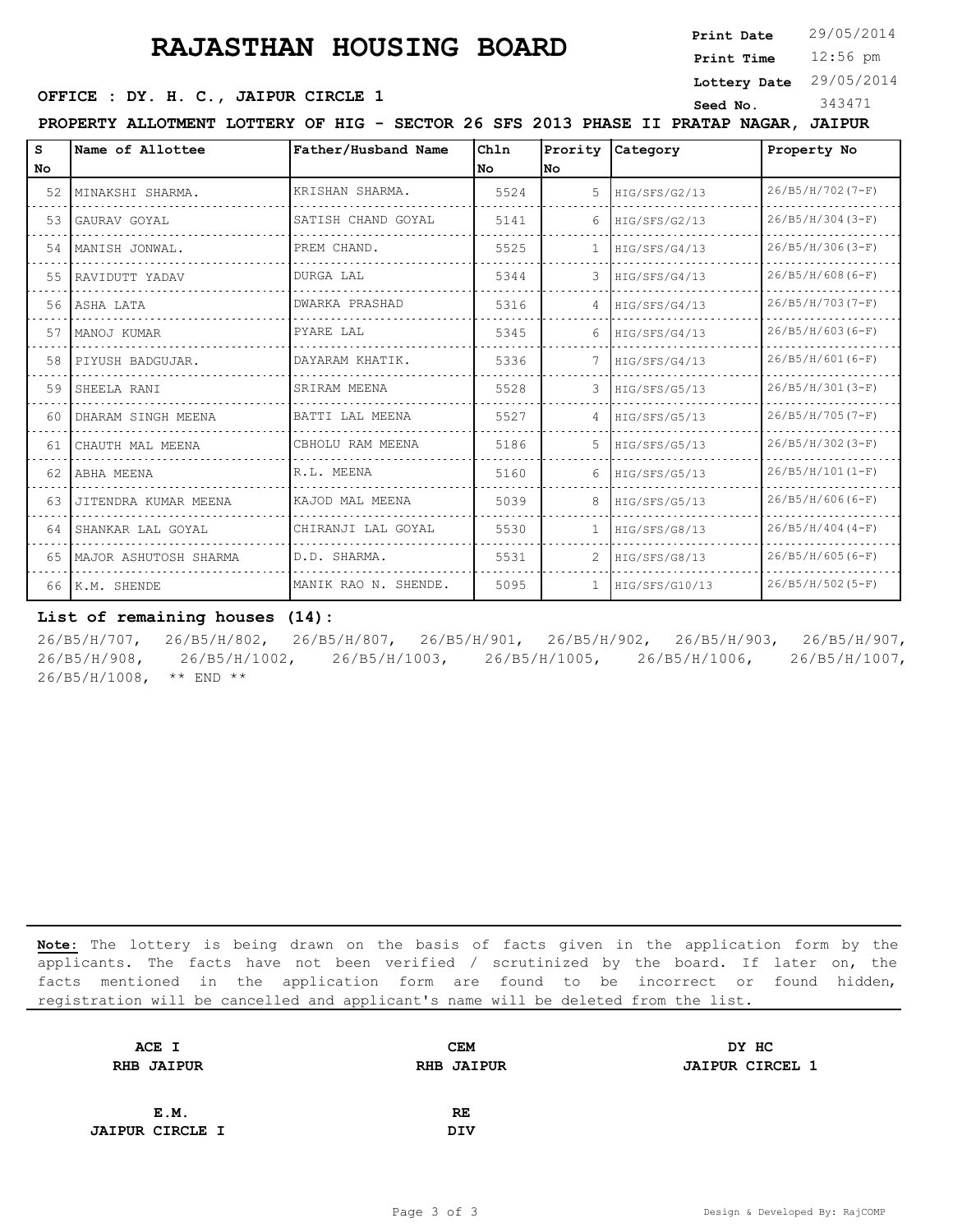# **RAJASTHAN HOUSING BOARD** Print Date 29/05/2014

11:53 am **Print Date Print Time**

### **OFFICE : DY. H. C., JAIPUR CIRCLE 1** Seed No. 477992

**Lottery Date** 29/05/2014

**PROPERTY ALLOTMENT LOTTERY OF LIG PH - DWARIKAPURI 2005 SECTOR 26 PRATAP NAGAR, JAIPUR**

| s  | <b>Name of Allottee</b> | Father/Husband Name | Ch1n  | Prority         | Category      | Property No |
|----|-------------------------|---------------------|-------|-----------------|---------------|-------------|
| No |                         |                     | l No  | lNo.            |               |             |
|    | VINOD KUMAR MANGAL      | MOHAL LAL GUPTA     | 23715 | 10              | LIG/ORS/G8/05 | B1/0/18(GF) |
|    | UMESH SHARMA            | SHANKAR LAL SHARMA  | 16303 | 1.5             | LIG/HPS/G8/05 | B1/0/23(GF) |
|    | BHANWAR SINGH           | GAYAN SINGH RAJAWAT | 24364 | 15 <sub>1</sub> | LIG/HPS/G8/05 | B1/0/10(GF) |
|    | HARIOM SHARMA           | BADRI PRASAD SHARMA | 11768 | 16              | LIG/HPS/G8/05 | B3/0/19(GF) |
|    | RENU GUPTA              | SAMEEN GUPTA        | 21107 |                 | LIG/HPS/G8/05 | B3/0/10(GF) |

B1/0/2, B1/0/3, B1/0/6, B1/0/7, B1/0/11, B1/0/14, B1/0/15, B1/0/19, B1/0/22, B2/0/2, B2/0/3, B2/0/6, B2/0/7, B2/0/10, B2/0/11, B2/0/14, B2/0/15, B2/0/18, B2/0/19, B2/0/22, B2/0/23, B3/0/2, B3/0/3, B3/0/6, B3/0/7, B3/0/11, B3/0/14, B3/0/15, B3/0/18, B3/0/22, B3/0/23, \*\* END **List of remaining houses (31):**<br>
B1/0/2, B1/0/3, B1/0/6, B1/0/7, B1/0/11, B1/0/14, B1<br>
B2/0/6, B2/0/7, B2/0/10, B2/0/11, B2/0/14, B2/0/15<br>
B3/0/2, B3/0/3, B3/0/6, B3/0/7, B3/0/11, B3/0/14, B3/0<br>
\*\*

| ACE I                  | <b>CEM</b>        | DY HC                  |
|------------------------|-------------------|------------------------|
| <b>RHB JAIPUR</b>      | <b>RHB JAIPUR</b> | <b>JAIPUR CIRCEL 1</b> |
|                        |                   |                        |
| E.M.                   | RE.               |                        |
| <b>JAIPUR CIRCLE I</b> | <b>DIV</b>        |                        |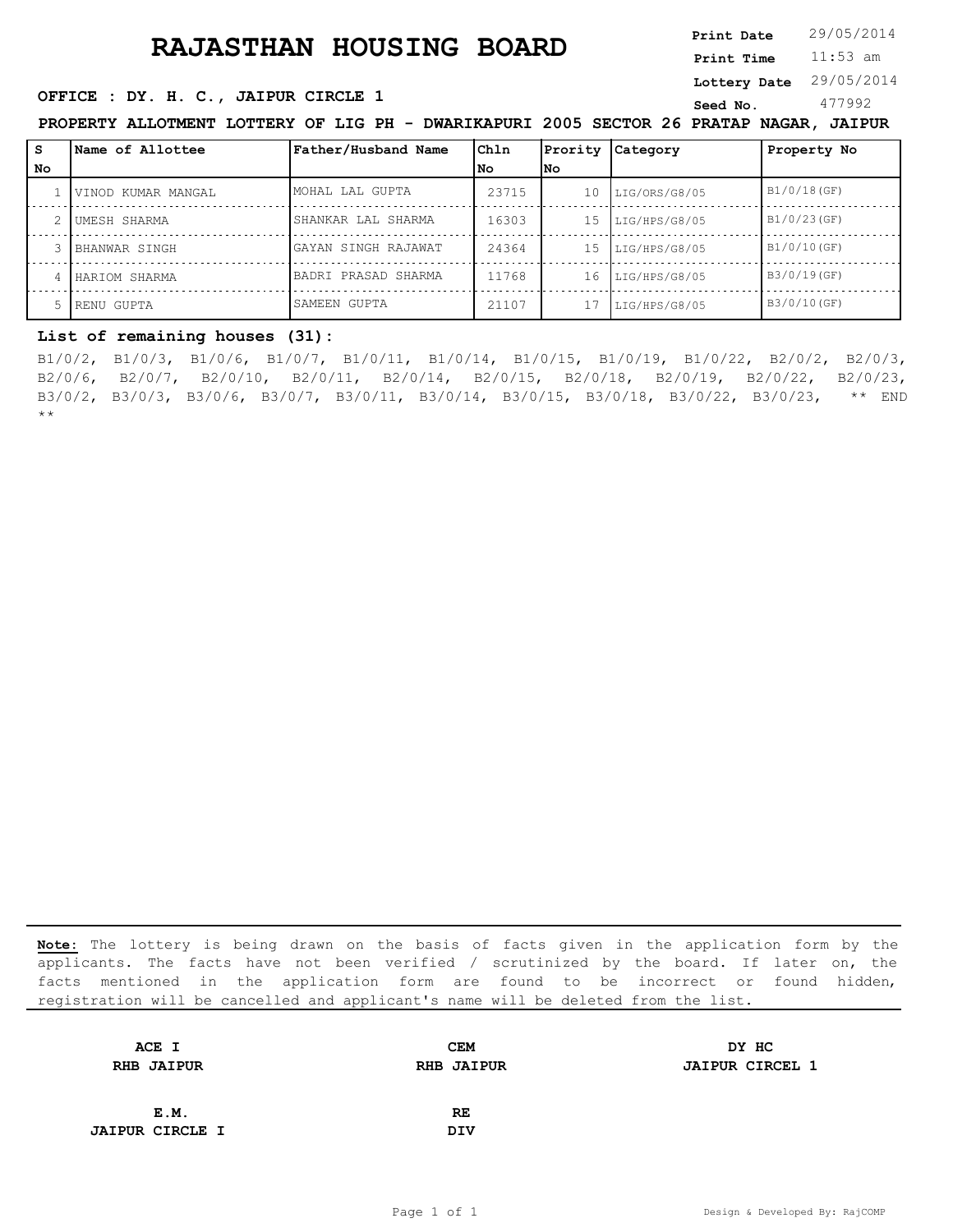**Print Date**

 2:04 pm **Print Time**

**Lottery Date** 29/05/2014

### **SEED OFFICE : DY. H. C., JAIPUR CIRCLE 1** Seed No. 166863

**PROPERTY ALLOTMENT LOTTERY OF LIG - DWARIKAPURI 2005 SECTOR 26 PRATAP NAGAR, JAIPUR**

| s               | Name of Allottee     | Father/Husband Name                     | Ch1n      | Prority | Category      | Property No     |
|-----------------|----------------------|-----------------------------------------|-----------|---------|---------------|-----------------|
| No              |                      |                                         | <b>No</b> | No      |               |                 |
| $\mathbf{1}$    | RAMESH               | RADHE LAL                               | 147       | 57      | LIG/ORS/G1/05 | $B1/2/23(2-F)$  |
| 2.              | PRAMILA KACHWAHA     | VIKRAM SINGH                            | 9360      | 76      | LIG/ORS/G1/05 | $B1/5/14(5-F)$  |
| 3               | RAFIK MOHAMED        | KAJOD ALI                               | 17933     | 79      | LIG/ORS/G1/05 | $B3/2/2(2-F)$   |
| 4               | MAMTA AGARWAL        | PANKAJ AGARWAL                          | 127       | 176     | LIG/ORS/G1/05 | $B3/7/4(7-F)$   |
| 5               | RAMCHARN JAT         | KALYAN JAT                              | 10901     | 228     | LIG/ORS/G1/05 | $B3/2/23(2-F)$  |
| 6               | INDRA AGARWAL        | SUNDER LAL                              | 129       | 238     | LIG/ORS/G1/05 | $B1/3/20 (3-F)$ |
| 7               | PREM BANSAL          | OM PRAKASH                              | 10563     | 247     | LIG/ORS/G1/05 | $B1/5/23(5-F)$  |
| 8               | MOHAMED ALI          | ALI AJIM                                | 20442     | 253     | LIG/ORS/G1/05 | $B1/2/16(2-F)$  |
| 9               | MAYA DEVI            | GAJANAND GOYAL                          | 3869      | 254     | LIG/ORS/G1/05 | $B1/7/21(7-F)$  |
| 10              | RAHUL BANSAL         | SATYA PRAKASH<br>.                      | 10531     | 279     | LIG/ORS/G1/05 | $B3/2/13(2-F)$  |
| 11              | ROHIT BANSAL         | SATYA PRAKASH                           | 10533     | 282     | LIG/ORS/G1/05 | $B2/6/15(6-F)$  |
| 12 <sup>°</sup> | LALIT KUMAR JAIN     | KAPOOR CHAND JAIN                       | 15437     | 49      | LIG/HPS/G1/05 | $B3/5/8(5-F)$   |
| 13              | DILIP BHATT          | G P KRISHAN BHATT                       | 21430     | 85      | LIG/HPS/G1/05 | $B3/3/2 (3-F)$  |
| 14              | SHANKAR PRASAD       | RAM HARAKH                              | 9709      | 117     | LIG/HPS/G1/05 | $B2/1/23(1-F)$  |
| 15              | ALI ASGAR JIRAPURI   | ABDUL KADAR JIRAPURI                    | 17448     | 191     | LIG/HPS/G1/05 | $B2/2/24(2-F)$  |
| 16              | ASHOK SHARMA         | SATYA NARAYAN SHARMA<br>.               | 18664     | 324     | LIG/HPS/G1/05 | $B1/5/16(5-F)$  |
| 17              | NINA KALRA           | KHEM CHAND KALRA<br>dia dia dia dia dia | 4165      | 325     | LIG/HPS/G1/05 | $B1/2/17(2-F)$  |
| 18              | MONIKA GOTHWAL       | SITA RAM GOTHWAL                        | 2118      | 327     | LIG/HPS/G1/05 | $B2/7/17(7-F)$  |
| 19              | MANJU DEVI SHARMA    | MADAN LAL SHARMA<br>.                   | 14430     | 341     | LIG/HPS/G1/05 | $B1/6/18(6-F)$  |
| 20              | VISHVAS BHARDWAJ     | KRISHAN MURARI BHARDWAJ                 | 14942     | 359     | LIG/HPS/G1/05 | $B2/3/16(3-F)$  |
| 21              | MOHAMED KAMIL        | MOHAMED HAMID                           | 246       | 361     | LIG/HPS/G1/05 | $B1/3/15(3-F)$  |
| 22              | AMAR KHAN            | ABDUL RASID                             | 22955     | 410     | LIG/HPS/G1/05 | $B1/6/10(6-F)$  |
| 23              | CHANDRA PRAKASH      | PREM NARAYAN                            | 15015     | 419     | LIG/HPS/G1/05 | $B2/4/1(4-F)$   |
| 24              | KAILASH CHAND SHARMA | NATHU LAL SHARMA                        | 15029     | 421     | LIG/HPS/G1/05 | $B2/6/6(6-F)$   |
| 25              | RIZWAN MOHAMED       | HABIB BAKSH                             | 17596     | 422     | LIG/HPS/G1/05 | $B3/1/20(I-F)$  |
| 26              | MOHAMED IKBAL        | JIYA ULLAHA KAHN                        | 10943     | 424     | LIG/HPS/G1/05 | $B1/4/17(4-F)$  |

| ACE I                  | <b>CEM</b>        | DY HC                  |
|------------------------|-------------------|------------------------|
| <b>RHB JAIPUR</b>      | <b>RHB JAIPUR</b> | <b>JAIPUR CIRCLE I</b> |
|                        |                   |                        |
| E.M.                   | RE                |                        |
| <b>JAIPUR CIRCLE I</b> | <b>DIV</b>        |                        |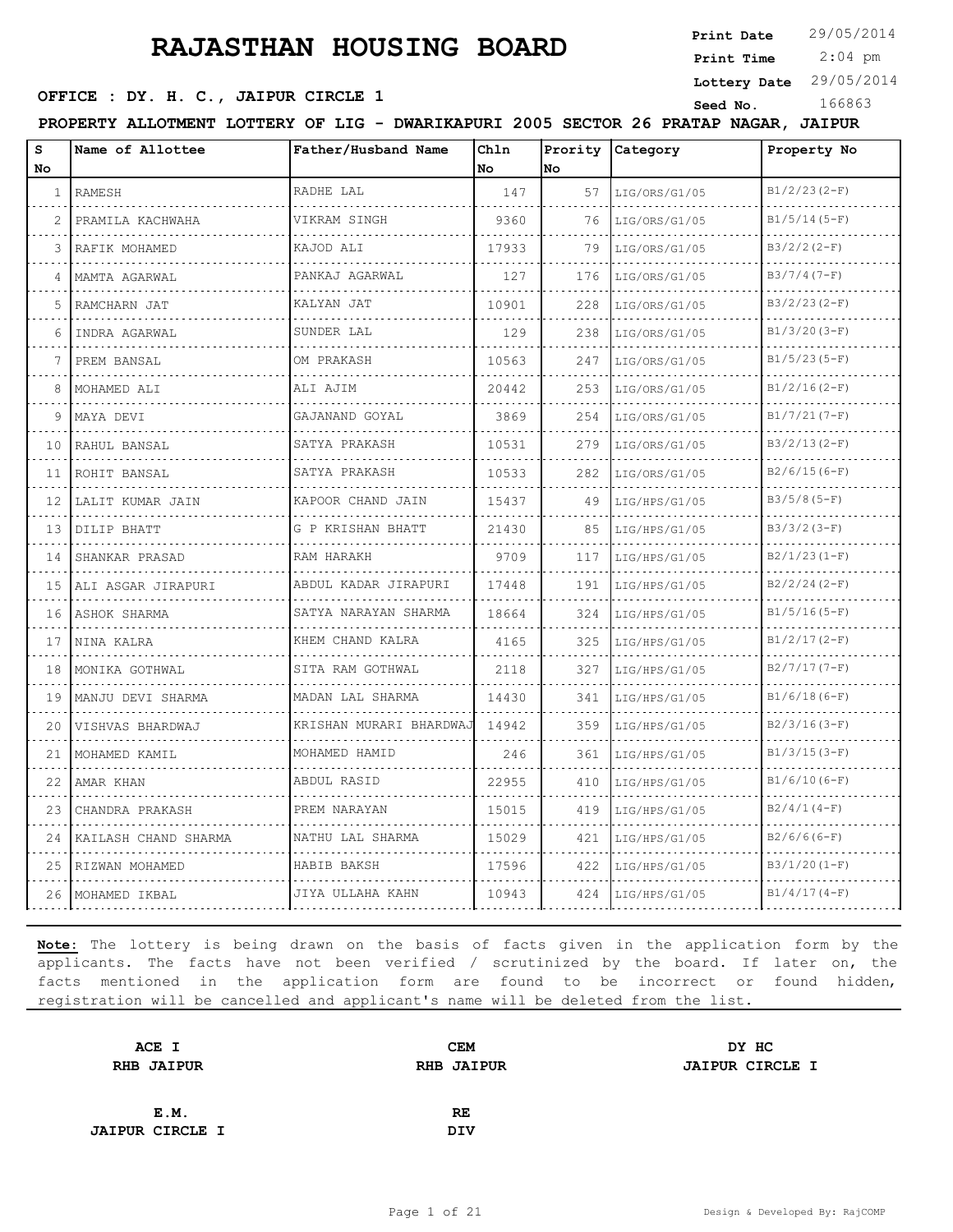**Print Date**  $29/05/2014$ 

 2:04 pm **Print Time**

**Lottery Date** 29/05/2014

# **SEED OFFICE : DY. H. C., JAIPUR CIRCLE 1**<br> **Seed No.** 166863<br> **Seed No.** 166863

|          | PROPERTY ALLOTMENT LOTTERY OF LIG - DWARIKAPURI 2005 SECTOR 26 PRATAP NAGAR, JAIPUR |                          |             |     |                    |                    |
|----------|-------------------------------------------------------------------------------------|--------------------------|-------------|-----|--------------------|--------------------|
| s<br>No. | Name of Allottee                                                                    | Father/Husband Name      | Chln<br>No. | No  | Prority Category   | Property No        |
| 27       | MOHAMED HAFIS                                                                       | MOHAMED YUSUF            | 7235        | 425 | LIG/HPS/G1/05      | $B2/7/19(7-F)$     |
| 28       | SAJJAN SINGH RATHORE                                                                | DEVI SINGH RATHORE       | 20121       | 426 | LIG/HPS/G1/05      | $B3/2/14(2-F)$     |
| 29       | SHIVRAJ                                                                             | .<br>SARVAN LAL JAT      | 15223       | 427 | .<br>LIG/HPS/G1/05 | .<br>$B1/6/3(6-F)$ |
| 30       | SURESH KUMAR VIYAS                                                                  | .<br>BRAJ LAL VYAS       | 14737       | 429 | LIG/HPS/G1/05      | B1/0/11(GF)        |
| 31       | AMAR SHARMA                                                                         | RADHESHYAM SHARMA        | 15728       | 431 | LIG/HPS/G1/05      | $B1/7/15(7-F)$     |
| 32       | HEMA SHARMA                                                                         | .<br>VIRENDRA SHARMA     | 20562       | 433 | .<br>LIG/HPS/G1/05 | $B1/2/4 (2-F)$     |
| 33       | SURESH CHAND SHARMA                                                                 | .<br>RAM CHANDRA SHARMA  | 12395       | 435 | LIG/HPS/G1/05      | $B1/5/2 (5-F)$     |
| 34       | MINAKSHI BANJEL                                                                     | SANJEEV BANJAL<br>.      | 13150       | 437 | LIG/HPS/G1/05      | $B2/4/2(4-F)$      |
| 35       | .<br>AKHLESH SHARMA                                                                 | GANGA SAHAI SHARMA       | 144         | 438 | LIG/HPS/G1/05      | $B2/3/4(3-F)$      |
| 36       | SURENDRA TAILER                                                                     | .<br>PUNAM CHAND TAILER  | 22242       | 441 | LIG/HPS/G1/05      | $B3/4/22(4-F)$     |
| 37       | MORPAL MALI                                                                         | SODAN MALI               | 18634       | 444 | LIG/HPS/G1/05      | $B2/1/6(1-F)$      |
| 38       | IVIVEK RAO                                                                          | BAL KRISHAN RAO          | 18858       | 446 | LIG/HPS/G1/05      | $B3/7/13(7-F)$     |
| 39       | LAXMI NARAYAN SHARMA                                                                | MOOL CHAND SHARMA        | 1916        | 447 | LIG/HPS/G1/05<br>. | $B1/6/15(6-F)$     |
| 40       | VISHAL KUMAWAT                                                                      | BHAGWAN DAS KUMAWAT<br>. | 8789        | 448 | LIG/HPS/G1/05      | $B1/6/20(6-F)$     |
| 41       | AMIT GUPTA                                                                          | KRISHAN GUPTA            | 17235       | 450 | LIG/HPS/G1/05      | B2/0/18(GF)        |
| 42       | KOSHLIYA SAHGAL                                                                     | HARBAKSH SAHGAL<br>.     | 19374       | 452 | LIG/HPS/G1/05      | $B1/6/23(6-F)$     |
| 43       | MANISH KUMAR JAIN                                                                   | VIMAL CHAND JAIN         | 20885       | 453 | LIG/HPS/G1/05      | B3/0/22(GF)        |
| 44       | RAMAVTAR OJHA                                                                       | SOHAN LAL OJHA           | 17331       | 455 | LIG/HPS/G1/05      | $B2/3/20(3-F)$     |
| 45       | SUNIL ARORA                                                                         | SATPAL ARORA             | 16181       | 456 | LIG/HPS/G1/05      | $B3/6/24(6-F)$     |
| 46       | GANESH NARAYAN SHARMA                                                               | HANSRAJ SHARMA           | 10211       | 457 | LIG/HPS/G1/05      | $B3/5/24(5-F)$     |
| 47       | NAVAB KHAN                                                                          | GULAB KHAN               | 12747       | 458 | LIG/HPS/G1/05      | $B3/5/12(5-F)$     |
| 48       | SANJAY GUPTA                                                                        | JAMNA LAL GUPTA          | 17479       | 460 | LIG/HPS/G1/05      | $B2/1/22(1-F)$     |
| 49       | GHANSHYAM SHARMA                                                                    | MURARI LAL SHARMA        | 20528       | 461 | LIG/HPS/G1/05      | $B3/1/9(1-F)$      |
|          | 50 SANDEEP SHARMA                                                                   | SHIV KUMAR SHARMA        | 14745       | 465 | LIG/HPS/G1/05      | $B2/4/12(4-F)$     |
|          | 51   LAXMI KANT AGARWAL                                                             | SADURAM AGARWAL          | 7272        | 466 | LIG/HPS/G1/05      | $B2/7/18(7-F)$     |
| 52       | ASHOK GUPTA                                                                         | MOOL CHAND KHUTANTA      | 12056       | 469 | LIG/HPS/G1/05      | $B1/5/19(5-F)$     |
|          |                                                                                     |                          |             |     |                    |                    |

| ACE I                  | <b>CEM</b>        | DY HC                  |
|------------------------|-------------------|------------------------|
| <b>RHB JAIPUR</b>      | <b>RHB JAIPUR</b> | <b>JAIPUR CIRCLE I</b> |
|                        |                   |                        |
| E.M.                   | RE                |                        |
| <b>JAIPUR CIRCLE I</b> | <b>DIV</b>        |                        |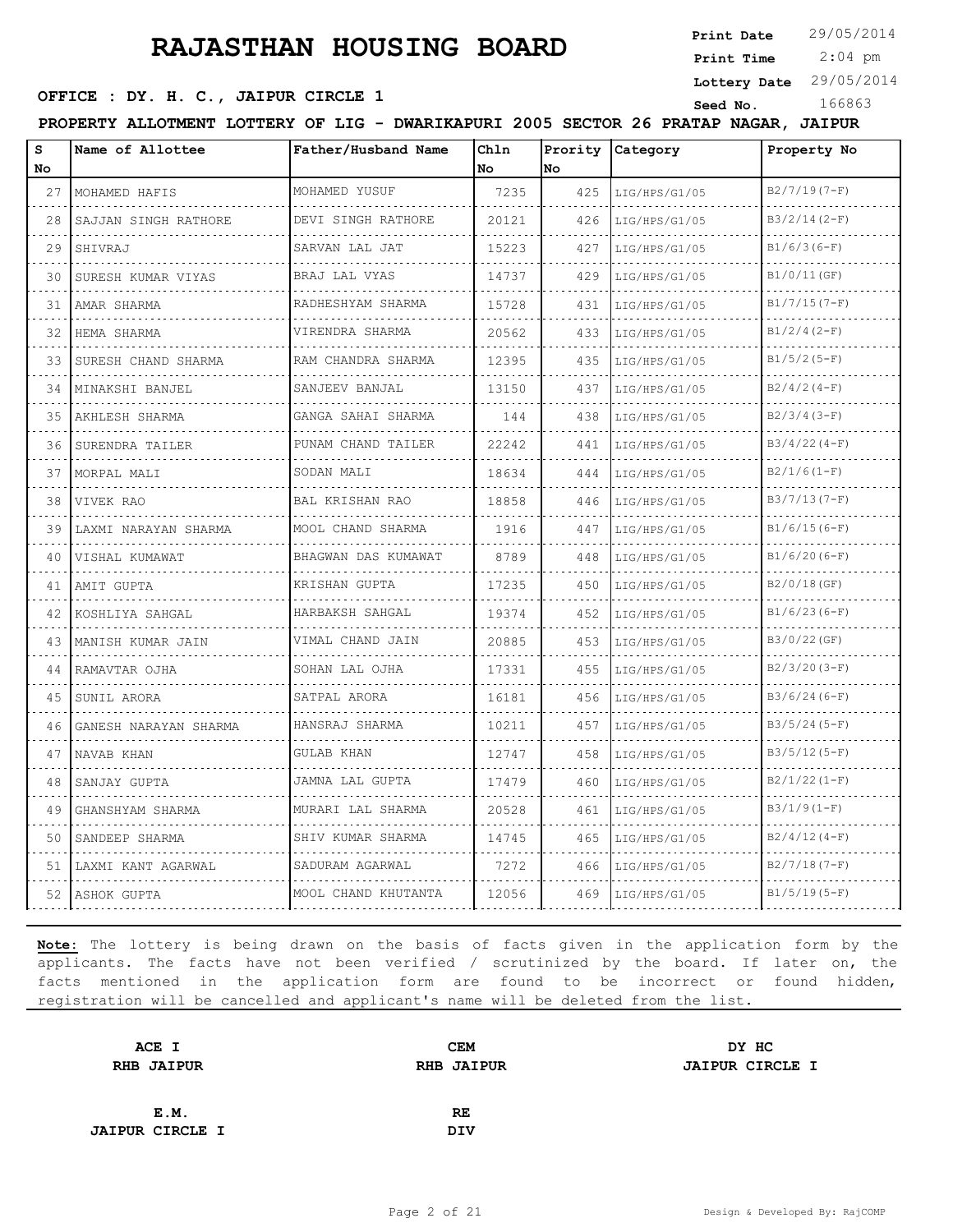**Print Date**

 2:04 pm **Print Time**

**Lottery Date** 29/05/2014

# **OFFICE : DY. H. C., JAIPUR CIRCLE 1** Seed No. 166863

| s<br>No | Name of Allottee       | Father/Husband Name       | Ch1n<br>No | Prority<br>No. | Category      | Property No    |
|---------|------------------------|---------------------------|------------|----------------|---------------|----------------|
| 53      | LAXMAN MADHANI         | DAVEN DAS MADHANI         | 2750       | 471            | LIG/HPS/G1/05 | $B1/3/23(3-F)$ |
| 54      | RAJESH VIJAY           | NARAYAN VIJAY             | 18305      | 472            | LIG/HPS/G1/05 | $B2/3/17(3-F)$ |
| 55      | MOHAMED NASIR          | MOHAMED HALIM             | 15133      | 473            | LIG/HPS/G1/05 | $B1/5/5(5-F)$  |
| 56      | UMESH KUMAR CHATAWANI  | ISHWAR LAL CHATAWANI<br>. | 722        | 474            | LIG/HPS/G1/05 | $B1/3/14(3-F)$ |
| 57      | DINESH YADAV           | CHITAR MAL YADAV<br>.     | 3006       | 476            | LIG/HPS/G1/05 | $B1/5/15(5-F)$ |
| 58      | SAPNA AGARWAL          | VIPIN KUMAR AGARWAL       | 17440      | 477            | LIG/HPS/G1/05 | $B3/4/20(4-F)$ |
| 59      | HAMENTH KUMAR MISHRA   | GULAB KANT MISHRA         | 318        | 478            | LIG/HPS/G1/05 | $B1/3/13(3-F)$ |
| 60      | VINOD SOGANI           | N R JAIN                  | 2485       | 482            | LIG/HPS/G1/05 | $B1/5/8(5-F)$  |
| 61      | RAHUL SAHIWAL          | DEVKINANDAN SAHIWAL       | 11926      | 483            | LIG/HPS/G1/05 | $B2/6/8(6-F)$  |
| 62      | MADHU MAHESHWARI       | KEDAR MAL MAHESHWARI      | 8559       | 484            | LIG/HPS/G1/05 | $B2/2/11(2-F)$ |
| 63      | DINANATH MISHRA        | VASUDAV MISHRA            | 9426       | 488            | LIG/HPS/G1/05 | $B1/1/19(1-F)$ |
| 64      | GAYATRI AGARWAL        | RADHEYSHYAM               | 3785       | 489            | LIG/HPS/G1/05 | B2/0/15(GF)    |
| 65      | SALINI SHARMA          | GAYAN PRAKASH SHARMA<br>. | 6226       | 490            | LIG/HPS/G1/05 | $B2/3/12(3-F)$ |
| 66      | SANDEEP KUMAR SAHARAN  | BADRI PRASAD SAHARAN      | 14748      | 491            | LIG/HPS/G1/05 | $B1/7/17(7-F)$ |
| 67      | SUNITA AMERIYA         | GHANSHYAM AMERIYA         | 13944      | 492            | LIG/HPS/G1/05 | $B1/3/2 (3-F)$ |
| 68      | SANJAY KUMAR           | KISHAN LAL SHARMA         | 23896      | 493            | LIG/HPS/G1/05 | $B1/4/6(4-F)$  |
| 69      | MANISH GARG            | ASHOK KUMAR GARG          | 19638      | 494            | LIG/HPS/G1/05 | $B3/7/11(7-F)$ |
| 70      | GORAV KHANDELWAL       | SARVAN KUMAR KHANDELWAL   | 8391       | 495            | LIG/HPS/G1/05 | $B1/6/11(6-F)$ |
| 71      | VISHNU PRASAD PRAJAPAT | KESHAR DEV PRAJAPAT       | 14732      | 496            | LIG/HPS/G1/05 | $B2/2/18(2-F)$ |
| 72      | KULDEEP SINGH RAJPUT   | KESHRI SINGH RAJPUT       | 5795       | 497            | LIG/HPS/G1/05 | $B1/7/16(7-F)$ |
| 73      | RAJENDRA MATHUR        | GIRIRAJ KRISHAN MATHUR    | 8141       | 498            | LIG/HPS/G1/05 | $B3/3/4(3-F)$  |
| 74      | ASHOK KUMAR SHARMA     | DWARKA PRASAD SHARMA      | 10848      | 499            | LIG/HPS/G1/05 | $B1/7/6(7-F)$  |
| 75      | RAJENDRA KUMAR JAIN    | ROOP CHAND JAIN           | 17835      | 500            | LIG/HPS/G1/05 | $B2/2/4(2-F)$  |
| 76      | SAPNA UDAYRANI         | NARAENDRA UDAYRANI        | 2601       | 501            | LIG/HPS/G1/05 | $B2/3/22(3-F)$ |
| 77      | SURENDRA KUMAR PAREEK  | BANWARI LAL PAREEK        | 14735      | 503            | LIG/HPS/G1/05 | B3/0/3(GF)     |
| 78      | SUNIL DUBEY            | GHANSHYAM DUBEY           | 17604      | 504            | LIG/HPS/G1/05 | $B3/1/22(1-F)$ |

| ACE I                  | <b>CEM</b>        | DY HC                  |
|------------------------|-------------------|------------------------|
| <b>RHB JAIPUR</b>      | <b>RHB JAIPUR</b> | <b>JAIPUR CIRCLE I</b> |
|                        |                   |                        |
| E.M.                   | RE                |                        |
| <b>JAIPUR CIRCLE I</b> | <b>DIV</b>        |                        |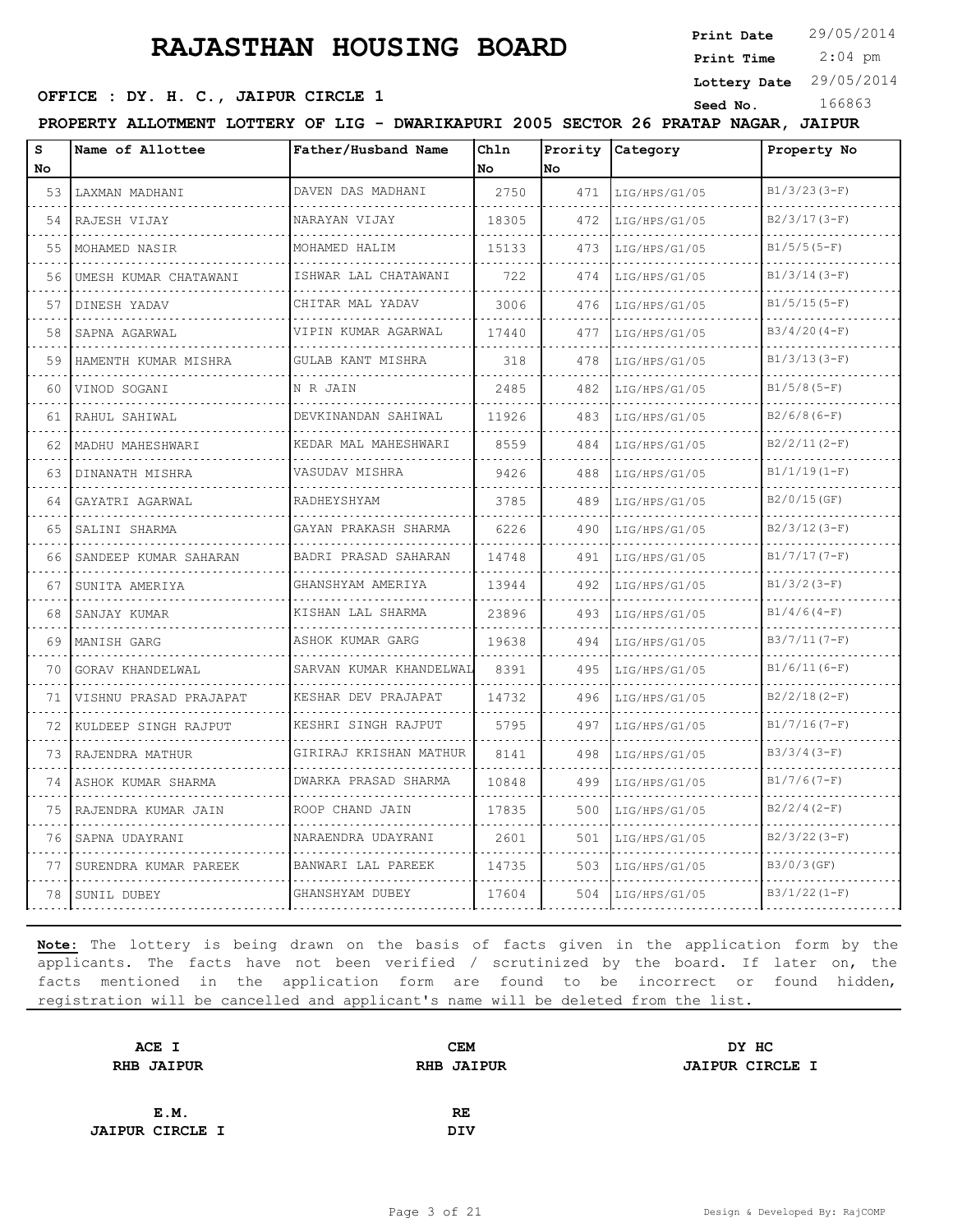**Print Date**

 2:04 pm **Print Time**

**Lottery Date** 29/05/2014

### **OFFICE : DY. H. C., JAIPUR CIRCLE 1** Seed No. 166863

**PROPERTY ALLOTMENT LOTTERY OF LIG - DWARIKAPURI 2005 SECTOR 26 PRATAP NAGAR, JAIPUR**

| S<br>No | Name of Allottee         | Father/Husband Name            | Chln<br>No | Prority<br>No | <b>Category</b> | Property No    |
|---------|--------------------------|--------------------------------|------------|---------------|-----------------|----------------|
| 79      | RAJKUMAR DHOBI           | MADAN LAL                      | 936        | 505           | LIG/HPS/G1/05   | $B2/6/11(6-F)$ |
| 80      | SASHI KANT SHARMA        | RAMCHARN SHARMA                | 18962      | 506           | LIG/HPS/G1/05   | $B1/4/9(4-F)$  |
| 81      | ASHA SHARMA              | OM PRAKASH SHARMA              | 7281       | 507           | LIG/HPS/G1/05   | $B1/6/24(6-F)$ |
| 82      | .<br>PRADEEP RAJAWAT     | .<br>RAM SINGH RAJAWAT         | 5392       | 508           | LIG/HPS/G1/05   | $B3/1/13(1-F)$ |
| 83      | <b>JAHID KHAN</b>        | MOHAMED USMAN KHAN             | 17783      | 509           | LIG/HPS/G1/05   | $B2/1/5(1-F)$  |
| 84      | RAJESH MANGLANI          | SUNDER DAS MANGLANI<br>.       | 1436       | 512           | LIG/HPS/G1/05   | $B3/3/23(3-F)$ |
| 85      | ARVIND KUMAR             | CHINTA MANI SHARMA             | 8583       | 514           | LIG/HPS/G1/05   | $B2/1/19(1-F)$ |
| 86      | VINOD KUMAR SHARMA       | LAXMI NARAYAN SHARMA           | 17120      | 515           | LIG/HPS/G1/05   | $B1/5/11(5-F)$ |
| 87      | HARDESH AGNIHOTRI        | BRAJMOHAN AGNIHOTRI<br>.       | 2840       | 516           | LIG/HPS/G1/05   | $B3/5/17(5-F)$ |
| 88      | PREMWATI KANWAR          | MANVEER SINGH CHOUHAN          | 10895      | 517           | LIG/HPS/G1/05   | $B1/5/10(5-F)$ |
| 89      | NIHAL RAM MATHUR         | BASENTI LAL MATHUR             | 3201       | 519           | LIG/HPS/G1/05   | $B2/3/24(3-F)$ |
| 90      | VIJAYPAL SINGH           | GOPAL SINGH                    | 12066      | 521           | LIG/HPS/G1/05   | $B2/1/13(1-F)$ |
| 91      | SAHINA PARVEEN           | IKBAL KHAN                     | 10935      | 522           | LIG/HPS/G1/05   | $B1/6/22(6-F)$ |
| 92      | MAHENDRA KUMAR SHARMA    | PRABHU DAYAL SHARMA            | 17504      | 523           | LIG/HPS/G1/05   | $B2/3/19(3-F)$ |
| 93      | SALESH KOTHARI           | VIMAL PRAKASH KOTHARI          | 22831      | 524           | LIG/HPS/G1/05   | $B1/4/14(4-F)$ |
| 94      | LAXMI DEVI               | S P AGARWAL<br>.               | 18057      | 525           | LIG/HPS/G1/05   | $B1/3/5 (3-F)$ |
| 95      | KAMAL KUMAR JAIN         | KALYAN MAL JAIN                | 15592      | 528           | LIG/HPS/G1/05   | $B3/1/12(1-F)$ |
| 96      | SACHIN SHARMA            | TARA SHANKAR SHARMA            | 12738      | 532           | LIG/HPS/G1/05   | $B2/6/19(6-F)$ |
| 97      | DIWAKAR BHATIA           | CHANDRABHAN BHATIA<br><u>.</u> | 5206       | 533           | LIG/HPS/G1/05   | $B3/1/8(1-F)$  |
| 98      | SYOSHANKAR GURJAR        | SYOKARAN GURJAR                | 5604       | 534           | LIG/HPS/G1/05   | $B3/1/19(1-F)$ |
| 99      | SHYAM LAL MAHESHWARI     | NARESH CHAND MAHESHWARI        | 23207      | 536           | LIG/HPS/G1/05   | $B2/2/23(2-F)$ |
| 100     | MODA RAM                 | DHANNA RAM                     | 25207      | 538           | LIG/HPS/G1/05   | $B2/2/22(2-F)$ |
| 101     | <b>GURU BACHAN SINGH</b> | TAJENDRA SINGH                 | 6430       | 540           | LIG/HPS/G1/05   | $B2/3/15(3-F)$ |
| 102     | MANOJ SHARMA             | RAMESH SHARMA                  | 24359      | 541           | LIG/HPS/G1/05   | $B2/7/22(7-F)$ |
| 103     | VINOD KUMAR MAHETA       | KANT LAL MAHETA                | 7693       | 543           | LIG/HPS/G1/05   | $B3/4/3(4-F)$  |
| 104     | MANISH KUMAR JAIN        | V C JAIN                       | 4126       | 544           | LIG/HPS/G1/05   | $B2/2/8(2-F)$  |

| ACE I                  | <b>CEM</b>        | DY HC                  |
|------------------------|-------------------|------------------------|
| <b>RHB JAIPUR</b>      | <b>RHB JAIPUR</b> | <b>JAIPUR CIRCLE I</b> |
|                        |                   |                        |
| E.M.                   | RE.               |                        |
| <b>JAIPUR CIRCLE I</b> | <b>DIV</b>        |                        |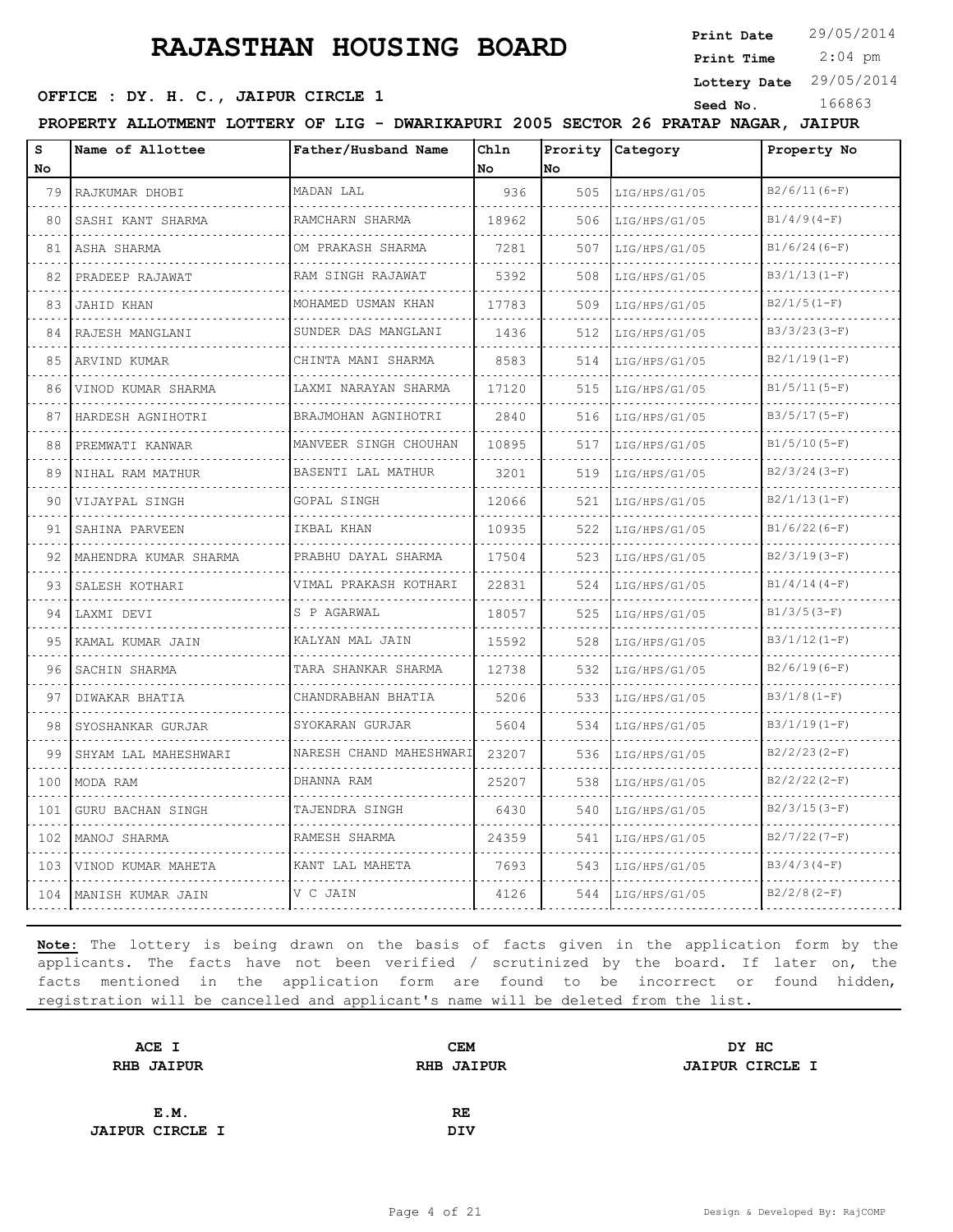**Print Date**

### **SEED OFFICE : DY. H. C., JAIPUR CIRCLE 1** Seed No. 166863

 2:04 pm **Print Time**

**Lottery Date** 29/05/2014

**PROPERTY ALLOTMENT LOTTERY OF LIG - DWARIKAPURI 2005 SECTOR 26 PRATAP NAGAR, JAIPUR**

| s<br>No.                       | Name of Allottee        | Father/Husband Name     | Chln<br>No | <b>No</b> | Prority Category | Property No    |
|--------------------------------|-------------------------|-------------------------|------------|-----------|------------------|----------------|
| 105                            | AJIT KUMAR PATHAK       | DHARM PAL PHATAK        | 17464      | 545       | LIG/HPS/G1/05    | $B1/5/13(5-F)$ |
| .<br>106                       | SHYAM LAL KUMAWAT       | NANU RAM KUMAWAT        | 25303      | 546       | LIG/HPS/G1/05    | $B2/4/5(4-F)$  |
| 107                            | JOSHI THOMS             | K P THOMS               | 13101      | 547       | LIG/HPS/G1/05    | $B2/2/13(2-F)$ |
| 108<br>$\sim$ $\sim$ $\sim$    | RAJANTI DEVI            | BHAGWAN SAHAI           | 25593      | 548       | LIG/HPS/G1/05    | $B3/2/16(2-F)$ |
| 109                            | DINESH KUMAR JANGID     | KALYAN PRASAD           | 10080      | 549       | LIG/HPS/G1/05    | $B3/5/22(5-F)$ |
| 110                            | SUDANSHU SHEKHAR        | LAXMAN PRASAD SINGH     | 13400      | 550       | LIG/HPS/G1/05    | $B2/6/14(6-F)$ |
| 111                            | CHOTU SINGH GAHLOT      | RAMESHWAR GAHLOT        | 16229      | 552       | LIG/HPS/G1/05    | $B3/4/4(4-F)$  |
| $\sim$ $\sim$ $\sim$<br>112    | SMITA THAKAR            | DEVENDRA THAKAR         | 20989      | 553       | LIG/HPS/G1/05    | $B3/6/21(6-F)$ |
| .<br>113                       | SUNIL GULWANI           | MURLI DAS GULWANI       | 18877      | 558       | LIG/HPS/G1/05    | $B1/2/21(2-F)$ |
| 114<br>.                       | MAHENDRA SAXENA         | KOSHAL KISHOR SAXENA    | 9556       | 559       | LIG/HPS/G1/05    | $B2/5/21(5-F)$ |
| 115<br>.                       | VED PRAKASH SINGHAL     | RAM DAYAL SINGHAL       | 14480      | 560       | LIG/HPS/G1/05    | $B3/7/7 (7-F)$ |
| 116                            | HARI PRASAD MATHUR<br>. | NAND LAL MATHUR         | 13831      | 561       | LIG/HPS/G1/05    | $B3/3/18(3-F)$ |
| 117<br>.                       | ANIL KUMAR GARG         | RAMVILASH GARG          | 25519      | 564       | LIG/HPS/G1/05    | $B3/6/4(6-F)$  |
| 118<br>.                       | SHYAM BIHARI GUPTA      | RAM KALYAN GUPTA        | 17316      | 565       | LIG/HPS/G1/05    | $B1/5/9(5-F)$  |
| 119                            | DEVENDRA BHARDWAJ       | NAROTAM PRASAD BHARDWAJ | 8515       | 568       | LIG/HPS/G1/05    | B2/0/19(GF)    |
| 120                            | USHA GUPTA              | CHANDRA PRAKASH GUPTA   | 17404      | 569       | LIG/HPS/G1/05    | $B1/2/8(2-F)$  |
| 121<br>.                       | MOHAMED AKAR KHAN       | AYYUB ALI               | 7017       | 570       | LIG/HPS/G1/05    | $B3/4/9(4-F)$  |
| 122                            | SALENDRA KUMAR          | SANTI PRASAD GUPTA      | 10972      | 572       | LIG/HPS/G1/05    | $B2/3/10(3-F)$ |
| 123                            | HASRAT ALI              | SOKAT ALI               | 17416      | 573       | LIG/HPS/G1/05    | $B3/7/21(7-F)$ |
| 124<br>$\sim 100$ km s $^{-1}$ | SALESH KUMAR SAXENA     | ANAND KRISHAN SAXENA    | 9299       | 576       | LIG/HPS/G1/05    | $B1/7/14(7-F)$ |
| 125                            | MOHAMED IDRESH HUSANA   | AYYUB ALI               | 10185      | 577       | LIG/HPS/G1/05    | $B1/0/3$ (GF)  |
| 126                            | ISHWAR LAL AGARWAL      | MOOL CHAND AGARWAL      | 17285      | 580       | LIG/HPS/G1/05    | $B1/1/3(I-F)$  |
| 127<br>.                       | DARSHANA SHARMA         | VIPIN SHARMA            | 17642      | 582       | LIG/HPS/G1/05    | $B2/5/7(5-F)$  |
| 128                            | PRAMOD PANWAR           | MAHAVEER PRASAD PANWAR  | 4632       | 584       | LIG/HPS/G1/05    | $B3/6/9(6-F)$  |
| 129                            | DEVENDRA SINGH          | SAVENTRA SINGH          | 7389       | 587       | LIG/HPS/G1/05    | $B1/6/21(6-F)$ |
| 130                            | NAINPAL GURJAR          | KANARAM GURJAR          | 25592      | 588       | LIG/HPS/G1/05    | $B3/3/17(3-F)$ |

| ACE I                  | <b>CEM</b>        | DY HC                  |
|------------------------|-------------------|------------------------|
| <b>RHB JAIPUR</b>      | <b>RHB JAIPUR</b> | <b>JAIPUR CIRCLE I</b> |
|                        |                   |                        |
| E.M.                   | RE                |                        |
| <b>JAIPUR CIRCLE I</b> | <b>DIV</b>        |                        |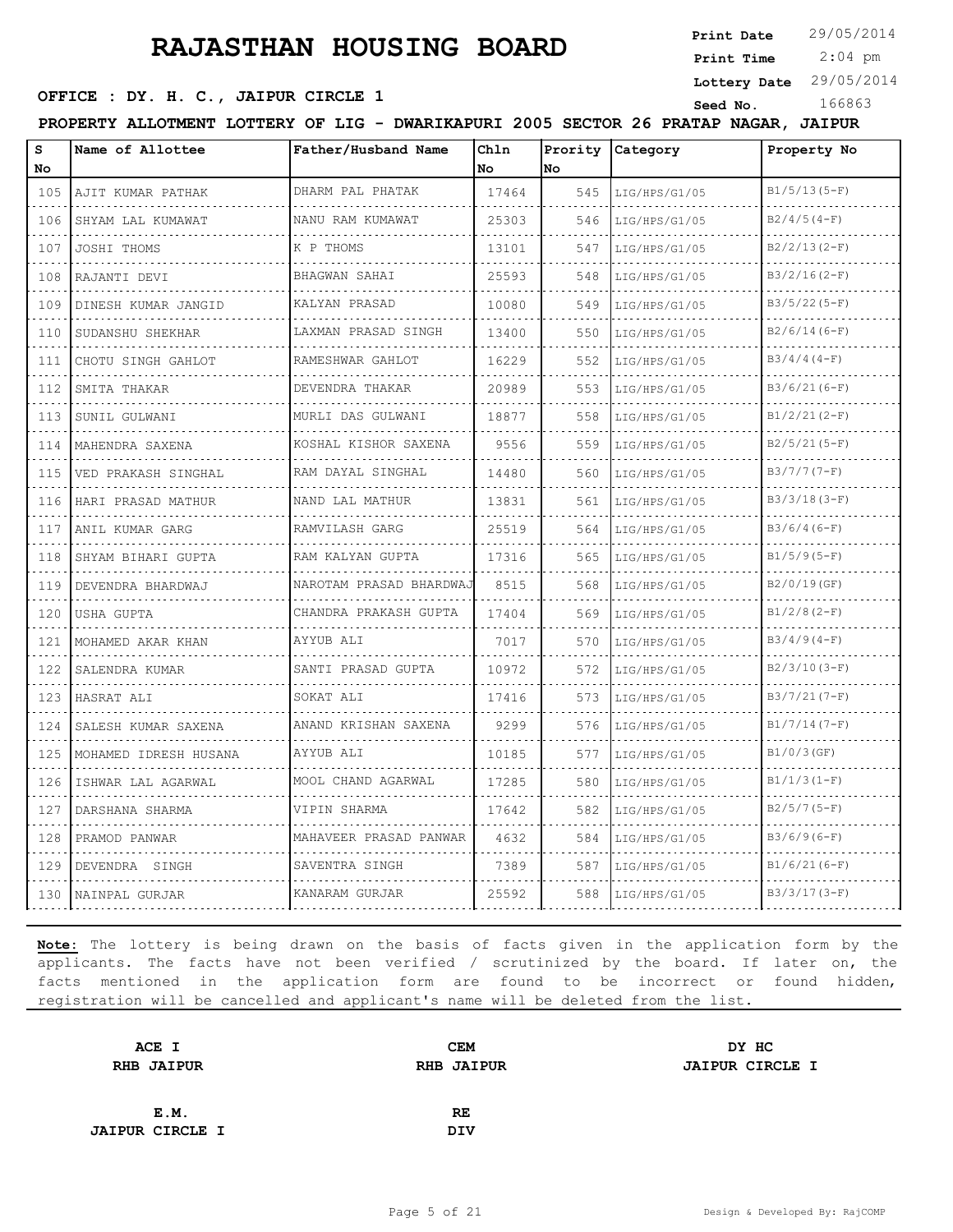**Print Date**

 2:04 pm **Print Time**

**Lottery Date** 29/05/2014

**SEED OFFICE : DY. H. C., JAIPUR CIRCLE 1** Seed No. 166863

**PROPERTY ALLOTMENT LOTTERY OF LIG - DWARIKAPURI 2005 SECTOR 26 PRATAP NAGAR, JAIPUR**

| s<br>No | Name of Allottee | Father/Husband Name    | Chln<br><b>No</b> | Prority<br>lno | Category      | Property No         |
|---------|------------------|------------------------|-------------------|----------------|---------------|---------------------|
| 131     | AMAR PREET SINGH | KULDEEP SINGH          | 10786             | 219            | LIG/ORS/G2/05 | $B3/1/16(1-F)$<br>. |
| 132     | ARVIND KUMAR     | MALI RAM               | 17400             | 261            | LIG/ORS/G2/05 | $B1/4/23(4-F)$      |
| 133     | MUJAHID KHAN     | ABDUL SAJID            | 20690             | 316            | LIG/ORS/G2/05 | $B2/5/2(5-F)$       |
| 134     | ASHA AGARWAL     | RAMAVTAR               | 24878             | 442            | LIG/ORS/G2/05 | $B2/3/11(3-F)$      |
| 135     | YESH PASWANI     | RAMCHANDER PASWANI     | 18554             | 446            | LIG/ORS/G2/05 | $B2/3/13(3-F)$      |
| 136     | SATISH KUMAR     | HARDAYAL GARG          | 17837             | 447            | LIG/ORS/G2/05 | $B3/1/5(1-F)$       |
| 137     | RAJVEER SINGH    | TIKU RAM               | 23962             | 449            | LIG/ORS/G2/05 | $B3/4/5(4-F)$       |
| 138     | LAXMI GUPTA      | MANISH KUMAR           | 5908              | 450            | LIG/ORS/G2/05 | $B2/7/16(7-F)$      |
| 139     | BALWANT SINGH    | SULTAN RAM             | 21100             | 497            | LIG/ORS/G2/05 | $B2/4/24(4-F)$      |
| 140     | SANTOSH JAIN     | KAPOOR CHAND JAIN<br>. | 13765             | 599            | LIG/ORS/G2/05 | $B2/2/16(2-F)$      |
| 141     | AKASH SAXENA     | ASHOK SAXENA           | 23997             | 628            | LIG/ORS/G2/05 | $B2/4/22(4-F)$      |
| 142     | RAMESH KUMAR     | NENU RAM               | 15946             | 630            | LIG/ORS/G2/05 | $B1/3/17(3-F)$      |
| 143     | PRABHU DAYAL     | HANUMAN SINGH<br>.     | 22687             | 631            | LIG/ORS/G2/05 | $B2/4/3(4-F)$       |
| 144     | SARITA DEVI      | ROCHA MAL              | 6070              | 634            | LIG/ORS/G2/05 | $B2/5/23(5-F)$      |
| 145     | RAMLAL GURJAR    | BISHANA RAM            | 12870             | 637            | LIG/ORS/G2/05 | $B3/1/3(1-F)$       |
| 146     | SANJAY JAIN      | PAWAN KUMAR<br>.       | 2745              | 638            | LIG/ORS/G2/05 | $B2/7/7(7-F)$       |
| 147     | UMESH CHAND      | BABU LAL SINGHAL       | 25405             | 639            | LIG/ORS/G2/05 | $B2/6/20(6-F)$      |
| 148     | DEEPA SINGHANIYA | RADHESHYAM             | 23791             | 644            | LIG/ORS/G2/05 | $B2/1/9(1-F)$       |
| 149     | RAJESH KUMAR     | GHANSHYAM DATT<br>.    | 24950             | 645            | LIG/ORS/G2/05 | $B2/7/10(7-F)$      |
| 150     | MURARI LAL       | HET NARAYAN            | 17820             | 647            | LIG/ORS/G2/05 | $B2/3/5(3-F)$       |
| 151     | SUNIL SHARMA     | CHANDA LAL             | 15812             | 650            | LIG/ORS/G2/05 | $B3/2/24(2-F)$      |
| 152     | SOMNATH          | SHIV KUMAR<br>.        | 6179              | 651            | LIG/ORS/G2/05 | $B1/1/18(1-F)$      |
| 153     | ACHHE LAL        | MUSI CHOUHAN           | 5161              | 652            | LIG/ORS/G2/05 | $B2/7/14(7-F)$      |
| 154     | MAMTA BAI        | BRAJ MOHAN             | 10215             | 653            | LIG/ORS/G2/05 | $B1/6/12(6-F)$      |
| 155     | RAJESH KUMAR     | RAM GOPAL              | 402               | 658            | LIG/ORS/G2/05 | B3/7/24(7-F)        |
| 156     | ABHISHEK JAIN    | BHAG CHAND             | 76                | 659            | LIG/ORS/G2/05 | $B2/2/19(2-F)$      |

| ACE I                  | <b>CEM</b>        | DY HC                  |
|------------------------|-------------------|------------------------|
| <b>RHB JAIPUR</b>      | <b>RHB JAIPUR</b> | <b>JAIPUR CIRCLE I</b> |
|                        |                   |                        |
| E.M.                   | RE                |                        |
| <b>JAIPUR CIRCLE I</b> | <b>DIV</b>        |                        |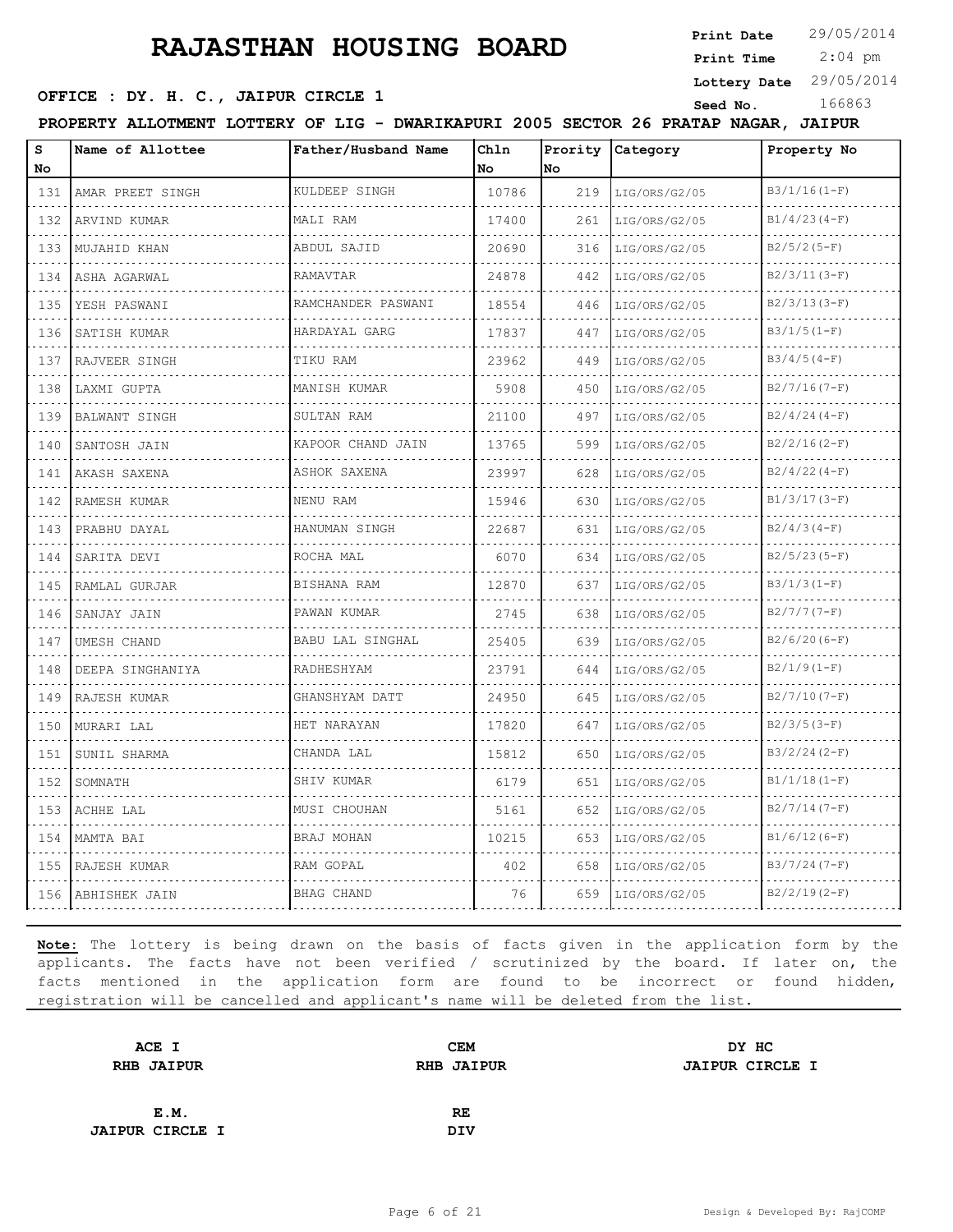**Print Date**

 2:04 pm **Print Time**

**Lottery Date** 29/05/2014

**SEED OFFICE : DY. H. C., JAIPUR CIRCLE 1** Seed No. 166863

**PROPERTY ALLOTMENT LOTTERY OF LIG - DWARIKAPURI 2005 SECTOR 26 PRATAP NAGAR, JAIPUR**

| $\mathbf{s}$<br>No          | Name of Allottee  | Father/Husband Name  | Chln<br>No | Prority<br>No | Category      | Property No    |
|-----------------------------|-------------------|----------------------|------------|---------------|---------------|----------------|
| 157                         | PANKAJ GHASAL     | MOOL CHAND           | 3234       | 661           | LIG/ORS/G2/05 | $B2/1/24(1-F)$ |
| .<br>158                    | NITIN SHARMA      | HANUMAN SHARMA       | 12535      | 662           | LIG/ORS/G2/05 | $B3/2/10(2-F)$ |
| 159                         | NARENDRA KUMAR    | <b>RAMSWAROOP</b>    | 19452      | 664           | LIG/ORS/G2/05 | $B3/3/19(3-F)$ |
| 160                         | MUKESH GUPTA      | KRISHAN KUMAR        | 24739      | 665           | LIG/ORS/G2/05 | $B3/4/1(4-F)$  |
| .<br>161                    | HASIN AHMED       | .<br>MATIN AHMED     | 756        | 667           | LIG/ORS/G2/05 | $B3/0/2$ (GF)  |
| 162                         | VARSHA LALWANI    | VIJAY KUMAR          | 19357      | 669           | LIG/ORS/G2/05 | $B3/2/6(2-F)$  |
| 163                         | JAI NARAYAN       | RAM NATH             | 18067      | 670           | LIG/ORS/G2/05 | $B3/2/15(2-F)$ |
| 164                         | MUKESH KUMAR      | HARISH CHAND         | 23833      | 672           | LIG/ORS/G2/05 | $B1/3/19(3-F)$ |
| 165                         | DEVKI NANDAN      | BRAJ MOHAN           | 18151      | 674           | LIG/ORS/G2/05 | $B3/5/21(5-F)$ |
| 166                         | LAXMI GAUTAM      | JITENDRA SHARMA      | 19451      | 677           | LIG/ORS/G2/05 | $B2/1/20(I-F)$ |
| .<br>167                    | MAKBUL KHAN       | HANIF KHAN           | 21712      | 681           | LIG/ORS/G2/05 | B3/0/23(GF)    |
| 168                         | MAHESH KUMAR      | PURAN MAL            | 14584      | 684           | LIG/ORS/G2/05 | $B1/7/20(7-F)$ |
| 169                         | DILIP KUMAR       | KALYAN DAS           | 18555      | 686           | LIG/ORS/G2/05 | $B2/2/17(2-F)$ |
| .<br>170                    | SANTOSH GUPTA     | BHAGWAN SAHAI        | 8276       | 687           | LIG/ORS/G2/05 | $B2/0/2$ (GF)  |
| 171                         | AJIT KUMAR        | CHANDER SHAKHAR      | 6542       | 690           | LIG/ORS/G2/05 | $B1/1/8(1-F)$  |
| 172                         | YOGESH KUMAR      | MOOL CHAND           | 24270      | 691           | LIG/ORS/G2/05 | $B3/7/14(7-F)$ |
| 173                         | VINAY SINGH       | MAN SINGH            | 18761      | 692           | LIG/ORS/G2/05 | $B1/2/5(2-F)$  |
| 174                         | MANU CHOUDHARY    | PRATAP SINGH         | 25406      | 694           | LIG/ORS/G2/05 | $B2/5/10(5-F)$ |
| $\sim$ $\sim$ $\sim$<br>175 | NEEL KAMAL JAIN   | MAHAVEER PRASAD<br>. | 11737      | 700           | LIG/ORS/G2/05 | $B3/6/18(6-F)$ |
| 176                         | SMITA SHARMA      | NAVRATAN SAWROOP     | 21126      | 701           | LIG/ORS/G2/05 | $B3/6/11(6-F)$ |
| 177                         | AJAY CHOUDHARY    | SHANKAR LAL          | 12381      | 702           | LIG/ORS/G2/05 | $B2/3/23(3-F)$ |
| 178                         | VIKRAM SINGH      | RAM SINGH            | 14093      | 704           | LIG/ORS/G2/05 | B3/0/7(GF)     |
| 179                         | CHAND DEVI        | SANWAR MAL           | 13904      | 705           | LIG/ORS/G2/05 | $B3/7/10(7-F)$ |
| .<br>180                    | NAVEEN KUMAR      | MAGAN BIHARI         | 13376      | 707           | LIG/ORS/G2/05 | $B1/7/12(7-F)$ |
| 181                         | SARITA SINGHANIYA | RADHESHYAM           | 13749      | 709           | LIG/ORS/G2/05 | $B3/3/21(3-F)$ |
| 182                         | SURYA PRAKASH     | LAXMI NARAYAN        | 809        | 713           | LIG/ORS/G2/05 | $B3/4/24(4-F)$ |

| ACE I                  | <b>CEM</b>        | DY HC                  |
|------------------------|-------------------|------------------------|
| <b>RHB JAIPUR</b>      | <b>RHB JAIPUR</b> | <b>JAIPUR CIRCLE I</b> |
|                        |                   |                        |
| E.M.                   | RE                |                        |
| <b>JAIPUR CIRCLE I</b> | <b>DIV</b>        |                        |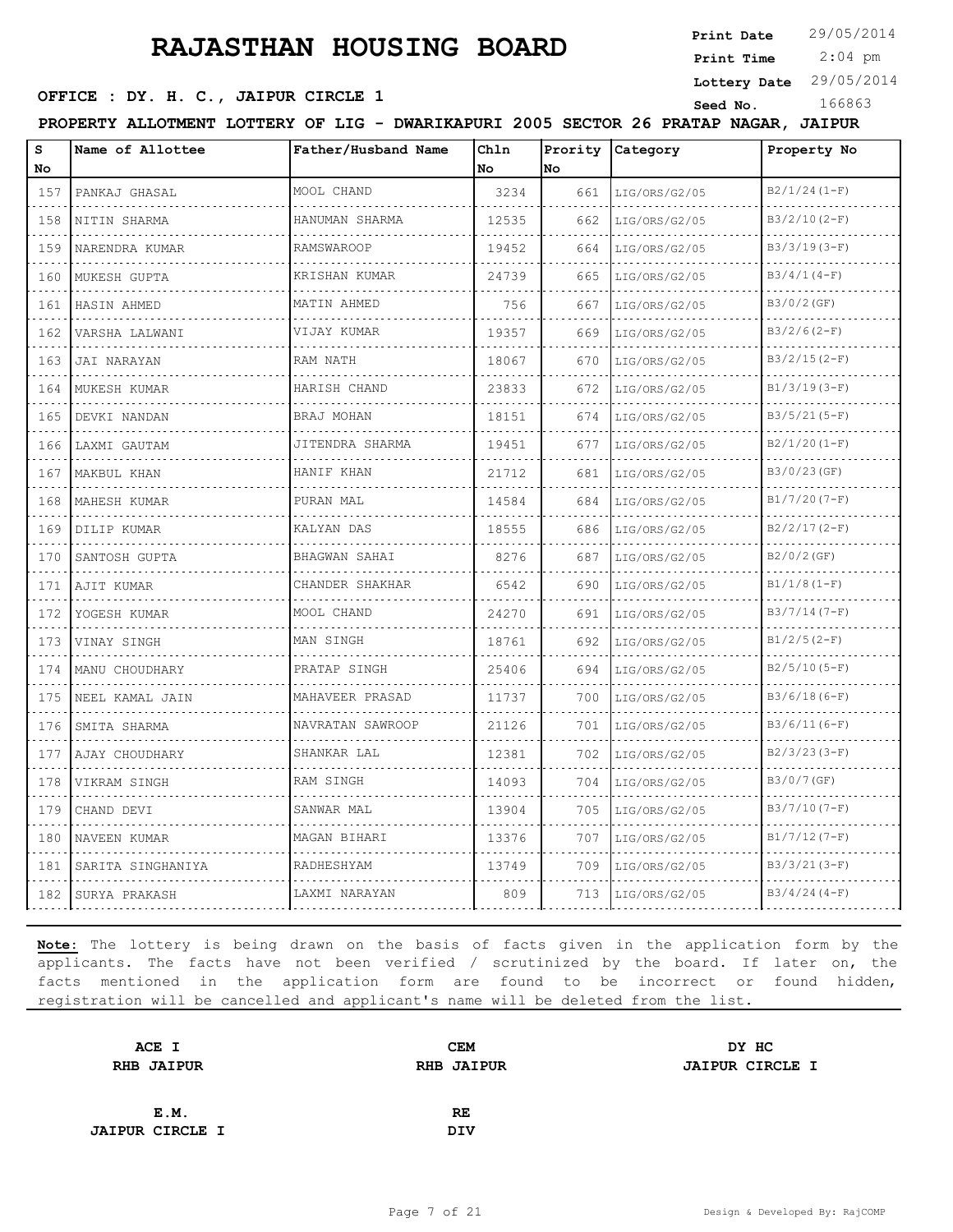**Print Date**

 2:04 pm **Print Time**

**Lottery Date** 29/05/2014

### **SEED OFFICE : DY. H. C., JAIPUR CIRCLE 1** Seed No. 166863

**PROPERTY ALLOTMENT LOTTERY OF LIG - DWARIKAPURI 2005 SECTOR 26 PRATAP NAGAR, JAIPUR**

| $\mathtt{s}$<br>No                 | Name of Allottee     | Father/Husband Name              | Chln<br>No | Prority<br>No | Category           | Property No    |
|------------------------------------|----------------------|----------------------------------|------------|---------------|--------------------|----------------|
| 183                                | ABHISHEK MATHUR      | J N MATHUR                       | 17172      | 714           | LIG/ORS/G2/05      | $B2/7/5(7-F)$  |
| .<br>184                           | .<br>LAXMI NARAYAN   | AMBA LAL                         | 18665      | 718           | .<br>LIG/ORS/G2/05 | $B1/2/2 (2-F)$ |
| 185                                | MANJU LATA           | RAJENDRA KUMAR                   | 20774      | 719           | LIG/ORS/G2/05      | $B2/5/18(5-F)$ |
| 186                                | MAMTA JAIN           | PRAVEEN KUMAR                    | 9216       | 722           | LIG/ORS/G2/05      | $B2/5/6(5-F)$  |
| 187                                | .<br>JITENDRA KUMAR  | dia dia dia dia dia<br>GANGA RAM | 12851      | 723           | .<br>LIG/ORS/G2/05 | $B3/6/17(6-F)$ |
| 188                                | VIMAL KUMAR          | OM PRAKASH                       | 23928      | 727           | LIG/ORS/G2/05      | $B2/0/23$ (GF) |
| 189                                | HANUMAN SAHAI        | SHIV CHAND                       | 4824       | 729           | LIG/ORS/G2/05      | $B2/2/6(2-F)$  |
| i a a a<br>190                     | AJAY YADAV           | RAM LAL                          | 5196       | 733           | LIG/ORS/G2/05      | $B2/5/16(5-F)$ |
| 191                                | PUSHPA DEVI          | RAM CHANDER                      | 18538      | 735           | LIG/ORS/G2/05      | $B2/6/4(6-F)$  |
| 192                                | SURESH GUPTA         | SATYA NARAYAN<br>.               | 8171       | 737           | LIG/ORS/G2/05      | $B3/4/7(4-F)$  |
| 193                                | JYOTI VADVA          | ASHOK VADVA                      | 9387       | 741           | LIG/ORS/G2/05      | $B3/6/10(6-F)$ |
| 194                                | ASHVINI KUMAR        | KANHAIYA LAL                     | 18249      | 744           | LIG/ORS/G2/05      | $B1/4/3(4-F)$  |
| 195                                | OM PRAKASH           | NIRANJAN KUMAR<br>.              | 4308       | 746           | LIG/ORS/G2/05      | $B3/7/20(7-F)$ |
| .<br>196                           | NEETU AGARWAL        | PURUSHOTAM AGARWAL               | 14782      | 749           | LIG/ORS/G2/05      | B2/0/14(GF)    |
| 197                                | UJAGAR SINGH         | MOHAR SINGH                      | 4242       | 751           | LIG/ORS/G2/05      | $B1/4/22(4-F)$ |
| 198                                | BABU LAL             | MOOL CHAND JAIN<br>.             | 11746      | 752           | LIG/ORS/G2/05      | $B1/4/10(4-F)$ |
| .<br>199                           | PREM CHAND PAREEK    | HARISH CHAND                     | 398        | 754           | LIG/ORS/G2/05      | $B3/3/1 (3-F)$ |
| 200                                | RANGBEL DEVI         | MAHAVEER PRASAD                  | 11733      | 755           | LIG/ORS/G2/05      | $B2/3/9(3-F)$  |
| 201                                | SASHI KANT           | MURARI LAL<br>.                  | 20055      | 756           | LIG/ORS/G2/05      | $B1/1/22(1-F)$ |
| $\sim$ $\sim$ $\sim$ $\sim$<br>202 | HEMLATA GUPTA        | MAHENDRA KUMAR                   | 16484      | 757           | LIG/ORS/G2/05      | $B1/7/23(7-F)$ |
| 203                                | KAILASH CHAND SHARMA | CHOUTH MAL                       | 7915       | 759           | LIG/ORS/G2/05      | $B3/4/8(4-F)$  |
| 204                                | HAZI SAMIULLHA       | HAZI ABDUL                       | 4240       | 760           | LIG/ORS/G2/05      | $B3/5/6(5-F)$  |
| 205                                | SUMAN SHARMA         | HANUMAN PRASAD                   | 18335      | 762           | LIG/ORS/G2/05      | $B2/4/11(4-F)$ |
| 206                                | ANIL KUMAR           | <b>BABU LAL</b>                  | 256        | 764           | LIG/ORS/G2/05      | $B2/6/24(6-F)$ |
| 207                                | HAFIZ MOHAMED SALIM  | MOHAMED KHAN                     | 6505       | 767           | LIG/ORS/G2/05      | $B1/4/12(4-F)$ |
| 208                                | SAFDAR BHAI          | SAFUDEEN                         | 830        | 772           | LIG/ORS/G2/05      | $B2/4/13(4-F)$ |

| ACE I                  | <b>CEM</b>        | DY HC                  |
|------------------------|-------------------|------------------------|
| <b>RHB JAIPUR</b>      | <b>RHB JAIPUR</b> | <b>JAIPUR CIRCLE I</b> |
|                        |                   |                        |
| E.M.                   | RE                |                        |
| <b>JAIPUR CIRCLE I</b> | <b>DIV</b>        |                        |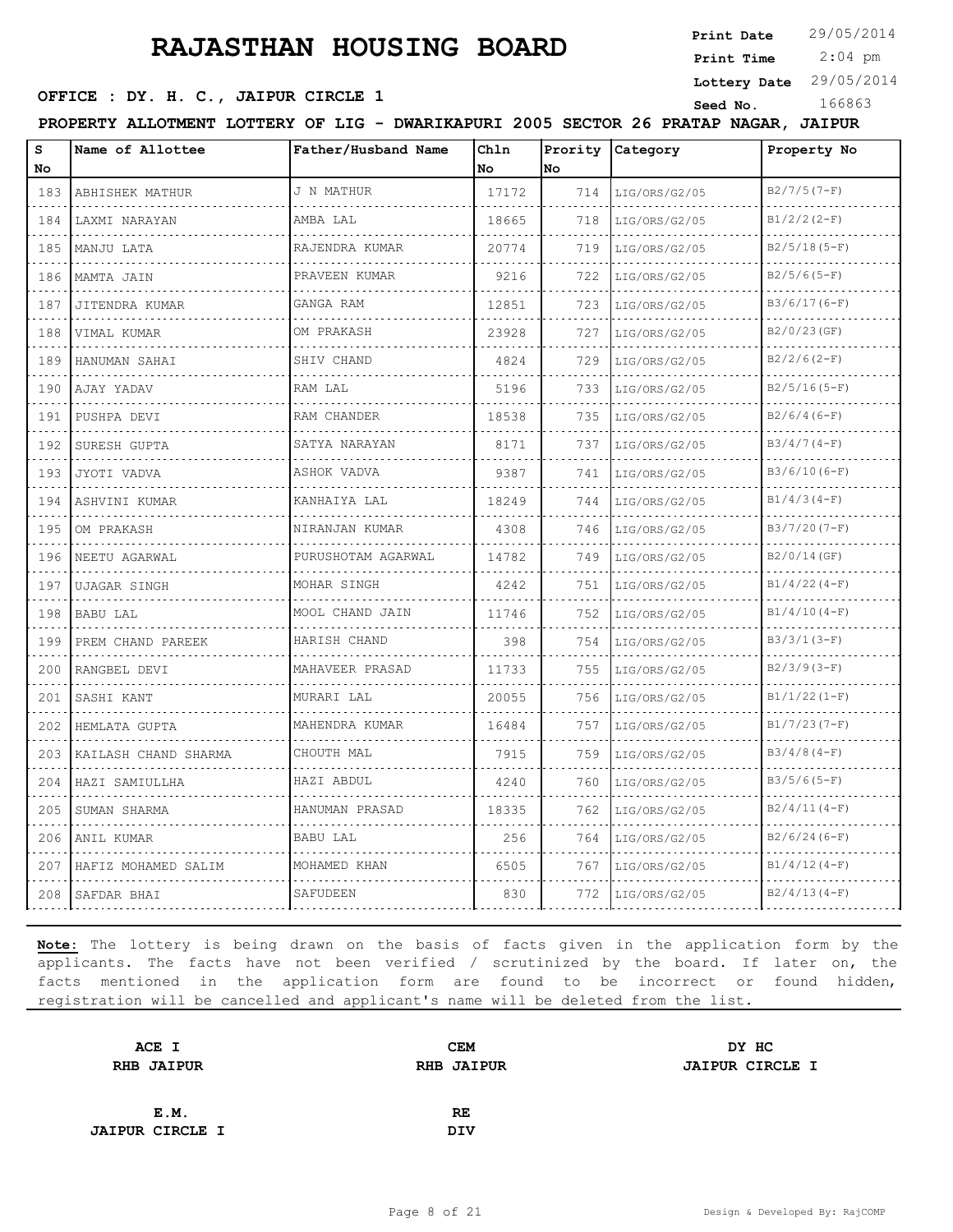**Print Date**

 $2:04$  pm **Print Time**

|                                                                                                                                  | OFFICE : DY. H. C., JAIPUR CIRCLE 1                                                 |                     |             |                   |                    | Lottery Date 29/05/2014 |
|----------------------------------------------------------------------------------------------------------------------------------|-------------------------------------------------------------------------------------|---------------------|-------------|-------------------|--------------------|-------------------------|
|                                                                                                                                  | PROPERTY ALLOTMENT LOTTERY OF LIG - DWARIKAPURI 2005 SECTOR 26 PRATAP NAGAR, JAIPUR |                     |             |                   | Seed No.           | 166863                  |
| s<br>No                                                                                                                          | Name of Allottee                                                                    | Father/Husband Name | Chln<br>No. | Prority  <br>lNo. | Category           | Property No             |
|                                                                                                                                  | 209 ARCHANA GURJAR                                                                  | AJIT SINGH          | 6301        | 773 I             | LIG/ORS/G2/05      | $B2/4/8(4-F)$           |
| $\sim$ $\sim$ $\sim$ $\sim$<br>210                                                                                               | ASHOK KUMAR                                                                         | KISHAN LAL          | 6416        | 775               | LIG/ORS/G2/05      | $B2/1/12(1-F)$          |
| 211                                                                                                                              | NARANI DEVI                                                                         | SHARVAN LAL         | 8785        | 778               | LIG/ORS/G2/05      | $B3/5/13(5-F)$          |
| 212                                                                                                                              | CHANDER PRAKASH                                                                     | LAXMI NARAYAN       | 23420       | 779               | LIG/ORS/G2/05      | $B2/2/21(2-F)$          |
| 213                                                                                                                              | LAL CHAND                                                                           | PURUSHOTAM LAL      | 10709       | 781               | LIG/ORS/G2/05      | $B2/3/1(3-F)$           |
| $\sim$ $\sim$ $\sim$ $\sim$<br>214                                                                                               | RAJESH KUMAR                                                                        | DHANNA LAL          | 19420       | 782               | LIG/ORS/G2/05      | $B3/6/8(6-F)$           |
|                                                                                                                                  | 215   ANKIT JAIN                                                                    | SAMPAT JAIN         | 15899       | 783               | LIG/ORS/G2/05      | $B2/6/22(6-F)$          |
|                                                                                                                                  | 216   VEENA GUPTA                                                                   | SATYAPAL            | 3050        | 785               | LIG/ORS/G2/05      | $B1/1/16(1-F)$          |
| 217                                                                                                                              | RUKMANI GARG                                                                        | SATISH KUMAR        | 2606        | 792               | LIG/ORS/G2/05      | $B1/6/6(6-F)$           |
| 218                                                                                                                              | ASHA SINGH                                                                          | DHARMENDRA PAL      | 5733        | 795               | LIG/ORS/G2/05      | $B3/6/15(6-F)$          |
| .<br>219                                                                                                                         | SHEK SAJID                                                                          | .<br>ABDUL RASID    | 19988       | 796               | LIG/ORS/G2/05      | $B2/3/7(3-F)$           |
| 220                                                                                                                              | VINOD KUMAR                                                                         | OM PRAKASH          | 23622       | 797               | LIG/ORS/G2/05      | $B2/6/16(6-F)$          |
| 221                                                                                                                              | GIRIRAJ PRASAD                                                                      | BHOLU RAM           | 14104       | 798               | LIG/ORS/G2/05      | $B1/3/9(3-F)$           |
| 222                                                                                                                              | LALITA RANI                                                                         | AMIR CHAND          | 25576       | 800               | LIG/ORS/G2/05      | $B2/1/11(1-F)$          |
| $\mathbf{1} \cdot \mathbf{1} \cdot \mathbf{1} \cdot \mathbf{1}$<br>223                                                           | SANDEEP KUMAR                                                                       | MAHENDRA SINGH      | 6996        | 801               | LIG/ORS/G2/05      | $B2/4/6(4-F)$           |
|                                                                                                                                  | 224 RAKESH KUMAR                                                                    | HAZARI LAL          | 19800       | 803               | LIG/ORS/G2/05      | $B3/3/12(3-F)$          |
|                                                                                                                                  | 225   MANJU SHARMA                                                                  | GOPAL PRASAD        | 23392       | 811               | LIG/ORS/G2/05      | $B2/2/10(2-F)$          |
| 226                                                                                                                              | IANIL KUMAR                                                                         | VISHVEMBHAR DAYAL   | 21796       | 814               | LIG/ORS/G2/05      | $B3/1/15(1-F)$          |
| 227                                                                                                                              | ASHA MATHUR                                                                         | LOKESHWAR MATHUR    | 16944       | 819               | LIG/ORS/G2/05      | $B3/3/13(3-F)$          |
| $\frac{1}{2} \left( \frac{1}{2} \right) \left( \frac{1}{2} \right) \left( \frac{1}{2} \right) \left( \frac{1}{2} \right)$<br>228 | RAMESH CHAND                                                                        | RAM BILASH          | 23936       | 821               | LIG/ORS/G2/05      | $B2/7/4(7-F)$           |
| 229                                                                                                                              | IHARISH BHATI                                                                       | S L BHATI           | 22683       | 822               | LIG/ORS/G2/05      | $B1/1/21(I-F)$          |
|                                                                                                                                  | 230 ISEEMA SAXENA                                                                   | VIMAL KUMAR         | 15820       |                   | 824  LIG/ORS/G2/05 | $B2/0/7$ (GF)           |

**Note:** The lottery is being drawn on the basis of facts given in the application form by the applicants. The facts have not been verified / scrutinized by the board. If later on, the facts mentioned in the application form are found to be incorrect or found hidden, registration will be cancelled and applicant's name will be deleted from the list.

231 VIJAY KUMAR SATYA NARAYAN 18331 826 LIG/ORS/G2/05 B3/3/11(3-F)

 $\mathcal{L}(\mathcal{L}(\mathcal{L},\mathcal{L},\mathcal{L},\mathcal{L},\mathcal{L},\mathcal{L},\mathcal{L},\mathcal{L},\mathcal{L},\mathcal{L},\mathcal{L},\mathcal{L},\mathcal{L},\mathcal{L},\mathcal{L},\mathcal{L},\mathcal{L},\mathcal{L},\mathcal{L},\mathcal{L},\mathcal{L},\mathcal{L},\mathcal{L},\mathcal{L},\mathcal{L},\mathcal{L},\mathcal{L},\mathcal{L},\mathcal{L},\mathcal{L},\mathcal{L},\mathcal{L},\mathcal{L},\mathcal{L},\mathcal{$ 

232 SEEMA SINGHAL GOPAL LAL 17008 828 LIG/ORS/G2/05 B2/1/17(1-F) 233 RAKESH RAWAT DAMODAR LAL 24083 831 LIG/ORS/G2/05 B2/7/3(7-F) 234 SUNIL SINGH MOHAN SINGH 9237 833 LIG/ORS/G2/05 B2/6/3(6-F)

a a a a al

| ACE I                  | <b>CEM</b>        | DY HC                  |
|------------------------|-------------------|------------------------|
| <b>RHB JAIPUR</b>      | <b>RHB JAIPUR</b> | <b>JAIPUR CIRCLE I</b> |
|                        |                   |                        |
| E.M.                   | RE                |                        |
|                        |                   |                        |
| <b>JAIPUR CIRCLE I</b> | <b>DIV</b>        |                        |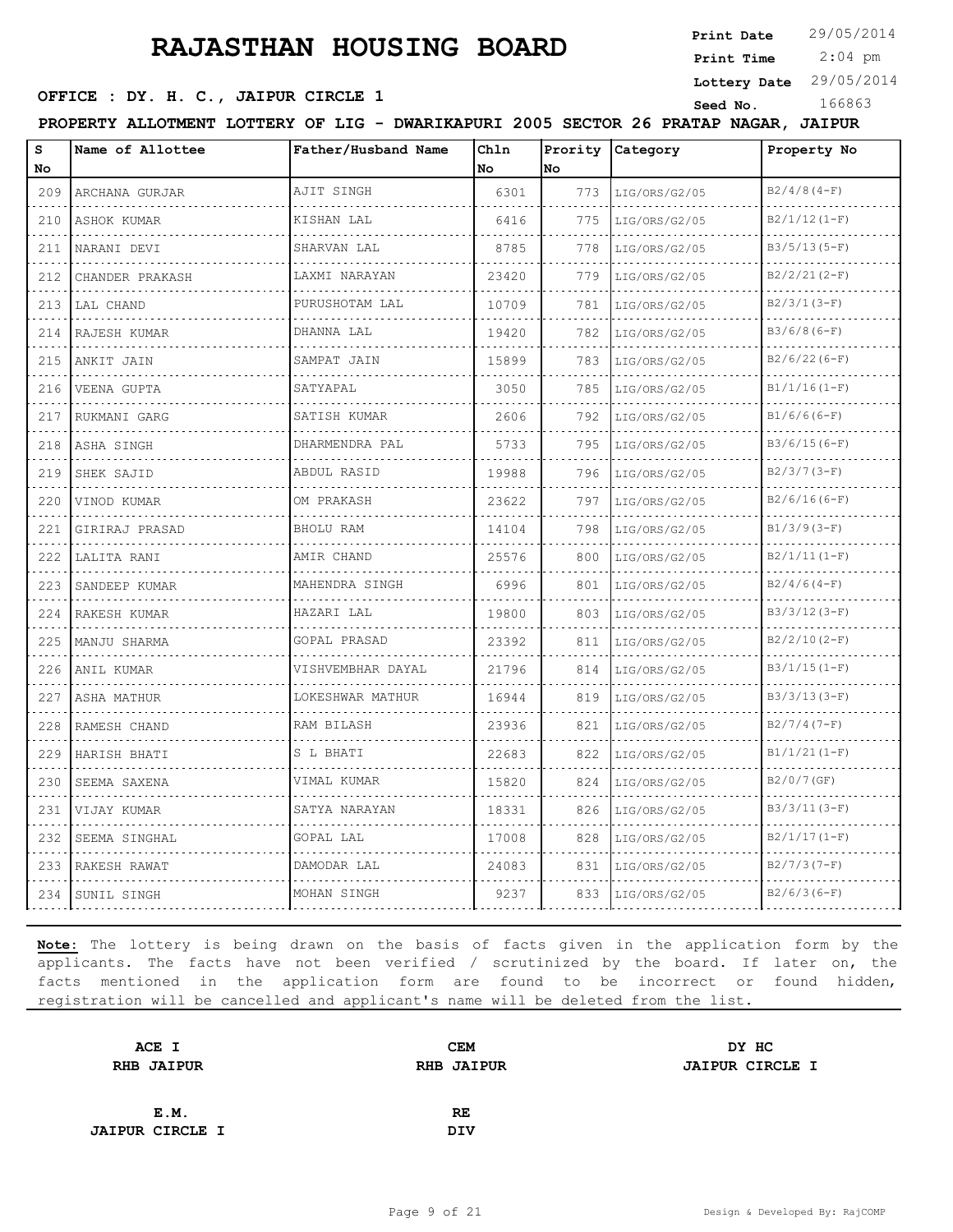**Print Date**

 2:04 pm **Print Time**

**Lottery Date** 29/05/2014

### **SEED OFFICE : DY. H. C., JAIPUR CIRCLE 1** Seed No. 166863

**PROPERTY ALLOTMENT LOTTERY OF LIG - DWARIKAPURI 2005 SECTOR 26 PRATAP NAGAR, JAIPUR**

| s<br>No                            | Name of Allottee | Father/Husband Name | Chln<br>No | Prority<br>lno | Category      | Property No     |
|------------------------------------|------------------|---------------------|------------|----------------|---------------|-----------------|
| 235                                | RAJESH GUPTA     | RAM KISHOR          | 21148      | 834            | LIG/ORS/G2/05 | $B2/6/1(6-F)$   |
| 236                                | ANAND KUMAR      | MALU RAM            | 18302      | 837            | LIG/ORS/G2/05 | $B1/6/8(6-F)$   |
| 237                                | REKHA SHARMA     | MANISH SHARMA       | 20484      | 838            | LIG/ORS/G2/05 | $B3/6/22(6-F)$  |
| 238                                | SHALU PAREEK     | MUKESH PAREEK       | 14337      | 839            | LIG/ORS/G2/05 | $B2/7/21(7-F)$  |
| 239                                | YOGESH JANGID    | H K JAIGID          | 17745      | 840            | LIG/ORS/G2/05 | $B2/0/6$ (GF)   |
| 240                                | VIJAYA JAIN      | RAMESH KUMAR        | 6265       | 843            | LIG/ORS/G2/05 | B2/0/11(GF)     |
| 241                                | PRAMOD GUPTA     | RADHA MOHAN<br>.    | 14790      | 844            | LIG/ORS/G2/05 | $B3/7/16(7-F)$  |
| 242                                | ANIL KUMAR       | HARI BALLABH        | 22594      | 845            | LIG/ORS/G2/05 | $B2/3/2(3-F)$   |
| 243                                | RAGHUVEER SINGH  | RAM SINGH           | 19899      | 847            | LIG/ORS/G2/05 | $B1/1/24 (1-F)$ |
| 244                                | SURESH KUMAR     | <b>BHAGWAN DAS</b>  | 4139       | 848            | LIG/ORS/G2/05 | $B2/6/13(6-F)$  |
| $\sim$ $\sim$ $\sim$ $\sim$<br>245 | GOVINDI DEVI     | SITA RAM            | 21876      | 849            | LIG/ORS/G2/05 | $B1/4/16(4-F)$  |
| 246                                | HAZARI LAL       | LAXMI NARAYAN       | 22345      | 853            | LIG/ORS/G2/05 | $B3/1/14(1-F)$  |
| 247                                | SEEMA KHANDELWAL | SANDESH KHANDELWAL  | 2870       | 855            | LIG/ORS/G2/05 | $B3/2/18(2-F)$  |
| .<br>248                           | AJAY BHARGAV     | P D BHARGAV         | 19537      | 856            | LIG/ORS/G2/05 | $B1/1/14(1-F)$  |
| 249                                | SIRIS TANK       | GOVIND KUMAR        | 11910      | 857            | LIG/ORS/G2/05 | $B3/6/19(6-F)$  |
| 250                                | PRAVEEN KUMAR    | RATAN LAL           | 716        | 858            | LIG/ORS/G2/05 | $B3/1/18(1-F)$  |
| $\sim$ $\sim$ $\sim$ $\sim$<br>251 | <b>REKHA</b>     | LALIT KUMAR         | 17043      | 859            | LIG/ORS/G2/05 | $B1/4/5(4-F)$   |
| 252                                | INDRA AGARWAL    | DINESH KUMAR        | 19521      | 860            | LIG/ORS/G2/05 | B1/0/19(GF)     |
| 253                                | SHARDA SHARMA    | RAJENDRA PRASAD     | 14303      | 862            | LIG/ORS/G2/05 | $B2/4/20(4-F)$  |
| .<br>254                           | MOHAN LAL        | MAKHAN LAL          | 2725       | 863            | LIG/ORS/G2/05 | $B1/4/2 (4-F)$  |
| $  -$<br>255                       | JAGDISH MITTAL   | SAGAR MITTAL        | 2224       | 864            | LIG/ORS/G2/05 | $B3/7/17(7-F)$  |
| 256                                | MAHESH KUMAR     | C N CHOUDHARY       | 15444      | 865            | LIG/ORS/G2/05 | $B1/5/3(5-F)$   |
| 257                                | ASHOK KUMAR      | <b>BHARU LAL</b>    | 1982       | 868            | LIG/ORS/G2/05 | $B3/5/7 (5-F)$  |
| 258                                | KULDEEP SINGH    | BHANWAR SINGH       | 11997      | 870            | LIG/ORS/G2/05 | $B1/5/6(5-F)$   |
| 259                                | TEENA GUPTA      | MUKESH GUPTA        | 8875       | 871            | LIG/ORS/G2/05 | $B1/1/4(I-F)$   |
| 260                                | BHOJRAJ          | DAMODAR LAL         | 8456       | 872            | LIG/ORS/G2/05 | B2/0/10(GF)     |

| ACE I                  | <b>CEM</b>        | DY HC                  |
|------------------------|-------------------|------------------------|
| <b>RHB JAIPUR</b>      | <b>RHB JAIPUR</b> | <b>JAIPUR CIRCLE I</b> |
|                        |                   |                        |
| E.M.                   | RE                |                        |
| <b>JAIPUR CIRCLE I</b> | <b>DIV</b>        |                        |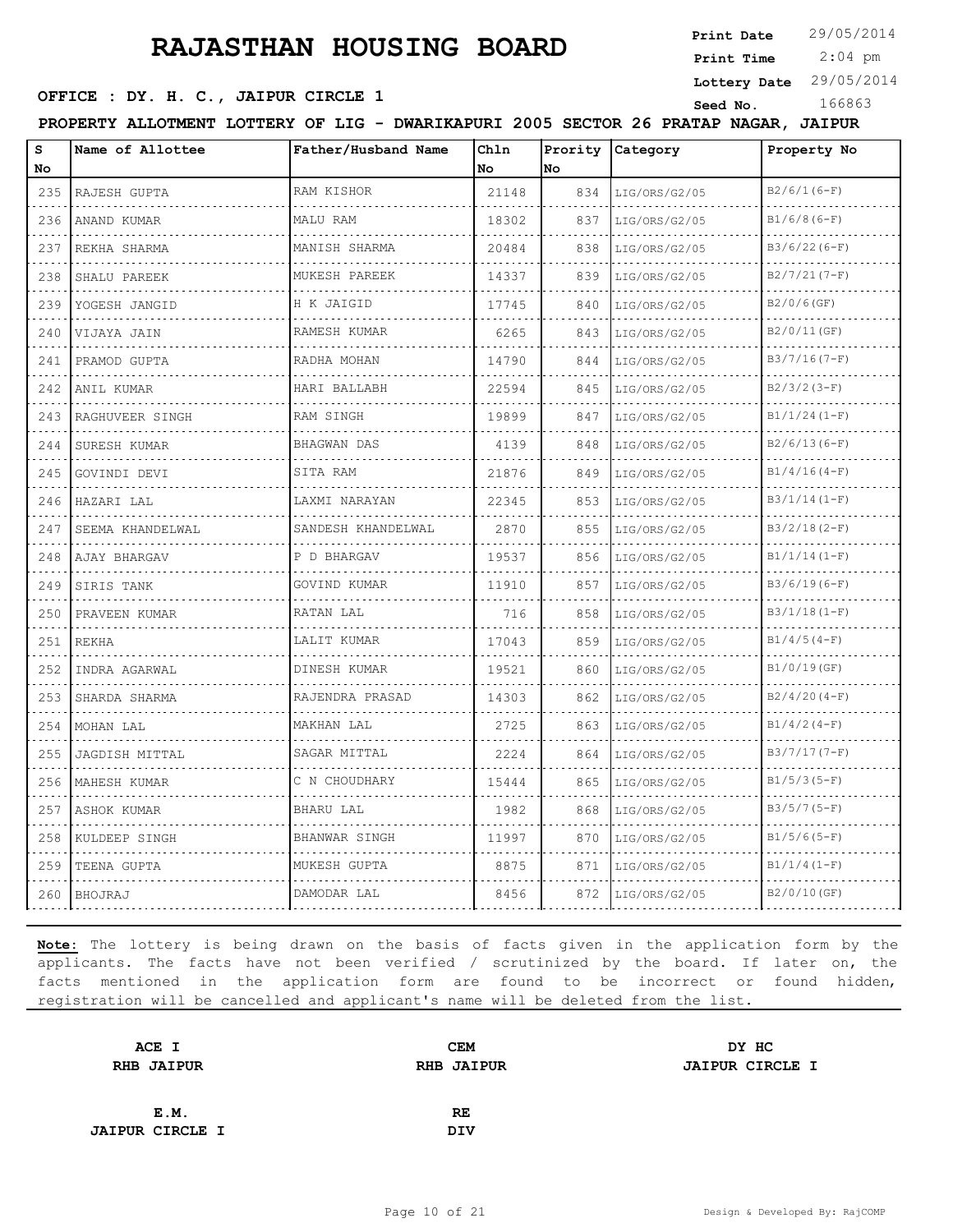**Print Date**

 2:04 pm **Print Time**

# **SEED OFFICE : DY. H. C., JAIPUR CIRCLE 1** Seed No. 166863

**Lottery Date** 29/05/2014

**PROPERTY ALLOTMENT LOTTERY OF LIG - DWARIKAPURI 2005 SECTOR 26 PRATAP NAGAR, JAIPUR**

| S<br>No                            | Name of Allottee   | Father/Husband Name                   | Chln<br>No | Prority<br>No | Category                               | Property No    |
|------------------------------------|--------------------|---------------------------------------|------------|---------------|----------------------------------------|----------------|
| 261                                | ANITA BHARDWAJ     | SATYENDRA BHARDWAJ                    | 2471       | 873           | LIG/ORS/G2/05                          | $B2/2/15(2-F)$ |
| 262                                | BEEN SHARMA        | .<br>HARISH CHANDER                   | 10429      | 875           | did did did did did .<br>LIG/ORS/G2/05 | $B3/1/24(1-F)$ |
| 263                                | SWETA ARORA        | dia dia dia dia dia .<br>DEEPAK ARORA | 14975      | 878           | LIG/ORS/G2/05                          | $B1/3/24(3-F)$ |
| 264                                | <b>BHEEM SINGH</b> | CHANDGI RAM                           | 24654      | 879           | LIG/ORS/G2/05                          | $B2/2/9(2-F)$  |
| 265                                | NARESH KUMAR       | .<br>BHAGWAN SAHAI                    | 19264      | 881           | LIG/ORS/G2/05                          | $B2/7/24(7-F)$ |
| 266                                | MEETA NAGIYA       | PRAVEEN NAGIYA                        | 7728       | 882           | LIG/ORS/G2/05                          | $B2/6/9(6-F)$  |
| 267                                | GEETA MEHTA        | ANIL MEHTA                            | 12445      | 884           | LIG/ORS/G2/05                          | $B1/6/4(6-F)$  |
| 268                                | MANOJ SHARMA       | SURAJ MAL                             | 11154      | 886           | LIG/ORS/G2/05                          | $B1/0/2$ (GF)  |
| 269                                | ABHISHEK KUMAR     | GOPAL LAL                             | 8286       | 887           | LIG/ORS/G2/05                          | $B1/3/8(3-F)$  |
| 270                                | PRAMILA KAUSIK     | DINKAR KAUSIK                         | 2472       | 888           | LIG/ORS/G2/05                          | $B3/3/16(3-F)$ |
| 271                                | <b>UMESH KUMAR</b> | is seles seles s<br>GANGADHAR         | 15927      | 889           | LIG/ORS/G2/05                          | $B3/7/9(T-F)$  |
| 272                                | RAMAVTAR GUPTA     | JOHARI LAL                            | 20735      | 890           | LIG/ORS/G2/05                          | $B3/2/19(2-F)$ |
| 273                                | DHERANDRA JAIN     | RAJENDRA JAIN<br>.                    | 11008      | 891           | LIG/ORS/G2/05                          | $B2/5/20(5-F)$ |
| $\sim 100$ km s $^{-1}$<br>274     | ASHISH VIJAY       | ASHOK KUMAR                           | 2169       | 895           | LIG/ORS/G2/05                          | $B3/4/19(4-F)$ |
| 275                                | SALENDRA SINGH     | <b>UGAM SINGH</b>                     | 13048      | 896           | LIG/ORS/G2/05                          | $B1/7/9(7-F)$  |
| 276                                | RAM NARAYAN        | RAM KISHOR<br>.                       | 12533      | 898           | LIG/ORS/G2/05                          | $B3/6/6(6-F)$  |
| $\sim$ $\sim$ $\sim$<br>277        | YOGESH KUMAR       | ISHWAR LAL                            | 18160      | 902           | LIG/ORS/G2/05                          | $B1/6/9(6-F)$  |
| 278                                | GOVIND PRASAD      | SHYAM SWAROOP                         | 16255      | 903           | LIG/ORS/G2/05                          | $B2/4/7(4-F)$  |
| 279                                | VIKASH SAINI       | SATYA NARAYAN                         | 9655       | 904           | LIG/ORS/G2/05                          | $B2/5/9(5-F)$  |
| $\sim$ $\sim$ $\sim$<br>280        | MADHU BALA         | SARJEET                               | 22403      | 906           | LIG/ORS/G2/05                          | $B3/7/18(7-F)$ |
| 281                                | RANJEET SINGH      | MAHENDRA KUMAR                        | 25456      | 908           | LIG/ORS/G2/05                          | $B3/5/10(5-F)$ |
| 282                                | HEMARAM            | DHARMENDRA KUMAR<br>.                 | 8725       | 910           | LIG/ORS/G2/05                          | B3/0/18(GF)    |
| $\sim$ $\sim$ $\sim$ $\sim$<br>283 | SUSHIL NATH        | SHYAM NATH                            | 12394      | 914           | LIG/ORS/G2/05                          | $B1/1/9(1-F)$  |
| 284                                | REENA DEVI         | KISHAN PRASAD                         | 4825       | 916           | LIG/ORS/G2/05                          | $B3/4/12(4-F)$ |
| 285                                | MADAN LAL          | PRABHU LAL                            | 6312       | 917           | LIG/ORS/G2/05                          | $B1/6/16(6-F)$ |
| 286                                | AMIR AKTHAR        | MOHAMED SABIR                         | 24728      | 918           | LIG/ORS/G2/05                          | $B1/1/17(1-F)$ |

| ACE I                  | <b>CEM</b>        | DY HC                  |
|------------------------|-------------------|------------------------|
| <b>RHB JAIPUR</b>      | <b>RHB JAIPUR</b> | <b>JAIPUR CIRCLE I</b> |
|                        |                   |                        |
| E.M.                   | RE                |                        |
| <b>JAIPUR CIRCLE I</b> | <b>DIV</b>        |                        |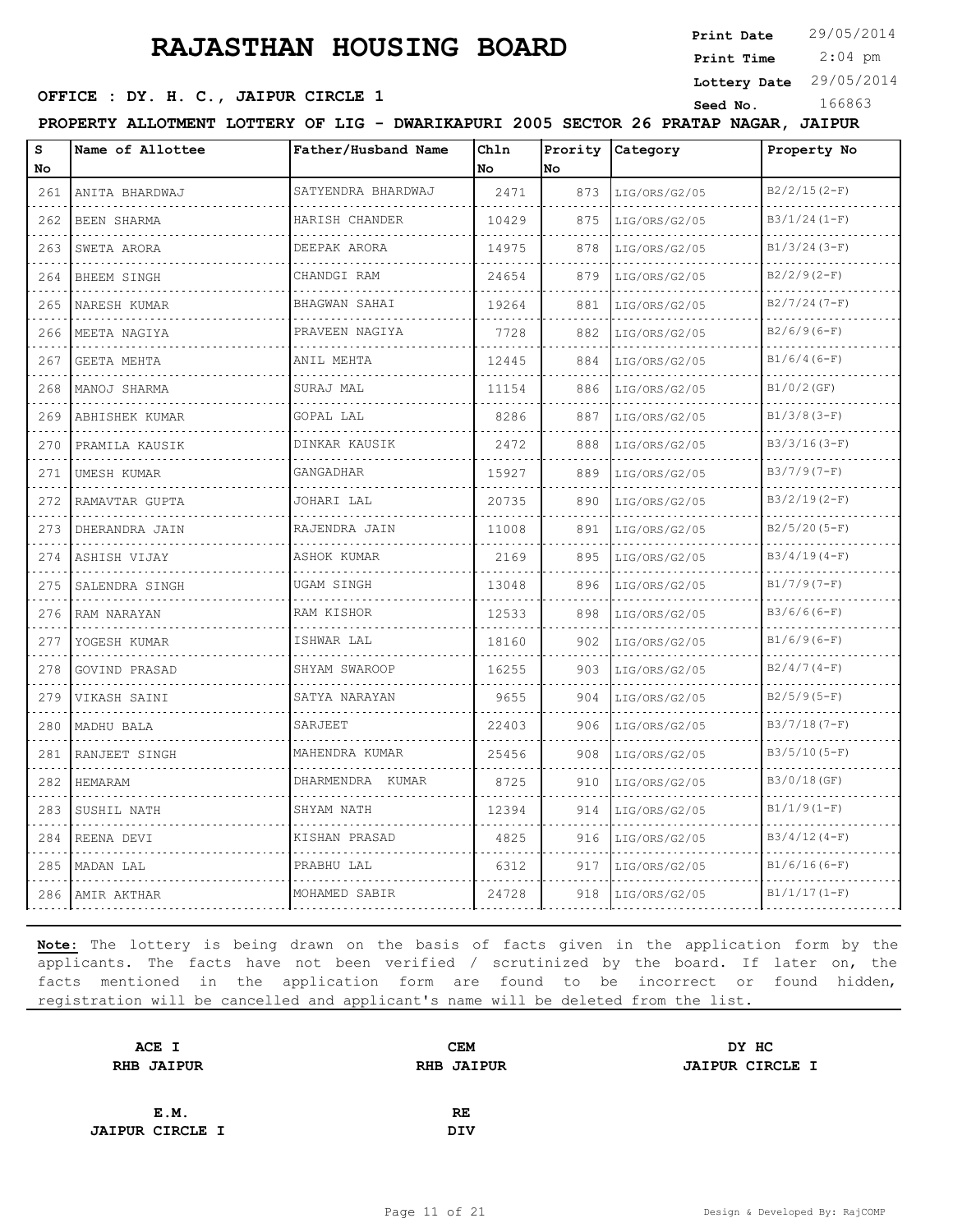**Print Date**

 2:04 pm **Print Time**

**Lottery Date** 29/05/2014

**SEED OFFICE : DY. H. C., JAIPUR CIRCLE 1** Seed No. 166863

**PROPERTY ALLOTMENT LOTTERY OF LIG - DWARIKAPURI 2005 SECTOR 26 PRATAP NAGAR, JAIPUR**

| s<br>No                                                                                               | Name of Allottee  | Father/Husband Name           | Chln<br>No | Prority<br>No. | Category           | Property No     |
|-------------------------------------------------------------------------------------------------------|-------------------|-------------------------------|------------|----------------|--------------------|-----------------|
| 287                                                                                                   | SUMIT SINGHAL     | SITA RAM                      | 19650      | 919            | LIG/ORS/G2/05      | $B3/4/10(4-F)$  |
| 288                                                                                                   | .<br>REKHA DEVI   | TIKAM DAS                     | 15025      | 920            | .<br>LIG/ORS/G2/05 | $B2/3/21(3-F)$  |
| 289                                                                                                   | PREETI AGARWAL    | NAVAL KISHOR                  | 25081      | 921            | LIG/ORS/G2/05      | $B3/3/22(3-F)$  |
| 290                                                                                                   | BHARTI            | GHANSHYAM                     | 16966      | 922            | LIG/ORS/G2/05      | $B2/4/15(4-F)$  |
| $\sim$ $\sim$ $\sim$<br>291                                                                           | MUSTAK KHAN       | .<br>HAZI MANIR KHAN          | 23270      | 923            | LIG/ORS/G2/05      | $B1/7/13(7-F)$  |
| 292                                                                                                   | SURENDRA KUMAR    | .<br>JAGDISH PRASAD           | 12952      | 925            | LIG/ORS/G2/05      | $B1/7/24(7-F)$  |
| 293                                                                                                   | MOHMED RAFIK      | ABDUL RAFIK                   | 818        | 928            | LIG/ORS/G2/05      | $B2/5/17(5-F)$  |
| $\sim 100$ $\mu$<br>294                                                                               | VISHAL SINGH      | <u>.</u><br><b>UGAM SINGH</b> | 13124      | 929            | LIG/ORS/G2/05      | $B1/1/12(1-F)$  |
| 295                                                                                                   | SARDA GURJAR      | KAILASH CHAND                 | 22349      | 931            | LIG/ORS/G2/05      | $B1/4/8(4-F)$   |
| 296                                                                                                   | T P SINGH         | MATHURA SINGH<br>.            | 11123      | 932            | LIG/ORS/G2/05      | $B1/5/24(5-F)$  |
| 297                                                                                                   | SUDHIR SHARMA     | RAM NARAYAN                   | 11754      | 933            | LIG/ORS/G2/05      | $B3/5/3(5-F)$   |
| 298                                                                                                   | SURESH KUMAWAT    | SHIV BHAGWAN                  | 25345      | 935            | LIG/ORS/G2/05      | B3/0/14(GF)     |
| 299                                                                                                   | KUNNI DEVI        | ISHWAR RAM<br>.               | 8350       | 936            | LIG/ORS/G2/05      | $B2/5/5(5-F)$   |
| $\sim$ $\sim$ $\sim$<br>300                                                                           | ANSUL SHARMA      | R K SHARMA                    | 24104      | 937            | LIG/ORS/G2/05      | $B1/4/24(4-F)$  |
| 301                                                                                                   | RAMAVTAR GUPTA    | <b>RAMSWROOP</b>              | 15146      | 945            | LIG/ORS/G2/05      | $B2/7/8(7-F)$   |
| 302                                                                                                   | KAMLESH PRASAD    | GOPAL PRASAD<br>.             | 25402      | 947            | LIG/ORS/G2/05      | $B2/6/10(6-F)$  |
| $\sim$ $\sim$ $\sim$<br>303                                                                           | SANJAY KUMAR      | PADAM CHAND                   | 6264       | 948            | LIG/ORS/G2/05      | $B2/5/22(5-F)$  |
| 304                                                                                                   | ANKUR DUBEY       | Y S DUBEY                     | 19206      | 949            | LIG/ORS/G2/05      | $B3/3/9(3-F)$   |
| 305                                                                                                   | NOTAN DAS         | DAULAT RAM<br>.               | 6047       | 952            | LIG/ORS/G2/05      | $B3/2/3 (2-F)$  |
| 306                                                                                                   | BENI PRASAD       | RAM CHARN                     | 14496      | 953            | LIG/ORS/G2/05      | $B3/3/15(3-F)$  |
| 307                                                                                                   | ARCHANA GUPTA     | DANVEER GUPTA                 | 20297      | 957            | LIG/ORS/G2/05      | B2/0/22(GF)     |
| 308                                                                                                   | JAGDISH BACCHANI  | MOHAN LAL BACCHANI            | 16403      | 958            | LIG/ORS/G2/05      | $B1/5/21(5-F)$  |
| $\frac{1}{2} \left( \frac{1}{2} \right) \left( \frac{1}{2} \right) \left( \frac{1}{2} \right)$<br>309 | ANKIT CHOUHAN     | LAKHESWAR CHOUHAN             | 8810       | 961            | LIG/ORS/G2/05      | $B3/2/20 (2-F)$ |
| 310                                                                                                   | NITIN GARG        | VISHNU KUMAR                  | 24052      | 962            | LIG/ORS/G2/05      | $B3/5/1(5-F)$   |
| 311                                                                                                   | CHEYTANYA PRAKASH | SITA RAM                      | 18678      | 965            | LIG/ORS/G2/05      | $B2/5/24(5-F)$  |
| 312                                                                                                   | KAPIL JOSHI       | KRISHAN JOSHI                 | 17313      | 966            | LIG/ORS/G2/05      | $B3/2/9(2-F)$   |

| ACE I                  | <b>CEM</b>        | DY HC                  |
|------------------------|-------------------|------------------------|
| <b>RHB JAIPUR</b>      | <b>RHB JAIPUR</b> | <b>JAIPUR CIRCLE I</b> |
|                        |                   |                        |
| E.M.                   | RE                |                        |
| <b>JAIPUR CIRCLE I</b> | <b>DIV</b>        |                        |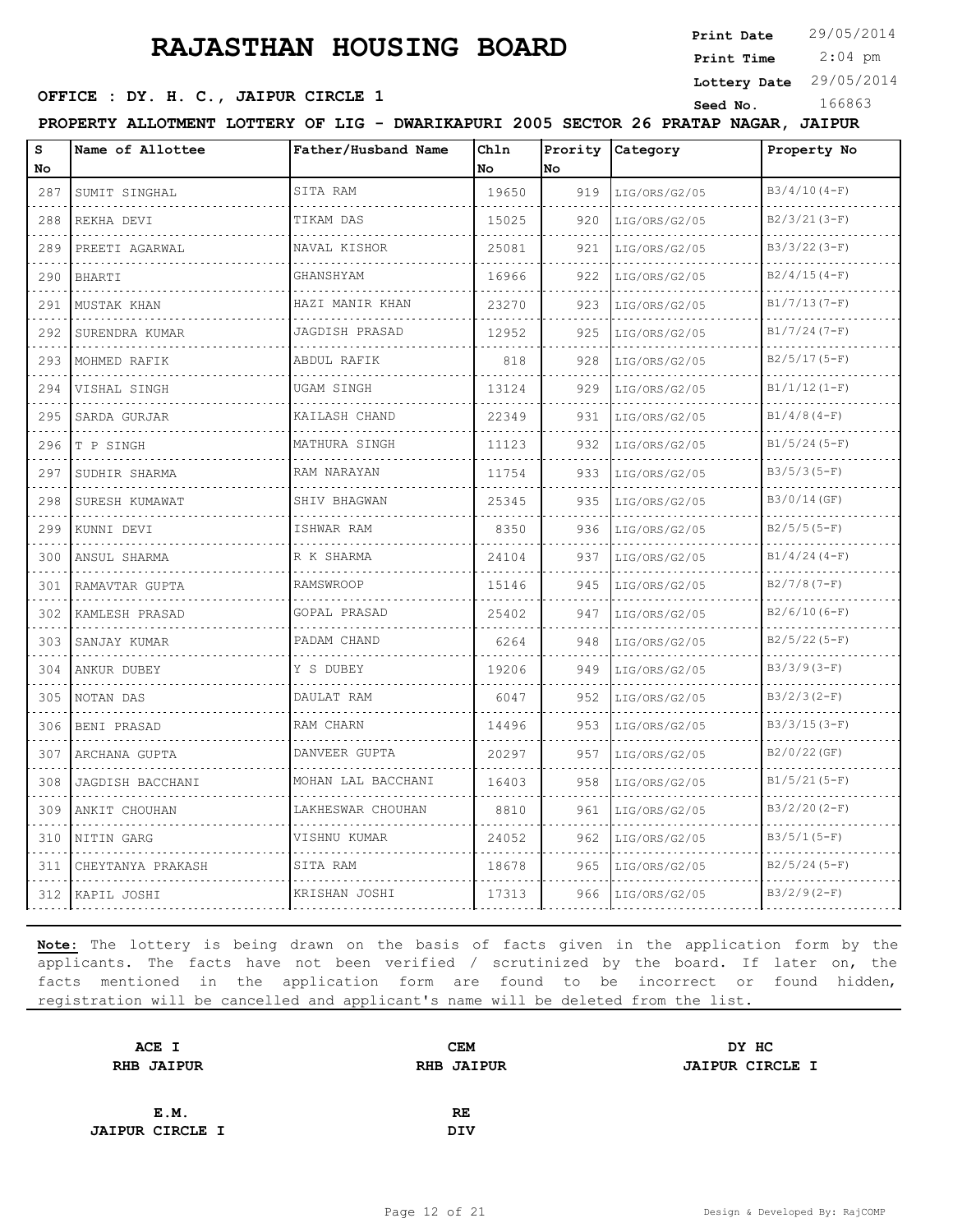**Print Date**

 2:04 pm **Print Time**

**Lottery Date** 29/05/2014

### **OFFICE : DY. H. C., JAIPUR CIRCLE 1** Seed No. 166863

**PROPERTY ALLOTMENT LOTTERY OF LIG - DWARIKAPURI 2005 SECTOR 26 PRATAP NAGAR, JAIPUR**

| s<br>No | Name of Allottee     | Father/Husband Name | Chln<br>No. | No.  | Prority Category | Property No    |
|---------|----------------------|---------------------|-------------|------|------------------|----------------|
| 313     | ANIL KUMAR           | TAK CHAND           | 10800       | 968  | LIG/ORS/G2/05    | $B2/2/3(2-F)$  |
| 314     | NARESH AGARWAL       | MURARI LAL          | 20473       | 969  | LIG/ORS/G2/05    | $B2/7/12(7-F)$ |
| 315     | MANAK KANWAR         | KARAN SINGH         | 17498       | 970  | LIG/ORS/G2/05    | $B3/7/8(7-F)$  |
| 316     | THAN SINGH           | SHER SINGH          | 10712       | 971  | LIG/ORS/G2/05    | $B2/1/4(I-F)$  |
| 317     | GORA DEVI            | RAMDHAN             | 6           | 972  | LIG/ORS/G2/05    | $B2/6/17(6-F)$ |
| 318     | VINAY NAGPAL         | SUBHASH CHAND       | 2644        | 974  | LIG/ORS/G2/05    | $B1/2/11(2-F)$ |
| 319     | KAPIL BHATIA         | BHUSHAN BHATIA      | 7877        | 975  | LIG/ORS/G2/05    | $B1/1/2(I-F)$  |
| 320     | RAGHUVEER SINGH      | SURJA RAM           | 23961       | 978  | LIG/ORS/G2/05    | $B1/1/20(I-F)$ |
| 321     | ABHISHEK SHARMA      | MALI RAM            | 3015        | 980  | LIG/ORS/G2/05    | $B2/4/16(4-F)$ |
| 322     | PRAVEEN MANDIRATTA   | HUKUM CHAND         | 11180       | 981  | LIG/ORS/G2/05    | $B3/6/16(6-F)$ |
| 323     | MOR MUKUT GURJAR     | GIRIRAJ GURJAR      | 6302        | 982  | LIG/ORS/G2/05    | $B3/6/20(6-F)$ |
| 324     | MUKESH KUMAR         | RAMCHANDER          | 21028       | 983  | LIG/ORS/G2/05    | $B2/6/7(6-F)$  |
| 325     | DEVESH SINGH         | SANTWAT SINGH       | 16352       | 984  | LIG/ORS/G2/05    | $B2/4/21(4-F)$ |
| 326     | PRIYANKA GUPTA       | JAGDISH PRASAD      | 24561       | 987  | LIG/ORS/G2/05    | $B3/7/6(7-F)$  |
| 327     | SUSHMA SHARMA        | RAJVEER SHARMA      | 14040       | 989  | LIG/ORS/G2/05    | $B2/3/6(3-F)$  |
| 328     | SHANU KHAN           | SAIED KHAN          | 23436       | 994  | LIG/ORS/G2/05    | $B3/1/11(1-F)$ |
| 329     | SASHI BALA           | PREM PAL            | 18776       | 995  | LIG/ORS/G2/05    | $B2/4/14(4-F)$ |
| 330     | HAZARI LAL           | MANGI LAL           | 24509       | 996  | LIG/ORS/G2/05    | $B2/6/23(6-F)$ |
| 331     | PANKAJ KUMAR         | BALDEV KRISHAN      | 25112       | 997  | LIG/ORS/G2/05    | $B3/3/7 (3-F)$ |
| 332     | ANANT MAHENT         | S N SHARMA          | 18260       | 999  | LIG/ORS/G2/05    | $B1/7/1(T-F)$  |
| 333     | SUNIL KUMAR          | CHIRANJI SINGH      | 8873        | 1000 | LIG/ORS/G2/05    | $B1/7/11(7-F)$ |
| 334     | ANITA SHARMA         | KRISHAN MURARI<br>. | 6045        | 1001 | LIG/ORS/G2/05    | $B3/3/24(3-F)$ |
| 335     | PUSHPA DEVI          | GOPAL LAL           | 24016       | 1002 | LIG/ORS/G2/05    | $B3/5/19(5-F)$ |
| 336     | NAMRATA MEWARA       | CHOUTH MAL MAWARA   | 22395       | 14   | LIG/HPS/G2/05    | $B1/7/2(7-F)$  |
| 337     | CHANDRA PRAKASH JAIN | NEMI CHAND JAIN     | 10588       | 21   | LIG/HPS/G2/05    | $B2/7/13(7-F)$ |
| 338     | AARTI SAINI          | ANUP SHAND SAINI    | 15841       | 214  | LIG/HPS/G2/05    | $B3/4/18(4-F)$ |

| ACE I                  | <b>CEM</b>        | DY HC                  |
|------------------------|-------------------|------------------------|
| <b>RHB JAIPUR</b>      | <b>RHB JAIPUR</b> | <b>JAIPUR CIRCLE I</b> |
|                        |                   |                        |
| E.M.                   | RE                |                        |
| <b>JAIPUR CIRCLE I</b> | <b>DIV</b>        |                        |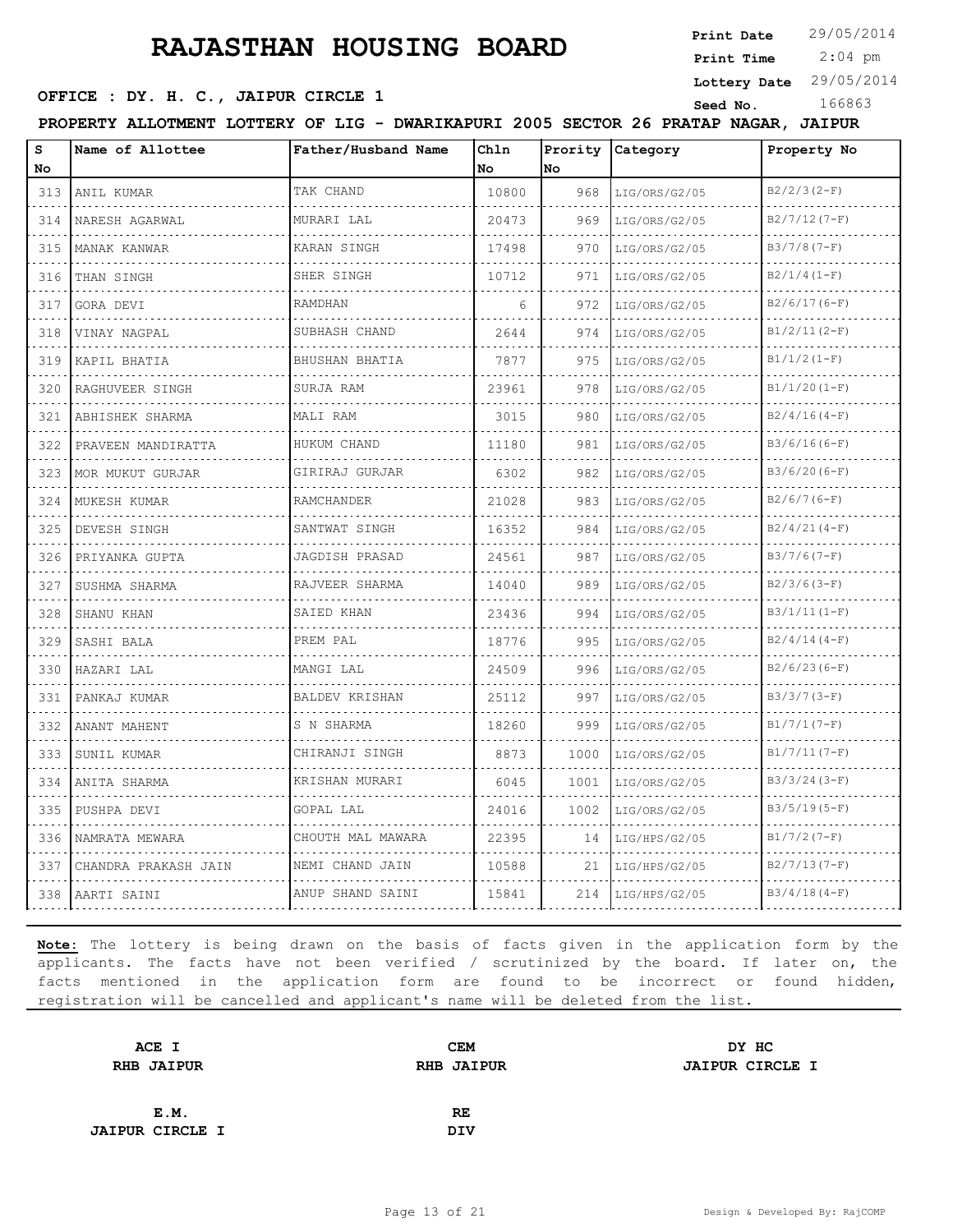**Print Date**

 2:04 pm **Print Time**

**Lottery Date** 29/05/2014

### **SEED OFFICE : DY. H. C., JAIPUR CIRCLE 1** Seed No. 166863

**PROPERTY ALLOTMENT LOTTERY OF LIG - DWARIKAPURI 2005 SECTOR 26 PRATAP NAGAR, JAIPUR**

| S<br>No              | Name of Allottee           | Father/Husband Name        | Chln<br>No | <b>No</b> | Prority Category | Property No    |
|----------------------|----------------------------|----------------------------|------------|-----------|------------------|----------------|
| 339                  | MANOJ KUMAR JINDAL         | SHIVDAYAL KUMAR JINDAL     | 2962       | 220       | LIG/HPS/G2/05    | $B3/7/19(7-F)$ |
| .<br>340             | ANIL KUMAR SINGHAL         | PRAHLAD SAHAI SINGHAL      | 7362       | 292       | LIG/HPS/G2/05    | $B1/3/3(3-F)$  |
| 341                  | BIHARI LAL SHARMA          | GYARSI LAL SHARMA          | 7380       | 298       | LIG/HPS/G2/05    | $B1/4/7(4-F)$  |
| 342                  | .<br>SANT SARAN SHARMA     | BHAGWAN SAHAI              | 13925      | 302       | LIG/HPS/G2/05    | B3/0/15(GF)    |
| .<br>343             | .<br>BHANWAR LAL CHOUDHARY | .<br>BAJRANG LAL CHOUDHARY | 4297       | 364       | LIG/HPS/G2/05    | $B1/2/3(2-F)$  |
| 344                  | RUHI MIRJA                 | ARSAD MIRJA                | 94         | 393       | LIG/HPS/G2/05    | $B1/3/22(3-F)$ |
| 345                  | NEETA DEVI                 | NARENDRA BANSAL            | 23878      | 406       | LIG/HPS/G2/05    | $B3/7/3(7-F)$  |
| 346                  | NILESH KUMAR SHARMA        | KAMAL KISHOR SHARMA        | 22283      | 413       | LIG/HPS/G2/05    | $B1/5/7(5-F)$  |
| 347                  | RAMESHWAR LAL JAT          | BHURA RAM JAT              | 24094      | 439       | LIG/HPS/G2/05    | $B1/1/10(I-F)$ |
| 348                  | FARIDA BANO                | JUMMADIN MANSURI           | 23517      | 441       | LIG/HPS/G2/05    | $B3/1/23(1-F)$ |
| .<br>349             | JAGDISH PRASAD SHARMA      | BHURI SINGH SHARMA         | 5509       | 442       | LIG/HPS/G2/05    | $B2/2/14(2-F)$ |
| 350                  | URMILA DEVI                | RAJENDRA PRASAD GUPTA      | 12957      | 444       | LIG/HPS/G2/05    | $B2/6/18(6-F)$ |
| 351                  | BABITA KANWAR              | PADAM SINGH                | 19354      | 498       | LIG/HPS/G2/05    | $B1/2/9(2-F)$  |
| 352                  | NIRMAL JAIN                | RAMESH CHAND JAIN          | 18483      | 515       | LIG/HPS/G2/05    | $B1/3/12(3-F)$ |
| 353                  | HARISH SHARMA              | JAGDISH NARAYAN SHARMA     | 18166      | 535       | LIG/HPS/G2/05    | $B3/2/1(2-F)$  |
| 354                  | CHARAN LAL SHARMA          | BHORA RAM SHARMA           | 16884      | 562       | LIG/HPS/G2/05    | $B3/3/3(3-F)$  |
| 355                  | SUNIL CHABRA               | JAI DAYAL CHABRA           | 2817       | 573       | LIG/HPS/G2/05    | $B1/4/15(4-F)$ |
| 356                  | RADHA MOHAN YADAV          | SHRI NARAYAN YADAV         | 20505      | 576       | LIG/HPS/G2/05    | $B3/4/6(4-F)$  |
| 357                  | ASHA DEVI                  | D L TRIVEDI                | 8638       | 579       | LIG/HPS/G2/05    | $B2/1/15(1-F)$ |
| 358<br>and the state | DEVENDRA MANDIRATTA        | DIVAN CHAND MANDIRATTA     | 12665      | 580       | LIG/HPS/G2/05    | $B2/1/16(1-F)$ |
| 359                  | DEEPA                      | JITENDRA KUMAR             | 16841      | 581       | LIG/HPS/G2/05    | $B3/1/21(1-F)$ |
| 360                  | ASHAN DAS                  | MOOL CHAND                 | 268        | 582       | LIG/HPS/G2/05    | $B3/7/5(7-F)$  |
| 361                  | SHELI SALENDRA AGARWAL     | GHASI LAL AGARWAL          | 18641      | 583       | LIG/HPS/G2/05    | $B1/5/1(5-F)$  |
| 362                  | NEETA                      | HARISH CHANDWANI           | 14524      | 585       | LIG/HPS/G2/05    | $B1/0/6$ (GF)  |
| 363                  | HEMLATA                    | PRAKASH                    | 16328      | 587       | LIG/HPS/G2/05    | $B2/0/3$ (GF)  |
| 364                  | TANNU BOHRA                | SANJAY BOHRA               | 15476      | 588       | LIG/HPS/G2/05    | $B2/7/6(7-F)$  |

| ACE I                  | <b>CEM</b>        | DY HC                  |
|------------------------|-------------------|------------------------|
| <b>RHB JAIPUR</b>      | <b>RHB JAIPUR</b> | <b>JAIPUR CIRCLE I</b> |
|                        |                   |                        |
| E.M.                   | RE                |                        |
| <b>JAIPUR CIRCLE I</b> | <b>DIV</b>        |                        |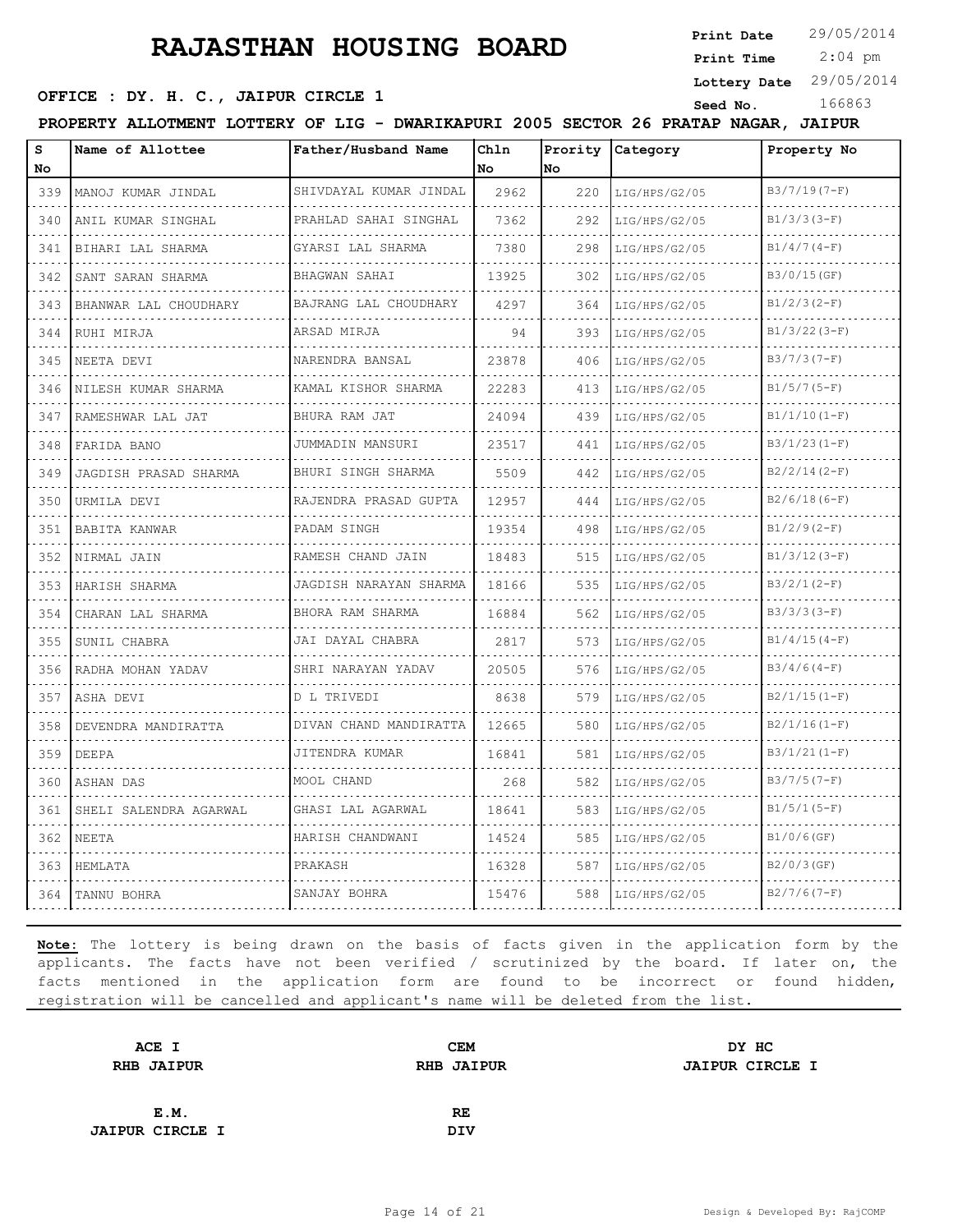**Print Date**

 2:04 pm **Print Time**

**Lottery Date** 29/05/2014

### **SEED OFFICE : DY. H. C., JAIPUR CIRCLE 1** Seed No. 166863

**PROPERTY ALLOTMENT LOTTERY OF LIG - DWARIKAPURI 2005 SECTOR 26 PRATAP NAGAR, JAIPUR**

| s   | Name of Allottee     | Father/Husband Name    | Ch1n  | Prority | Category      | Property No    |
|-----|----------------------|------------------------|-------|---------|---------------|----------------|
| No  |                      |                        | No    | No      |               |                |
| 365 | MANISH KUMAR SHARMA  | GOPAL LAL SHARMA       | 1876  | 590     | LIG/HPS/G2/05 | $B3/5/11(5-F)$ |
| 366 | MAHESH KUMAR SHARMA  | MAHAVEER PRASAD SHARMA | 19558 | 591     | LIG/HPS/G2/05 | $B2/4/18(4-F)$ |
| 367 | AMITA KHANDELWAL     | RAVI KHANDELWAL        | 1595  | 593     | LIG/HPS/G2/05 | $B1/6/14(6-F)$ |
| 368 | RAM KOLI             | BHAGWANA RAM           | 3933  | 594     | LIG/HPS/G2/05 | $B2/5/15(5-F)$ |
| 369 | BRAJESH KUMAR TIWARI | RAMSWAROOP TIWARI      | 11552 | 595     | LIG/HPS/G2/05 | $B1/4/19(4-F)$ |
| 370 | SANWAT SINGH DHABAI  | BHAGWANA RAM DHABAI    | 2468  | 596     | LIG/HPS/G2/05 | $B2/5/19(5-F)$ |
| 371 | DAULAT RAM MAHERA    | SITA RAM MAHERA        | 24256 | 597     | LIG/HPS/G2/05 | $B3/2/22(2-F)$ |
| 372 | VIRUMAL              | FATUMAL TANWANI        | 23490 | 601     | LIG/HPS/G2/05 | $B1/4/21(4-F)$ |
| 373 | GURMIT SINGH         | HARCHARAN SINGH        | 3469  | 602     | LIG/HPS/G2/05 | $B2/4/9(4-F)$  |
| 374 | TINNY PAREEK         | R C PAREEK             | 18006 | 605     | LIG/HPS/G2/05 | $B3/4/2(4-F)$  |
| 375 | BHANWAR KANWAR       | RAGHUVEER SINGH        | 25392 | 606     | LIG/HPS/G2/05 | $B2/5/4(5-F)$  |
| 376 | RAHUL AGARWAL        | NARENDRA KUMAR AGARWAL | 21082 | 607     | LIG/HPS/G2/05 | $B1/0/15$ (GF) |
| 377 | GEETA GAIRA          | RAGHUNATH GAIRA        | 24939 | 608     | LIG/HPS/G2/05 | $B1/3/4(3-F)$  |
| 378 | PREMPRAKASH          | SURYA PRAKASH CHITORA  | 25036 | 609     | LIG/HPS/G2/05 | $B1/5/22(5-F)$ |
| 379 | BHAGWAN DAS MOTIYANI | ASAN DAS               | 20189 | 610     | LIG/HPS/G2/05 | $B1/2/7(2-F)$  |
| 380 | RASPAL CHAND         | KANWAL RAM             | 23354 | 614     | LIG/HPS/G2/05 | $B2/4/10(4-F)$ |
| 381 | RAMESH CHAND YADAV   | NATHU RAM YADAV        | 24942 | 615     | LIG/HPS/G2/05 | $B2/1/3(I-F)$  |
| 382 | ASHISH SHARMA        | PREM PRAKASH SHARMA    | 9321  | 620     | LIG/HPS/G2/05 | $B1/3/21(3-F)$ |
| 383 | AIKUL MIRJA          | BASIR BANG             | 23949 | 622     | LIG/HPS/G2/05 | $B3/5/18(5-F)$ |
| 384 | ANIL KUMAR           | BHANWAR LAL            | 18895 | 624     | LIG/HPS/G2/05 | $B1/3/1(3-F)$  |
| 385 | NEETU SAVLANI        | TIKAM DAS SAVLANI<br>. | 23675 | 625     | LIG/HPS/G2/05 | $B3/1/10(I-F)$ |
| 386 | <b>BACHAN GAIRA</b>  | JAGDISH KUMAR GAIRA    | 9882  | 626     | LIG/HPS/G2/05 | $B1/2/6(2-F)$  |
| 387 | RAVI BANSAL          | SOHAN LAL BANSAL       | 18982 | 628     | LIG/HPS/G2/05 | $B2/1/21(1-F)$ |
| 388 | BHARAT BHUSAN SHARMA | OM PRAKASH SHARMA      | 5697  | 629     | LIG/HPS/G2/05 | $B2/1/18(1-F)$ |
| 389 | LAL CHAND KHEMNANI   | RAM CHAND              | 13976 | 631     | LIG/HPS/G2/05 | $B1/7/3(7-F)$  |
| 390 | HARISH KUMAR         | CHANDRA KANT           | 5504  | 632     | LIG/HPS/G2/05 | $B1/2/10(2-F)$ |

| ACE I                  | <b>CEM</b>        | DY HC                  |
|------------------------|-------------------|------------------------|
| <b>RHB JAIPUR</b>      | <b>RHB JAIPUR</b> | <b>JAIPUR CIRCLE I</b> |
|                        |                   |                        |
| E.M.                   | RE.               |                        |
| <b>JAIPUR CIRCLE I</b> | <b>DIV</b>        |                        |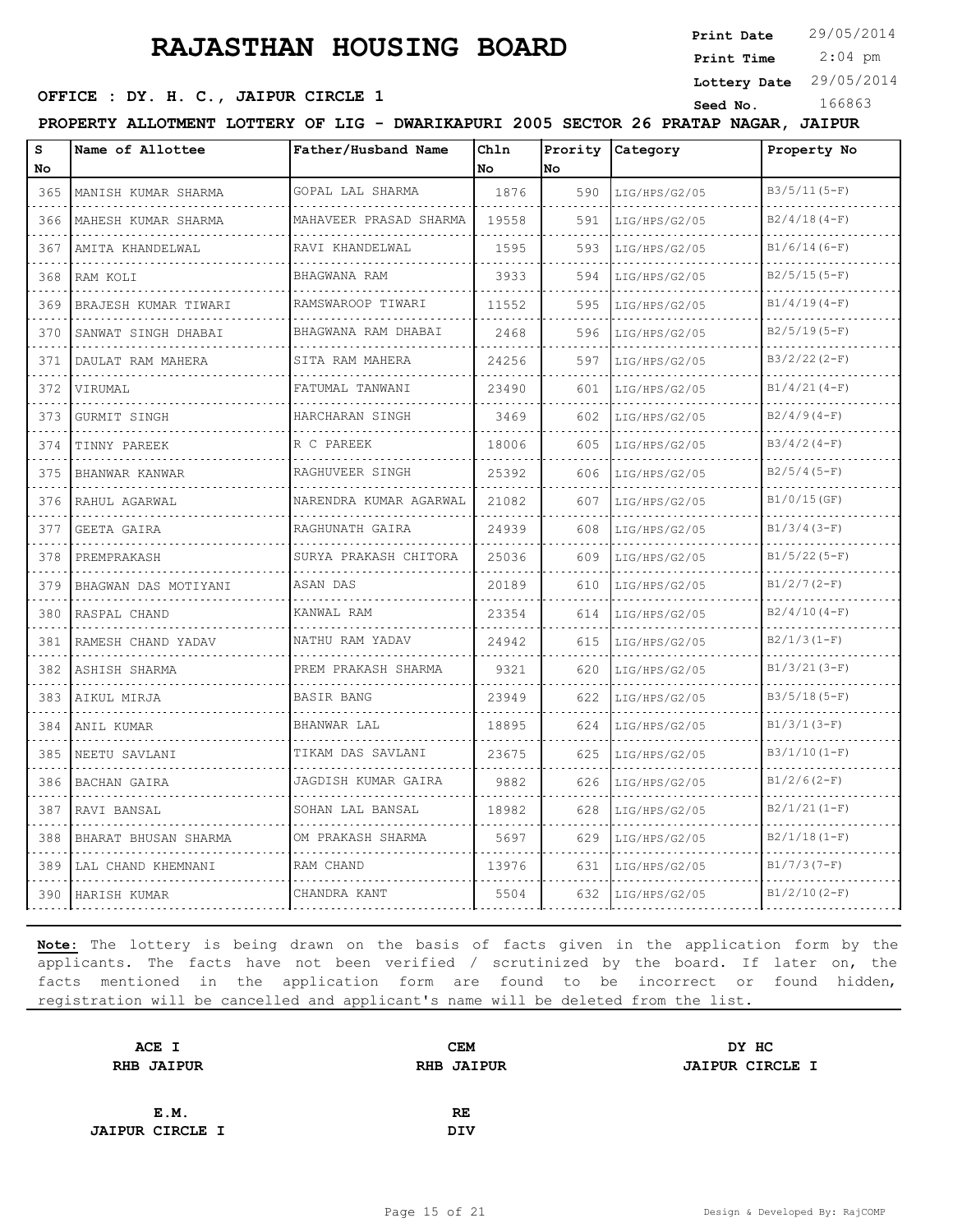**Print Date**

 2:04 pm **Print Time**

**Lottery Date** 29/05/2014

### **OFFICE : DY. H. C., JAIPUR CIRCLE 1** Seed No. 166863

**PROPERTY ALLOTMENT LOTTERY OF LIG - DWARIKAPURI 2005 SECTOR 26 PRATAP NAGAR, JAIPUR**

| S<br>No                                                                                                                          | Name of Allottee       | Father/Husband Name                | Chln<br>No | Prority<br>No | Category           | Property No     |
|----------------------------------------------------------------------------------------------------------------------------------|------------------------|------------------------------------|------------|---------------|--------------------|-----------------|
| 391                                                                                                                              | SURJI DEVI             | PRATAP SINGH                       | 17578      | 633           | LIG/HPS/G2/05      | $B1/3/16(3-F)$  |
| 392                                                                                                                              | SUNIL KUMAR JATHWANI   | .<br>KANHIYA LAL JATHWANI          | 13537      | 634           | .<br>LIG/HPS/G2/05 | $B2/6/21(6-F)$  |
| 393                                                                                                                              | PRADEEP KUMAR JAGWANI  | .<br>MAHESH KUMAR JAGWANI          | 15353      | 637           | LIG/HPS/G2/05      | $B1/2/15(2-F)$  |
| 394                                                                                                                              | RAJESH KUMAWAT         | BABU LAL KUMAWAT                   | 17071      | 638           | LIG/HPS/G2/05      | $B1/5/20(5-F)$  |
| $\frac{1}{2} \left( \frac{1}{2} \right) \left( \frac{1}{2} \right) \left( \frac{1}{2} \right) \left( \frac{1}{2} \right)$<br>395 | RAJESH SHARMA          | .<br>SHYAM SUNDRA SHARMA           | 18853      | 639           | LIG/HPS/G2/05      | $B1/1/7 (1-F)$  |
| 396                                                                                                                              | MOHANI DEVI            | MOOL CHAND                         | 22145      | 641           | LIG/HPS/G2/05      | $B1/1/11(1-F)$  |
| 397                                                                                                                              | GIRISH KUMAR GUPTA     | NAND LAL GUPTA                     | 24378      | 642           | LIG/HPS/G2/05      | $B1/2/14(2-F)$  |
| الداعات الداري<br>398                                                                                                            | MUKESH KUMAR GUPTA     | MURARI LAL GUPTA                   | 24909      | 643           | LIG/HPS/G2/05      | $B1/1/15(I-F)$  |
| 399                                                                                                                              | SUBHASH GOAD           | SHIV LAHARI SHARMA                 | 25159      | 645           | LIG/HPS/G2/05      | $B3/2/4(2-F)$   |
| 400                                                                                                                              | RENU SHARMA            | DINESH BANDU SHARMA                | 6995       | 646           | LIG/HPS/G2/05      | $B1/7/5(7-F)$   |
| $\sim$ $\sim$ $\sim$ $\sim$<br>401                                                                                               | AKANKSA SAXENA         | .<br>PRADEEP SAXENA                | 11200      | 649           | LIG/HPS/G2/05      | $B3/5/23(5-F)$  |
| 402                                                                                                                              | PANKAJ ARORA           | RAMKISHAN ARORA                    | 2415       | 650           | LIG/HPS/G2/05      | $B3/5/14(5-F)$  |
| 403                                                                                                                              | KALPNA                 | NATHU SINGH<br>and a strategic and | 8094       | 651           | LIG/HPS/G2/05      | $B3/4/17(4-F)$  |
| $\frac{1}{2} \left( \frac{1}{2} \right) \left( \frac{1}{2} \right) \left( \frac{1}{2} \right) \left( \frac{1}{2} \right)$<br>404 | SANDEEP MANDELIYA      | BHAGWAN SAHAI                      | 15498      | 652           | LIG/HPS/G2/05      | B3/0/11(GF)     |
| 405                                                                                                                              | LILA DEVI              | MOOL CHAND                         | 8574       | 653           | LIG/HPS/G2/05      | $B3/5/20(5-F)$  |
| 406                                                                                                                              | KAVITA MAIMNANI        | LAL CHAND MAIMNANI                 | 10779      | 655           | LIG/HPS/G2/05      | $B2/3/8(3-F)$   |
| 407                                                                                                                              | JITENDRA SINGH RAJAWAT | MANGEJ SINGH RAJAWAT               | 17923      | 656           | LIG/HPS/G2/05      | $B1/2/20 (2-F)$ |
| 408                                                                                                                              | PRAKASHWATI            | SURESH KUMAR                       | 20007      | 658           | LIG/HPS/G2/05      | $B3/1/4(1-F)$   |
| 409                                                                                                                              | ANIL KUMIRIYA          | HAMIR CHAND                        | 4027       | 659           | LIG/HPS/G2/05      | $B1/6/1(6-F)$   |
| 410                                                                                                                              | CHANDER MOHAN SAINI    | MADAN LAL SAINI                    | 11079      | 660           | LIG/HPS/G2/05      | $B1/2/19(2-F)$  |
| - - - -<br>411                                                                                                                   | VINOD KUMAR SHARMA     | ROOP RAM SHARMA                    | 11254      | 661           | LIG/HPS/G2/05      | $B1/4/11(4-F)$  |
| 412                                                                                                                              | MANJU GUPTA            | BAIJHNATH GUPTA                    | 5148       | 663           | LIG/HPS/G2/05      | $B2/2/1(2-F)$   |
| 413                                                                                                                              | VINITA SAXENA          | RAM KISHOR SAXENA                  | 13782      | 664           | LIG/HPS/G2/05      | $B1/1/5(I-F)$   |
| 414                                                                                                                              | GOVIND JAIN            | BADRI NARAYAN JAIN                 | 10279      | 665           | LIG/HPS/G2/05      | $B3/3/10(3-F)$  |
| 415                                                                                                                              | MANORAMA DEVI THOLIA   | DHUP CHAND THOLIA                  | 22034      | 666           | LIG/HPS/G2/05      | $B2/7/9(7-F)$   |
|                                                                                                                                  | 416   MANIK BARMAN     | HARIDAS BARMAN                     | 4068       | 667           | LIG/HPS/G2/05      | $B1/1/1(I-F)$   |

| ACE I                  | <b>CEM</b>        | DY HC                  |
|------------------------|-------------------|------------------------|
| <b>RHB JAIPUR</b>      | <b>RHB JAIPUR</b> | <b>JAIPUR CIRCLE I</b> |
|                        |                   |                        |
| E.M.                   | RE                |                        |
| <b>JAIPUR CIRCLE I</b> | <b>DIV</b>        |                        |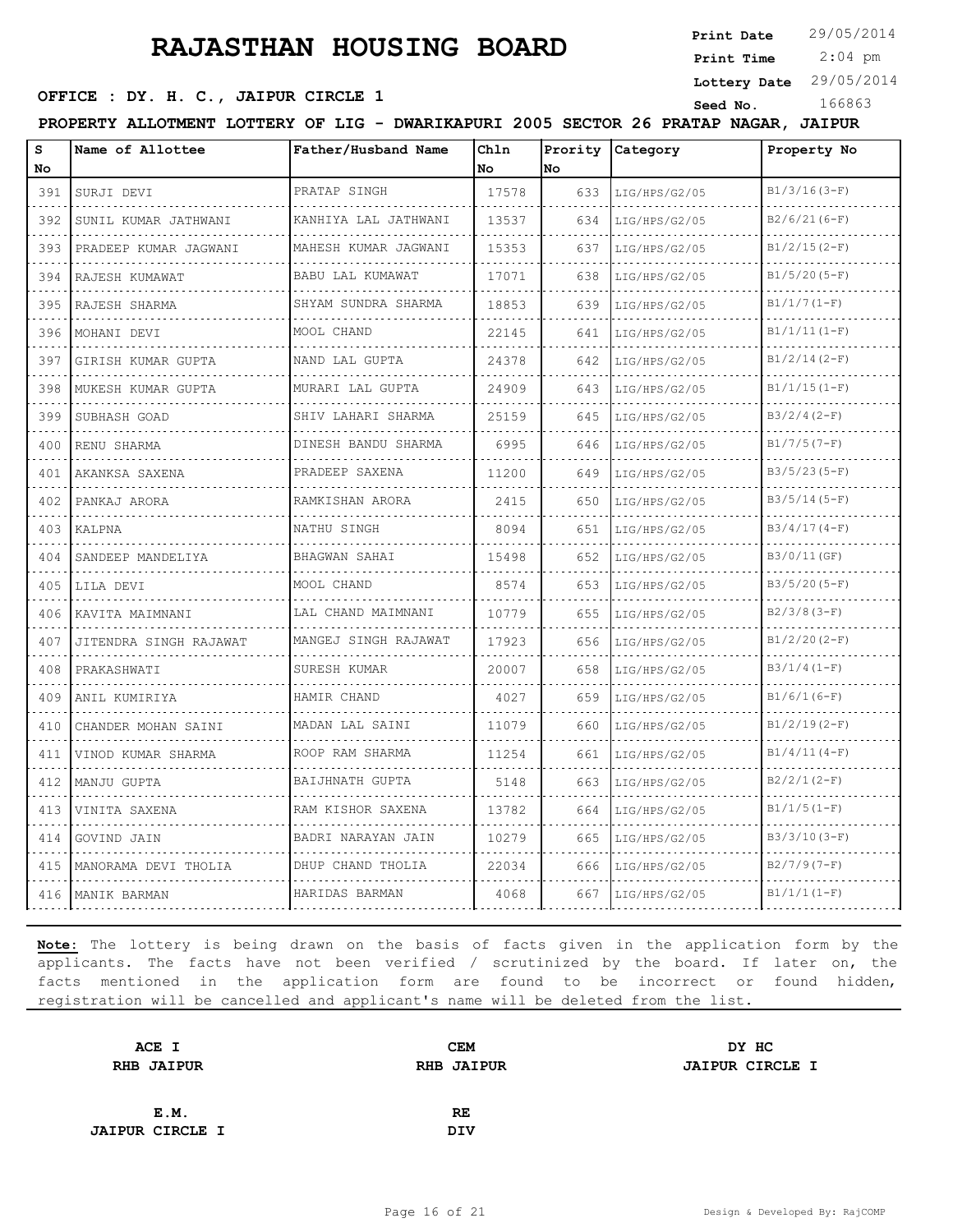**Print Date**

 2:04 pm **Print Time**

### **Lottery Date** 29/05/2014

### **SEED OFFICE : DY. H. C., JAIPUR CIRCLE 1** Seed No. 166863

**PROPERTY ALLOTMENT LOTTERY OF LIG - DWARIKAPURI 2005 SECTOR 26 PRATAP NAGAR, JAIPUR**

| S<br>No             | Name of Allottee        | Father/Husband Name       | Chln<br>No | No  | Prority Category | Property No    |
|---------------------|-------------------------|---------------------------|------------|-----|------------------|----------------|
| 417                 | HARI PRASAD PALIWAL     | RADHESHYAM PALIWAL        | 9548       | 668 | LIG/HPS/G2/05    | $B2/1/14(1-F)$ |
| 418                 | GEETA DEVI MUNDARA      | SUSHIL CHAND MUNDRA       | 12649      | 671 | LIG/HPS/G2/05    | $B2/5/11(5-F)$ |
| 419                 | SUSHILA RAJAWAT         | GOPAL SINGH RAJAWAT       | 12937      | 672 | LIG/HPS/G2/05    | $B2/2/7(2-F)$  |
| 420                 | <b>JAIRAM PAL</b>       | GIRIRAJ PAL               | 23346      | 673 | LIG/HPS/G2/05    | $B3/6/1(6-F)$  |
| 421                 | AMIT KUMAR PAREEK       | KAILASH NARAYAN PAREEK    | 10478      | 674 | LIG/HPS/G2/05    | $B1/6/5(6-F)$  |
| 422                 | <b>RASID AHMED</b>      | CHUTTAN KHAN              | 1762       | 675 | LIG/HPS/G2/05    | $B2/4/17(4-F)$ |
| 423                 | LALIT KUMAR AGARWAL     | MURARI LAL AGARWAL        | 22714      | 676 | LIG/HPS/G2/05    | $B1/5/18(5-F)$ |
| 424                 | PRADEEP KUMAR SHARMA    | FOOL CHAND SHARMA         | 16701      | 677 | LIG/HPS/G2/05    | $B3/5/5(5-F)$  |
| 425                 | MAHENDRA KUMAR SAH      | MOOL CHAND                | 24254      | 679 | LIG/HPS/G2/05    | $B3/1/7(1-F)$  |
| 426                 | ASHOK KUMAR DHARKDASANI | NIHAL CHAND DHARMDASANI   | 13950      | 681 | LIG/HPS/G2/05    | $B3/7/15(7-F)$ |
| 427                 | GANPAT LAL SHARMA       | RAM SAHAI SHARMA          | 907        | 682 | LIG/HPS/G2/05    | $B3/4/15(4-F)$ |
| and the con-<br>428 | MANISH SINGH SOLANKI    | RAMENDRA SINGH SOLANKI    | 19980      | 683 | LIG/HPS/G2/05    | $B1/2/18(2-F)$ |
| 429                 | BHAWANI SINGH CHOUHAN   | NATHU SINGH CHOUHAN       | 7213       | 684 | LIG/HPS/G2/05    | $B1/7/10(7-F)$ |
| 430                 | ARCHANA BHATNAGAR       | KRISHAN KUMAR BHATNAGAR   | 24297      | 685 | LIG/HPS/G2/05    | $B1/1/6(1-F)$  |
| 431                 | JAI LAL PRAJAPAT<br>.   | NARAYAN LAL PRAJAPAT<br>. | 9968       | 688 | LIG/HPS/G2/05    | $B2/6/5(6-F)$  |
| 432                 | JITENDRA GUPTA          | SITA RAM GUPTA            | 1959       | 689 | LIG/HPS/G2/05    | $B2/7/2(7-F)$  |
| 433                 | SAILESH KUMAR PANWAR    | MAHENDRA KUMAR PANWAR     | 25391      | 690 | LIG/HPS/G2/05    | $B3/6/3(6-F)$  |
| 434                 | RADHESHYAM GUPTA        | GOKUL CHAND GUPTA         | 23606      | 691 | LIG/HPS/G2/05    | $B1/6/17(6-F)$ |
| 435                 | MAMTA KHANDELWAL        | NAVRATAN KHANDELWAL       | 17136      | 692 | LIG/HPS/G2/05    | $B3/1/2 (1-F)$ |
| 436                 | PRADEEP KHANDELWAL      | MOHAN LAL KHANDELWAL      | 18485      | 694 | LIG/HPS/G2/05    | $B2/6/12(6-F)$ |
| 437                 | VINOD KUMAR SHARMA      | SANWAR MAL SHARMA         | 12168      | 696 | LIG/HPS/G2/05    | $B3/2/8 (2-F)$ |
| 438                 | CHITRA DEWANI           | TAJU MAL DEWANI           | 15269      | 697 | LIG/HPS/G2/05    | B3/0/6(GF)     |
| 439                 | RAKESH KUMAWAT          | RAM PRATAP                | 8800       | 699 | LIG/HPS/G2/05    | $B3/6/5(6-F)$  |
| 440                 | ABDUL KALAM             | ABDUL SALIM               | 6054       | 700 | LIG/HPS/G2/05    | $B2/1/2(I-F)$  |
| 441                 | ASHOK KUMAR JAIN        | NEMI CHAND JAIN           | 4038       | 701 | LIG/HPS/G2/05    | $B2/4/23(4-F)$ |
| 442                 | ANJANA SAHGAL           | KANWAR BHAN               | 10688      | 702 | LIG/HPS/G2/05    | $B3/5/9(5-F)$  |

| ACE I                  | <b>CEM</b>        | DY HC                  |
|------------------------|-------------------|------------------------|
| <b>RHB JAIPUR</b>      | <b>RHB JAIPUR</b> | <b>JAIPUR CIRCLE I</b> |
|                        |                   |                        |
| E.M.                   | RE                |                        |
| <b>JAIPUR CIRCLE I</b> | <b>DIV</b>        |                        |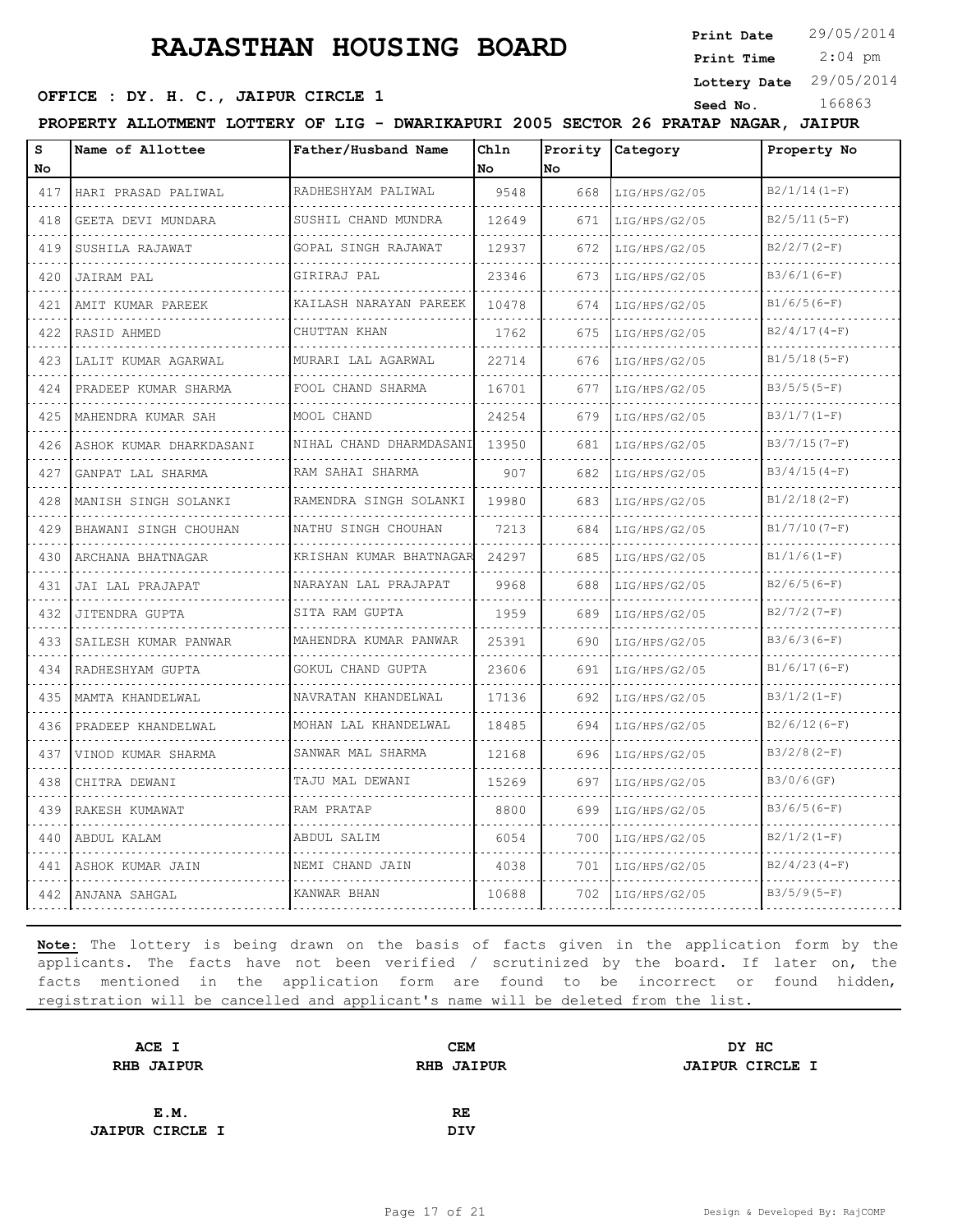**Print Date**

 2:04 pm **Print Time**

**Lottery Date** 29/05/2014

### **SEED OFFICE : DY. H. C., JAIPUR CIRCLE 1** Seed No. 166863

**PROPERTY ALLOTMENT LOTTERY OF LIG - DWARIKAPURI 2005 SECTOR 26 PRATAP NAGAR, JAIPUR**

| s<br>No | Name of Allottee      | Father/Husband Name         | Chln<br><b>No</b> | Prority<br>No. | Category           | Property No    |
|---------|-----------------------|-----------------------------|-------------------|----------------|--------------------|----------------|
| 443     | PAYAL JAIN            | MANISH JAIN                 | 25010             | 703            | LIG/HPS/G2/05      | $B3/6/14(6-F)$ |
| 444     | .<br>HANSRAJ SHARMA   | PRABHU DAYAL SHARMA         | 16696             | 705            | .<br>LIG/HPS/G2/05 | $B1/4/18(4-F)$ |
| 445     | MANJU TANK            | .<br>KISHAN LAL TANK        | 5506              | 706            | LIG/HPS/G2/05      | $B2/4/19(4-F)$ |
| 446     | GULAB DEVI DHAMANI    | KEDAR NATH DHAMANI          | 7060              | 707            | LIG/HPS/G2/05      | $B3/2/21(2-F)$ |
| 447     | BHAGWAN SINGHAL       | .<br>SURESH CHAND SINGHAL   | 23413             | 708            | LIG/HPS/G2/05      | $B3/2/17(2-F)$ |
| 448     | KRISHAN MOHAN SHARMA  | .<br>JAGDISH NARAYAN SHARMA | 19839             | 709            | LIG/HPS/G2/05      | $B3/6/2(6-F)$  |
| 449     | MUKESH KUMAR SHARMA   | JAGDISH PRASAD SHARMA<br>.  | 22759             | 710            | LIG/HPS/G2/05      | $B3/5/2 (5-F)$ |
| 450     | PRAYAS BHATT          | NAVEEN KRISHAN BHATT        | 22389             | 711            | LIG/HPS/G2/05      | $B2/1/7(1-F)$  |
| 451     | SANDEEP               | LADU SINGH                  | 12722             | 713            | LIG/HPS/G2/05      | $B1/6/19(6-F)$ |
| 452     | RAKESH KUMAR JAIN     | CHIRANJI LAL JAIN<br>.      | 16996             | 714            | LIG/HPS/G2/05      | $B3/7/1(7-F)$  |
| 453     | GEETA KANWAR          | DEVI SINGH RATHORE          | 16099             | 715            | LIG/HPS/G2/05      | $B3/7/2(7-F)$  |
| 454     | BEBI KANWAR           | .<br>PRATAP SINGH SHEKHAWAT | 6811              | 717            | LIG/HPS/G2/05      | $B2/2/2(2-F)$  |
| 455     | SANDEEP KUMAR JAIN    | PARAS MAL JAIN<br>.         | 6774              | 718            | LIG/HPS/G2/05<br>. | $B2/2/12(2-F)$ |
| 456     | JANESH MORANI         | M D MORANI                  | 4064              | 719            | LIG/HPS/G2/05      | $B3/5/16(5-F)$ |
| 457     | BHARTI SAVANI         | RAKESH SAVANI               | 2373              | 721            | LIG/HPS/G2/05      | $B3/3/6(3-F)$  |
| 458     | VANDANA GUPTA         | JAGDISH PRASAD GUPTA<br>.   | 20616             | 722            | LIG/HPS/G2/05      | $B1/3/7(3-F)$  |
| 459     | LAXMI KAUR            | GURDEEP SINGH               | 10081             | 723            | LIG/HPS/G2/05      | $B1/5/12(5-F)$ |
| 460     | RAM PRASAD            | ARJUN LAL SHARMA            | 14434             | 724            | LIG/HPS/G2/05      | $B3/4/16(4-F)$ |
| 461     | DHARMENDRA CHATURVEDI | PATI RAM                    | 20802             | 726            | LIG/HPS/G2/05      | $B1/2/24(2-F)$ |
| 462     | JITENDRA VASANTWANI   | THAVAR DAS                  | 11065             | 729            | .<br>LIG/HPS/G2/05 | $B2/7/15(7-F)$ |
| 463     | AJIT KUMAR GOYAL      | ASHOK GOYAL                 | 8890              | 730            | LIG/HPS/G2/05      | $B3/4/14(4-F)$ |
| 464     | NARENDRA KUMAR KHATRI | GANGA RAM KHATRI            | 10403             | 731            | LIG/HPS/G2/05      | $B1/7/8(7-F)$  |
| 465     | INDU KUMARI OJHA      | MANGI LAL                   | 6176              | 732            | LIG/HPS/G2/05      | $B3/4/21(4-F)$ |
| 466     | SURESH KUMAR          | ARJUN DAS                   | 8461              | 733            | LIG/HPS/G2/05      | $B3/1/17(1-F)$ |
| 467     | <b>JOGESH KUMAR</b>   | LAXMI NARAYAN BAIRWA        | 7426              | 30             | LIG/ORS/G4/05      | $B1/6/13(6-F)$ |
| 468     | DINESH KUMAR KHICHI   | SUWA LAL KHICHI             | 18238             | 82             | LIG/ORS/G4/05      | $B1/7/4(7-F)$  |

| ACE I                  | <b>CEM</b>        | DY HC                  |
|------------------------|-------------------|------------------------|
| <b>RHB JAIPUR</b>      | <b>RHB JAIPUR</b> | <b>JAIPUR CIRCLE I</b> |
|                        |                   |                        |
| E.M.                   | RE                |                        |
| <b>JAIPUR CIRCLE I</b> | <b>DIV</b>        |                        |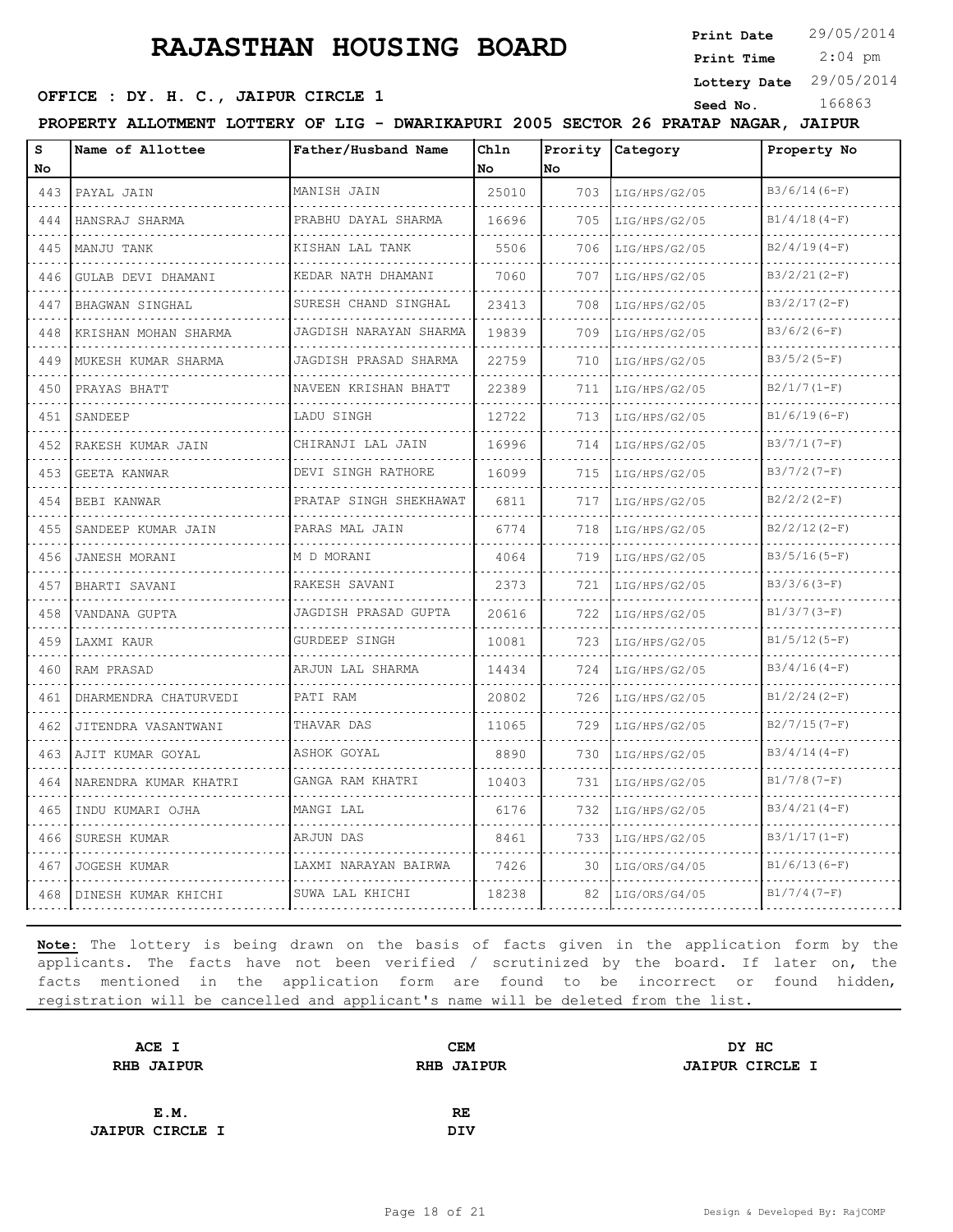**Print Date**

 2:04 pm **Print Time**

**Lottery Date** 29/05/2014

### **SEED OFFICE : DY. H. C., JAIPUR CIRCLE 1** Seed No. 166863

**PROPERTY ALLOTMENT LOTTERY OF LIG - DWARIKAPURI 2005 SECTOR 26 PRATAP NAGAR, JAIPUR**

| s                                  | Name of Allottee         | Father/Husband Name                  | Chln  | Prority | Category      | Property No     |
|------------------------------------|--------------------------|--------------------------------------|-------|---------|---------------|-----------------|
| No.                                |                          |                                      | No    | No      |               |                 |
| 469                                | JAGDISH PRASAD MEENA     | JAWAHAR LAL MEENA                    | 19983 | 143     | LIG/ORS/G4/05 | $B2/5/14(5-F)$  |
| 470                                | NIRANJAN MEENA           | RANJEET MEENA                        | 1653  | 149     | LIG/ORS/G4/05 | $B2/3/14(3-F)$  |
| 471                                | <b>BABLU MEENA</b>       | RAMNARAYAN MEENA                     | 24446 | 150     | LIG/ORS/G4/05 | B1/0/22(GF)     |
| 472                                | YOGESH KUMAR             | KANHIYA LAL                          | 2319  | 154     | LIG/ORS/G4/05 | B1/0/14(GF)     |
| 473                                | VIRENDRA KUMAR           | SURAJ MAL                            | 4961  | 156     | LIG/ORS/G4/05 | $B3/2/5(2-F)$   |
| 474                                | BHORI DEVI               | PRABHATI LAL DHOBI                   | 24145 | 158     | LIG/ORS/G4/05 | $B3/3/5(3-F)$   |
| 475<br>$\sim$ $\sim$ $\sim$        | MANJU DAIYA              | VIJENDRA SINGH                       | 7118  | 159     | LIG/ORS/G4/05 | $B3/6/12(6-F)$  |
| 476                                | SHANKAR LAL              | DEVA RAM                             | 20464 | 161     | LIG/ORS/G4/05 | $B2/5/8(5-F)$   |
| 477                                | LALIT KUMAR YADAV        | MADAN LAL YADAV                      | 10571 | 163     | LIG/ORS/G4/05 | $B3/3/20 (3-F)$ |
| 478<br>$\sim$ $\sim$ $\sim$ $\sim$ | HEMANT KUMAR VERMA       | <b>BABU LAL VERMA</b><br>.           | 23252 | 164     | LIG/ORS/G4/05 | $B1/4/13(4-F)$  |
| 479                                | PRATHVI RAM MEENA        | BANSIDHAR MEENA                      | 9223  | 165     | LIG/ORS/G4/05 | $B1/7/19(7-F)$  |
| 480                                | BADRI LAL MEENA          | SHRI RAM MEENA                       | 7038  | 166     | LIG/ORS/G4/05 | $B1/7/18(7-F)$  |
| 481                                | PUSHPENDRA JHARWAL       | M K JHARWAL<br>and a strategic and a | 149   | 167     | LIG/ORS/G4/05 | $B1/1/23(1-F)$  |
| 482                                | PURAN MAL MEENA          | MATADEEN MEENA                       | 16057 | 168     | LIG/ORS/G4/05 | $B3/7/23(7-F)$  |
| 483                                | HAMENT MEENA             | KARAN SINGH MEENA                    | 10565 | 169     | LIG/ORS/G4/05 | $B3/2/11(2-F)$  |
| 484                                | SHANKAR LAL BERWA        | NANAK RAM BERWA                      | 847   | 170     | LIG/ORS/G4/05 | $B2/7/1(7-F)$   |
| 485                                | PREM CHAND CHANDEL       | RAMPRAKASH CHANDEL                   | 16172 | 171     | LIG/ORS/G4/05 | $B1/2/13(2-F)$  |
| 486                                | GIRRAJ PRASAD MEENA      | FAILI RAM MEENA                      | 17487 | 172     | LIG/ORS/G4/05 | $B3/4/13(4-F)$  |
| 487                                | GIRIRAJ SAMARIYA         | RAMPRASAD SAMARIYA                   | 24108 | 173     | LIG/ORS/G4/05 | $B1/3/18(3-F)$  |
| 488                                | SHANTI SWAROOP AGNIHOTRI | SHIV LAL                             | 4098  | 175     | LIG/ORS/G4/05 | $B3/3/8 (3-F)$  |
| 489                                | RAKESH KUMAR VERMA       | NATHU LAL                            | 4711  | 178     | LIG/ORS/G4/05 | $B1/7/22(7-F)$  |
| 490                                | ANANDI DEVI              | RAMNARAYAN BAIRWA                    | 24285 | 179     | LIG/ORS/G4/05 | $B2/1/10(I-F)$  |
| 491                                | VINOD KUMAR DETWAL       | KANHIYA LAL                          | 10951 | 181     | LIG/ORS/G4/05 | $B2/5/12(5-F)$  |
| 492                                | MOHAN LAL                | MULA RAM                             | 6483  | 183     | LIG/ORS/G4/05 | B1/0/7(GF)      |
| 493                                | LALA RAM MEENA           | CHOTA LAL MEENA                      | 10155 | 25      | LIG/HPS/G4/05 | $B2/3/3(3-F)$   |
| 494                                | HAMENTH KUMAR PAREWA     | PRAHLAD NARAYAN PAREWA               | 24879 | 66      | LIG/HPS/G4/05 | $B2/1/8(1-F)$   |

| ACE I                  | <b>CEM</b>        | DY HC                  |
|------------------------|-------------------|------------------------|
| <b>RHB JAIPUR</b>      | <b>RHB JAIPUR</b> | <b>JAIPUR CIRCLE I</b> |
|                        |                   |                        |
| E.M.                   | RE.               |                        |
| <b>JAIPUR CIRCLE I</b> | <b>DIV</b>        |                        |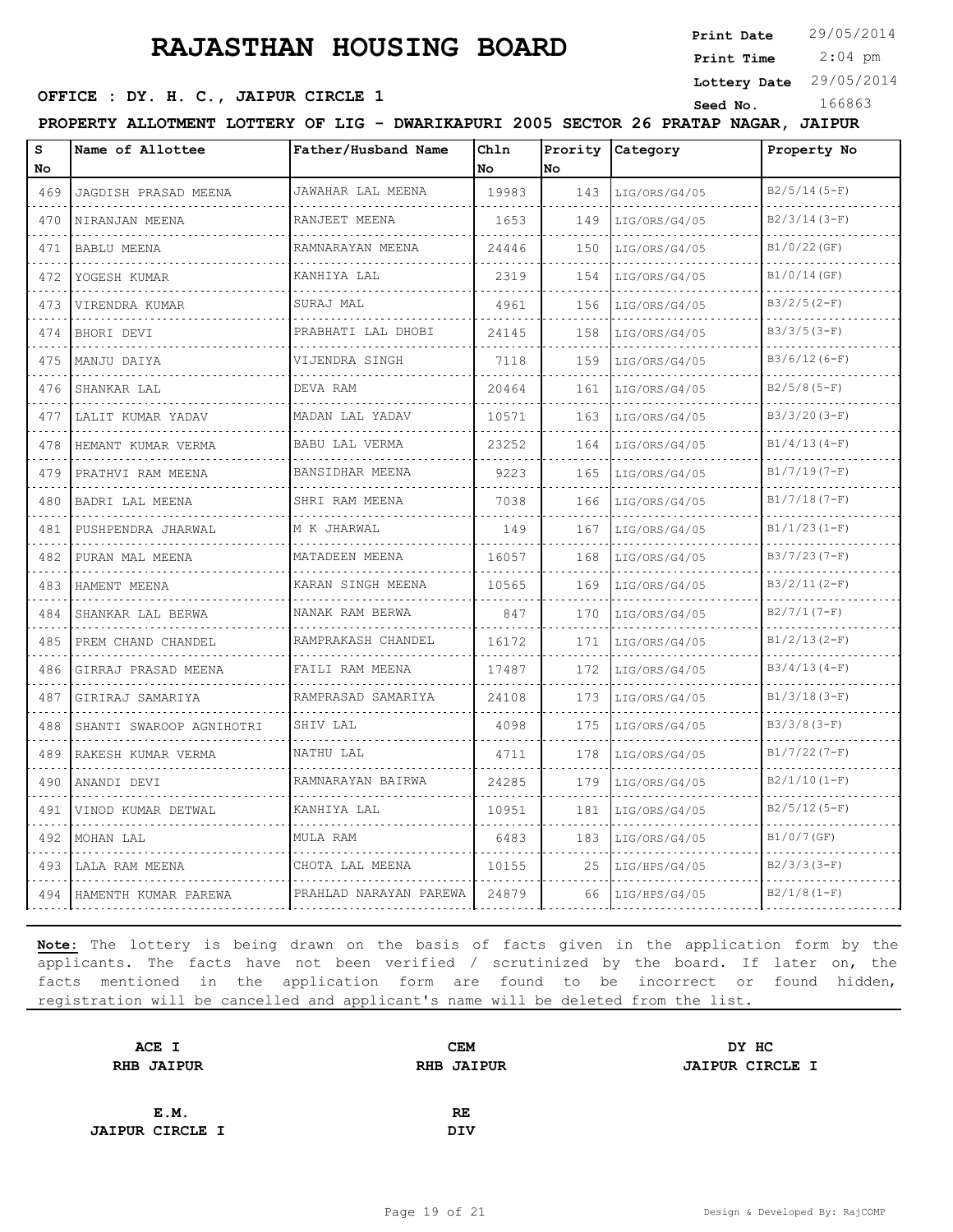**Print Date**

 2:04 pm **Print Time**

**Lottery Date** 29/05/2014

### **OFFICE : DY. H. C., JAIPUR CIRCLE 1** Seed No. 166863

**PROPERTY ALLOTMENT LOTTERY OF LIG - DWARIKAPURI 2005 SECTOR 26 PRATAP NAGAR, JAIPUR**

| s<br>No  | Name of Allottee           | Father/Husband Name     | Chln<br>No. | No  | Prority Category | Property No    |
|----------|----------------------------|-------------------------|-------------|-----|------------------|----------------|
| 495      | SANJAY MAHAWAR             | YADRAM ARYA             | 22318       | 124 | LIG/HPS/G4/05    | $B3/1/1(I-F)$  |
| 496      | SAYAR LAL BAIRWA           | PRABHU LAL BAIRWA       | 17630       | 136 | LIG/HPS/G4/05    | $B2/2/20(2-F)$ |
| 497      | ASHISH DAYMA               | AMAR JYOTI DAYMA        | 24150       | 145 | LIG/HPS/G4/05    | $B2/5/3(5-F)$  |
| 498      | MAN SINGH MEENA            | BABU LAL MEENA          | 9492        | 176 | LIG/HPS/G4/05    | $B1/4/20(4-F)$ |
| 499      | SANTRA DEVI KIRAD          | SHRI RAM KIRAD          | 24146       | 179 | LIG/HPS/G4/05    | $B3/4/23(4-F)$ |
| 500      | HAZARI LAL BAIRWA          | GHASI LAL BAIRWA        | 6725        | 182 | LIG/HPS/G4/05    | $B3/7/12(7-F)$ |
| 501      | HIMANSHU DATT              | GURU DATT               | 17980       | 184 | LIG/HPS/G4/05    | $B2/1/1(I-F)$  |
| 502      | RAHUL DABRA                | DEVDATT DABRA           | 22440       | 185 | LIG/HPS/G4/05    | $B3/2/12(2-F)$ |
| 503      | RAJESH KUMAR               | RAMKISHAN BAIRWA        | 15964       | 189 | LIG/HPS/G4/05    | $B2/3/18(3-F)$ |
| 504      | PRABHU NARYAN MEENA        | .<br>BHIVA RAM MEENA    | 23314       | 190 | LIG/HPS/G4/05    | $B1/2/12(2-F)$ |
| 505      | RAJ BAI MEENA              | CHITAR MAL MEENA        | 24760       | 191 | LIG/HPS/G4/05    | $B3/4/11(4-F)$ |
| 506      | LAL CHAND DHAWAN           | NANAG RAM BAIRWA        | 16509       | 192 | LIG/HPS/G4/05    | $B2/5/1(5-F)$  |
| 507      | RAMESH CHAND MEENA         | .<br>LEKHA RAM MEENA    | 14355       | 194 | LIG/HPS/G4/05    | $B1/5/4(5-F)$  |
| 508      | ROHIT SINGH                | KISHOR LAL MEENA        | 10412       | 195 | LIG/HPS/G4/05    | $B1/3/10(3-F)$ |
| 509      | RADHA KISHAN BAIRWA        | CHUNNI LAL BAIRWA       | 14168       | 196 | LIG/HPS/G4/05    | $B3/3/14(3-F)$ |
| 510      | .<br>MAHENDRA KUMAR BAIRWA | RAMDHAN BAIRWA          | 20465       | 200 | LIG/HPS/G4/05    | $B3/5/15(5-F)$ |
| 511      | GHANSHYAM PRASAD           | BHANWAR LAL             | 25013       | 201 | LIG/HPS/G4/05    | $B3/5/4(5-F)$  |
| .<br>512 | ANITA                      | MAHAVEER PRASAD SANWARI | 19981       | 204 | LIG/HPS/G4/05    | $B1/7/7(T-F)$  |
| 513      | SUMAN                      | HARI SANKAR             | 20679       | 205 | LIG/HPS/G4/05    | $B1/2/22(2-F)$ |
| 514      | SUNITA DEVI                | MITTHAN LAL             | 25136       | 206 | LIG/HPS/G4/05    | $B2/7/23(7-F)$ |
| 515      | NISHANT PAL                | KANHIYA LAL             | 20256       | 207 | LIG/HPS/G4/05    | $B2/7/20(7-F)$ |
| 516      | SHYAM SUNDER KANNOJIYA     | G R KANNOJIYA           | 3413        | 209 | LIG/HPS/G4/05    | $B1/3/6(3-F)$  |
| 517      | SUNIL KUMAR ASWAL          | CHOTU RAM ASWAL         | 4595        | 210 | LIG/HPS/G4/05    | $B2/2/5(2-F)$  |
| 518      | BABU LAL VERMA             | RAGHU NATH              | 14854       | 211 | LIG/HPS/G4/05    | $B2/4/4(4-F)$  |
| 519      | VISHNU DATT CHOUHAN        | DURGA SHANKAR           | 7997        | 213 | LIG/HPS/G4/05    | $B1/3/11(3-F)$ |
| 520      | MOHAN SINGH MAHAWAR        | AMAR CHAND KOLI         | 20053       | 214 | LIG/HPS/G4/05    | $B1/6/2(6-F)$  |

| ACE I                  | <b>CEM</b>        | DY HC                  |
|------------------------|-------------------|------------------------|
| <b>RHB JAIPUR</b>      | <b>RHB JAIPUR</b> | <b>JAIPUR CIRCLE I</b> |
|                        |                   |                        |
| E.M.                   | RE                |                        |
| <b>JAIPUR CIRCLE I</b> | <b>DIV</b>        |                        |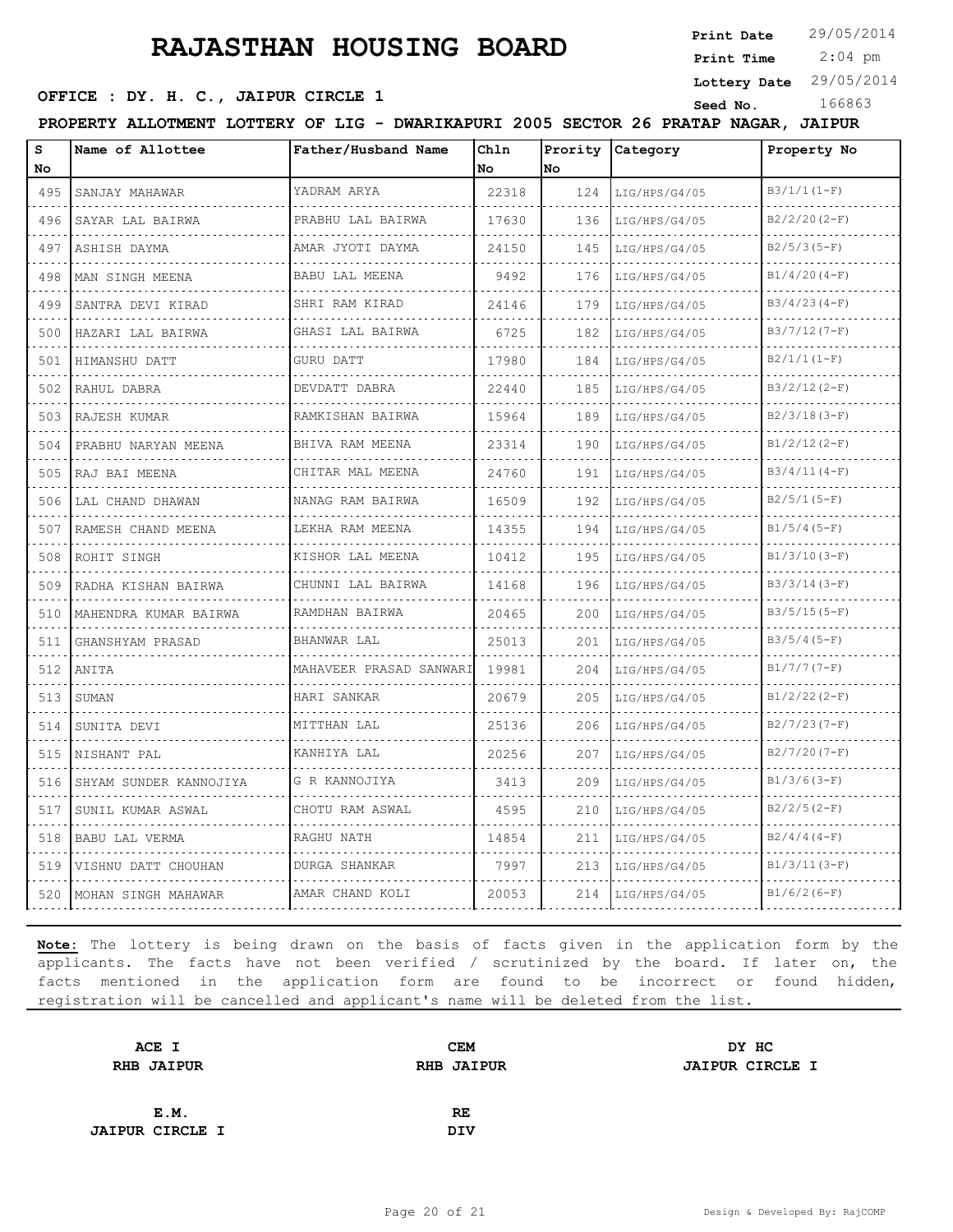**Print Date**

 2:04 pm **Print Time**

**Lottery Date** 29/05/2014

### **OFFICE : DY. H. C., JAIPUR CIRCLE 1** Seed No. 166863

| PROPERTY ALLOTMENT LOTTERY OF LIG - DWARIKAPURI 2005 SECTOR 26 PRATAP NAGAR, JAIPUR |                           |                      |       |      |                  |                |  |
|-------------------------------------------------------------------------------------|---------------------------|----------------------|-------|------|------------------|----------------|--|
| s                                                                                   | Name of Allottee          | Father/Husband Name  | Chln  |      | Prority Category | Property No    |  |
| No.                                                                                 |                           |                      | l No  | lNo. |                  |                |  |
| 521                                                                                 | SANJEEV KALA              | RAGHUVEER KALA       | 6360  | 215  | LIG/HPS/G4/05    | $B1/2/1(2-F)$  |  |
| 522                                                                                 | LALLU RAM BAIRWA          | MANGI LAL BAIRWA     | 14332 | 219  | LIG/HPS/G4/05    | $B1/6/7(6-F)$  |  |
| 523                                                                                 | LAXMI NARAYAN MEENA       | MEDA RAM MEENA       | 19607 | 220  | LIG/HPS/G4/05    | $B2/7/11(7-F)$ |  |
|                                                                                     | 524 RAJENTI DEVI MEENA    | BRAJ MOHAN MEENA     | 19111 | 224  | LIG/HPS/G4/05    | $B3/6/7(6-F)$  |  |
|                                                                                     | 525 RAJEEV SAMERIYA       | OM PRAKASH SAMERIYA  | 24523 | 227  | LIG/HPS/G4/05    | $B2/6/2(6-F)$  |  |
|                                                                                     | 526 RAJESH KUMAR MEENA    | KALYAN SAHAI MEENA   | 17697 | 231  | LIG/HPS/G4/05    | $B3/6/23(6-F)$ |  |
| 527                                                                                 | MADHU VERMA               | JAGDISH PRASAD VERMA | 15577 | 232  | LIG/HPS/G4/05    | $B1/4/1(4-F)$  |  |
|                                                                                     | 528 RAJESH KUMAR VERMA    | RAMESH KUMAR VERMA   | 5304  | 233  | LIG/HPS/G4/05    | $B1/4/4(4-F)$  |  |
|                                                                                     | 529 RADHESHYAM            | SUNDA RAM            | 19491 | 234  | LIG/HPS/G4/05    | $B3/2/7(2-F)$  |  |
|                                                                                     | 530 BUDDH RAM MAHAWAR     | HUKMA RAM            | 7423  | 235  | LIG/HPS/G4/05    | $B1/1/13(I-F)$ |  |
|                                                                                     | 531 SALENDRA KUMAR GEHLOT | SHRI KRISHAN GEHLOT  | 4891  | 237  | LIG/HPS/G4/05    | $B1/5/17(5-F)$ |  |
|                                                                                     | 532 ANIL KUMAR            | PRATAP SINGH         | 19335 | 240  | LIG/HPS/G4/05    | $B2/5/13(5-F)$ |  |
|                                                                                     | 533 KALU RAM KHADIYA      | KESAR LAL KHADIYA    | 17985 | 243  | LIG/HPS/G4/05    | $B3/1/6(1-F)$  |  |
|                                                                                     | 534 MANOJ KUMAR MEENA     | NAHARU RAM MEENA     | 24805 | 244  | LIG/HPS/G4/05    | $B3/6/13(6-F)$ |  |
|                                                                                     | 535 SOHAN SINGH RATHORE   | UGAM SINGH           | 24067 | 41   | LIG/HPS/G6/05    | $B3/7/22(7-F)$ |  |

**List of remaining houses (0):** 

\*\* END \*\*

| ACE I                  | <b>CEM</b>        | DY HC                  |  |
|------------------------|-------------------|------------------------|--|
| <b>RHB JAIPUR</b>      | <b>RHB JAIPUR</b> | <b>JAIPUR CIRCLE I</b> |  |
|                        |                   |                        |  |
| E.M.                   | RE.               |                        |  |
| <b>JAIPUR CIRCLE I</b> | <b>DIV</b>        |                        |  |
|                        |                   |                        |  |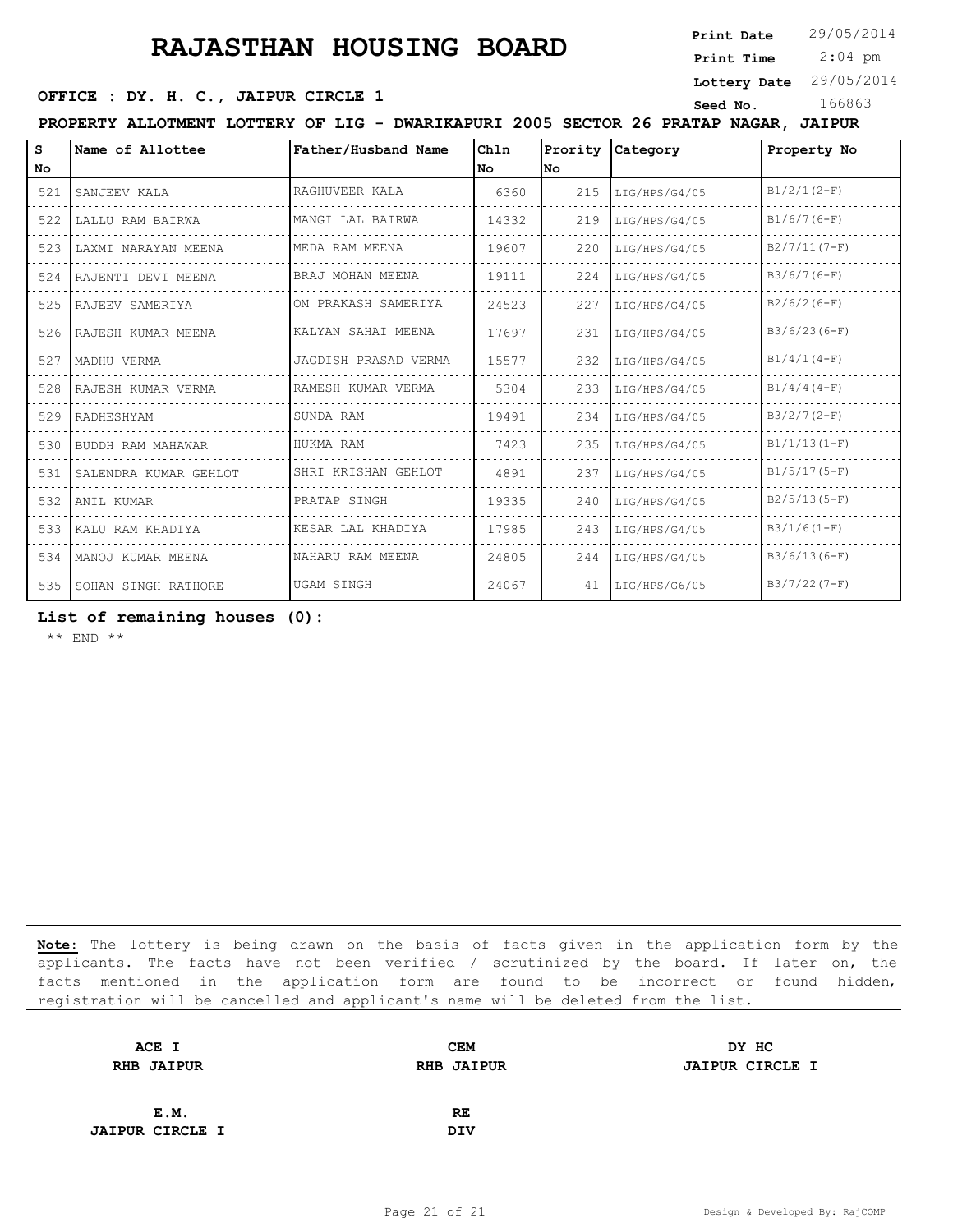**Print Date**

 1:10 pm **Print Time**

**Lottery Date** 29/05/2014

### **OFFICE : DY. H. C., JAIPUR CIRCLE 1** Seed No. 145159

**PROPERTY ALLOTMENT LOTTERY OF HIG - BOARD EMPLOYEE SECTOR 22 PRATAP NAGAR, JAIPUR**

| s                        | Name of Allottee       | Father/Husband Name  | Ch1n           | Prority        | Category      | Property No |
|--------------------------|------------------------|----------------------|----------------|----------------|---------------|-------------|
| No.                      |                        |                      | No             | lNo.           |               |             |
|                          | RAJ NARAYAN MATHUR     | BADRI NARAYAN MATHUR | 128            |                | HIG/HPS/G3/06 | $22 - J/21$ |
|                          | RAJENDRA SINGH         | GANPAT SINGH         | 55             |                | HIG/HPS/G3/06 | $22 - J/15$ |
| $\overline{\mathcal{E}}$ | RADHEY SHYAM SHARMA    | NEMI CHAND           | 3              | 3              | HIG/HPS/G3/06 | $22 - J/18$ |
| 4                        | DHIRENDRA MOHAN SHARMA | BRAJ MOHAN           | 106            | $\overline{4}$ | HIG/HPS/G3/06 | $22 - J/17$ |
|                          | 5 ISOHAN LAL SITHAR    | MOOL CHAND SUDHAR    | 67             | 5.             | HIG/HPS/G3/06 | $22 - J/8$  |
|                          | 6 LAMIN MOHAMED        | MOHAMED HANIF        | 103            |                | HIG/HPS/G3/06 | $22 - J/2$  |
|                          | 7 KALYAN MEENA         | GANGA RAM MEENA      |                | 8              | HIG/HPS/G3/06 | $22 - J/20$ |
|                          | 8 SURESH CHAND RAWAT   | BHAWANI SHANKAR      | 131            | 9              | HIG/HPS/G3/06 | $22 - J/10$ |
|                          | 9 RAMNI PILLAI         | K V PILLAI           | $\mathcal{L}$  | 10             | HIG/HPS/G3/06 | $22 - J/12$ |
|                          | 10 TULSI RAM SHARMA    | KANWAR LAL SHARMA    | $\overline{1}$ | 11             | HIG/HPS/G3/06 | $22 - J/14$ |
| 11                       | GALJI DAMOR            | <b>BHAGWANA</b>      | 1.5            | 12             | HIG/HPS/G3/06 | $22 - J/5$  |
| $12-1$                   | DINESH NAG             | KAILASH NARAYAN NAG  | 105            | 13             | HIG/HPS/G3/06 | $22 - J/13$ |
| 1.3                      | DINESH CHAND AGARWAL   | RADHA KISHAN         | 114            | 14             | HIG/HPS/G3/06 | $22 - J/9$  |

### **List of remaining houses (9):**

22-J/1, 22-J/3, 22-J/4, 22-J/6, 22-J/7, 22-J/11, 22-J/16, 22-J/19, 22-J/22, \*\* END \*\*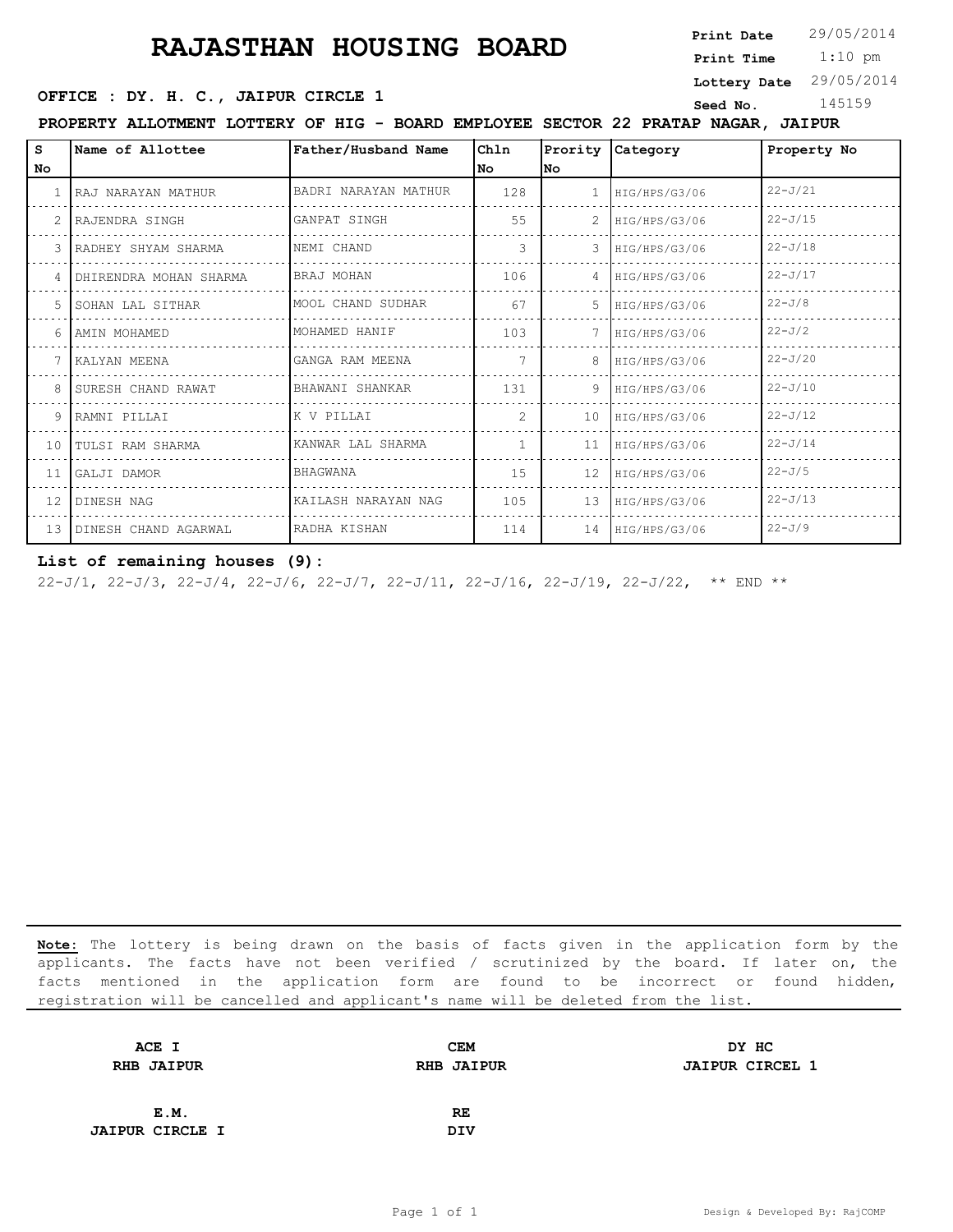**Print Date**

 1:17 pm **Print Time**

**Lottery Date** 29/05/2014

### **OFFICE : DY. H. C., JAIPUR CIRCLE 1** Seed No. 391933

**PROPERTY ALLOTMENT LOTTERY OF MIG B - BOARD EMPLOYEE SECTOR 22 PRATAP NAGAR, JAIPUR**

| S<br>No      | Name of Allottee         | Father/Husband Name                  | Chln<br>No | Prority<br>lno. | Category                    | Property No |
|--------------|--------------------------|--------------------------------------|------------|-----------------|-----------------------------|-------------|
| $\mathbf{1}$ | SHALINI                  | SHIVJEET SHANKAR                     | 1160       | 52              | MIG B/HPS/G3/02             | $22-T/20$   |
| 2            | SHANTI DEVI              | .<br>GOPAL MEENA                     | 1195       | 53              | .<br>MIG B/HPS/G3/02        | $22 - I/14$ |
| 3            | IAMER SINGH              | .<br>PURAN MAL MEENA                 | 374        | 54              | .<br>MIG B/HPS/G3/02        | $22 - I/19$ |
| 4            | UMESH RAJ JOSHI          | YASHWANT RAJ JOSHI<br>.              | 537        | 56              | MIG B/HPS/G3/02<br>.        | $22 - I/2$  |
| 5            | SANJEEV KUMAR DIXIT<br>. | PREMDHAN DIXIT<br>.                  | 150        | 57              | MIG B/HPS/G3/02<br>.        | $22 - I/23$ |
| 6            | BHAGWAN SAI MEENA        | BUDHHA RAM MEENA                     | 1194       | 58              | MIG B/HPS/G3/02             | $22 - I/7$  |
| 7            | VIJAY SINGH              | SUKHA RAM                            | 57         | 1               | MIG B/ORS/G3/06<br>.        | $22-T/13$   |
| 8            | HANUMAN SINGH RATHORE    | GANPAT                               | 56         | 2               | MIG B/ORS/G3/06<br>.        | $22-T/12$   |
| 9            | KANA RAM MEENA           | BADRI NARAYAN SHARMA                 | 69         | $\mathbf{1}$    | MIG B/HPS/G3/06             | $22-T/28$   |
| 10           | CHAJU RAM MEENA          | RAGHUNATH MEENA<br>.                 | 21         | 2               | MIG B/HPS/G3/06<br>.        | $22 - I/18$ |
| 11           | NAVEET KUMAR BOHARA      | SATYA NARAYAN<br>.                   | 31         | 3               | MIG B/HPS/G3/06<br>.        | $22 - I/5$  |
| 12           | SHIV KUMAR MEENA         | GOPAL LAL                            | 53         | 5               | MIG B/HPS/G3/06             | $22 - I/3$  |
| 13           | RAJESH KUMAR<br>.        | ARJUN LAL<br>.                       | 59         | 6               | MIG B/HPS/G3/06<br><u>.</u> | $22 - I/9$  |
| 14           | VIMLA DEVI               | MANOJ KUMAR                          | 5          | 7               | MIG B/HPS/G3/06             | $22 - I/4$  |
| 15           | RAMESH CHAD PALIWAL      | TULSHI RAM                           | 110        | 8               | MIG B/HPS/G3/06             | $22 - I/22$ |
| 16           | NAVTAR NARAYA MATHUR     | M L MATHUR                           | 108        | 9               | MIG B/HPS/G3/06<br>.        | $22 - I/1$  |
| 17           | LAXMI NARAYAN VYAS       | RAJ NARAYAN VYAS<br>.                | 82         | 10              | MIG B/HPS/G3/06             | $22 - I/10$ |
| 18           | GOPAL SINGH              | NARAYAN SINGH                        | 130        | 11              | MIG B/HPS/G3/06             | $22 - I/6$  |
| 19           | GIRRAJ PRASAD SONI       | KALYAN MAL                           | 99         | 12 <sup>°</sup> | MIG B/HPS/G3/06<br>.        | $22 - I/11$ |
| 20           | LAL SINGH                | CHAMNA                               | 125        | 13              | MIG B/HPS/G3/06             | $22 - I/27$ |
| 21           | GOTAM LAL                | DEV CHAND                            | 97         | 14              | MIG B/HPS/G3/06             | $22 - I/21$ |
| 22           | JAMANA LAL<br>.          | PRABHU LAL<br><u>.</u>               | 51         | 15              | MIG B/HPS/G3/06<br>.        | $22 - I/31$ |
| 23           | REVATI DEVI              | KISHNA RAM                           | 46         | 16              | MIG B/HPS/G3/06             | $22 - I/24$ |
| 24           | CHAMPA DEVI              | BHAGIRATH RAM                        | 2.4        | 17              | MIG B/HPS/G3/06             | $22 - I/17$ |
| 25           | ABDUL KAYUB              | ELAHI BAKHS<br>did did did did did . | 52         | 18              | MIG B/HPS/G3/06<br>.        | $22 - I/29$ |
| 26           | GUMAAN MAL SHARMA        | NARAYAN PRASAD                       | 6          | 19              | MIG B/HPS/G3/06             | $22 - I/8$  |

| ACE I                  | CEM               | DY HC                  |
|------------------------|-------------------|------------------------|
| <b>RHB JAIPUR</b>      | <b>RHB JAIPUR</b> | <b>JAIPUR CIRCEL 1</b> |
|                        |                   |                        |
| E.M.                   | RE                |                        |
| <b>JAIPUR CIRCLE I</b> | DIV               |                        |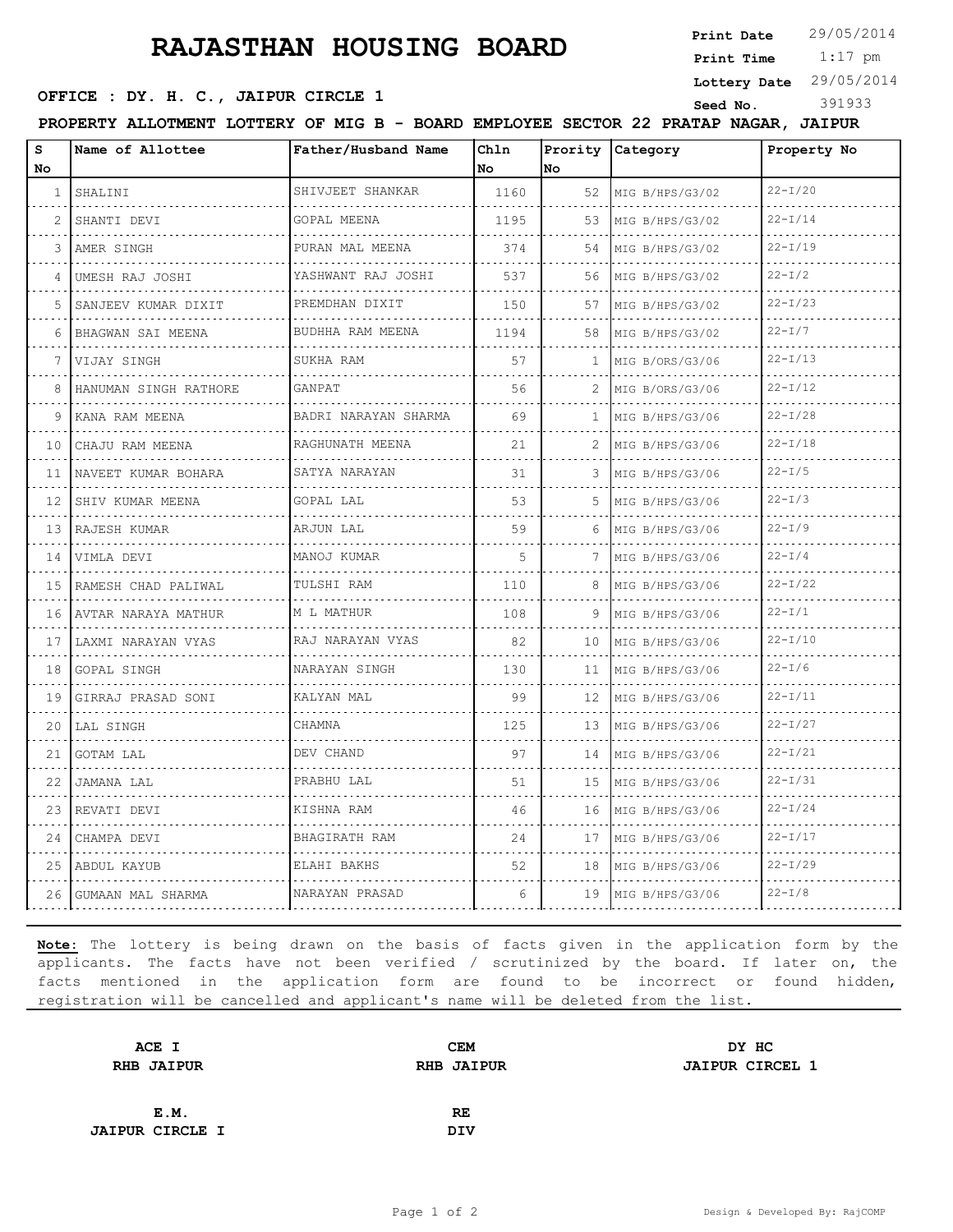1:17 pm **Print Date Print Time**

**Lottery Date** 29/05/2014

### **OFFICE : DY. H. C., JAIPUR CIRCLE 1** Seed No. 391933

### **PROPERTY ALLOTMENT LOTTERY OF MIG B - BOARD EMPLOYEE SECTOR 22 PRATAP NAGAR, JAIPUR**

| s      | Name of Allottee | Father/Husband Name | Ch1n |     | Prority Category | Property No |
|--------|------------------|---------------------|------|-----|------------------|-------------|
| No     |                  |                     | l No | lNo |                  |             |
| $\sim$ | SANTOSH KUMAR    | SUKHA RAM           | 58   |     | MIG B/HPS/G3/06  | $22-T/25$   |

### **List of remaining houses (2):**

22-I/26, 22-I/30, \*\* END \*\*

| ACE I                  | <b>CEM</b>        | DY HC                  |
|------------------------|-------------------|------------------------|
| <b>RHB JAIPUR</b>      | <b>RHB JAIPUR</b> | <b>JAIPUR CIRCEL 1</b> |
|                        |                   |                        |
| E.M.                   | RE.               |                        |
| <b>JAIPUR CIRCLE I</b> | <b>DIV</b>        |                        |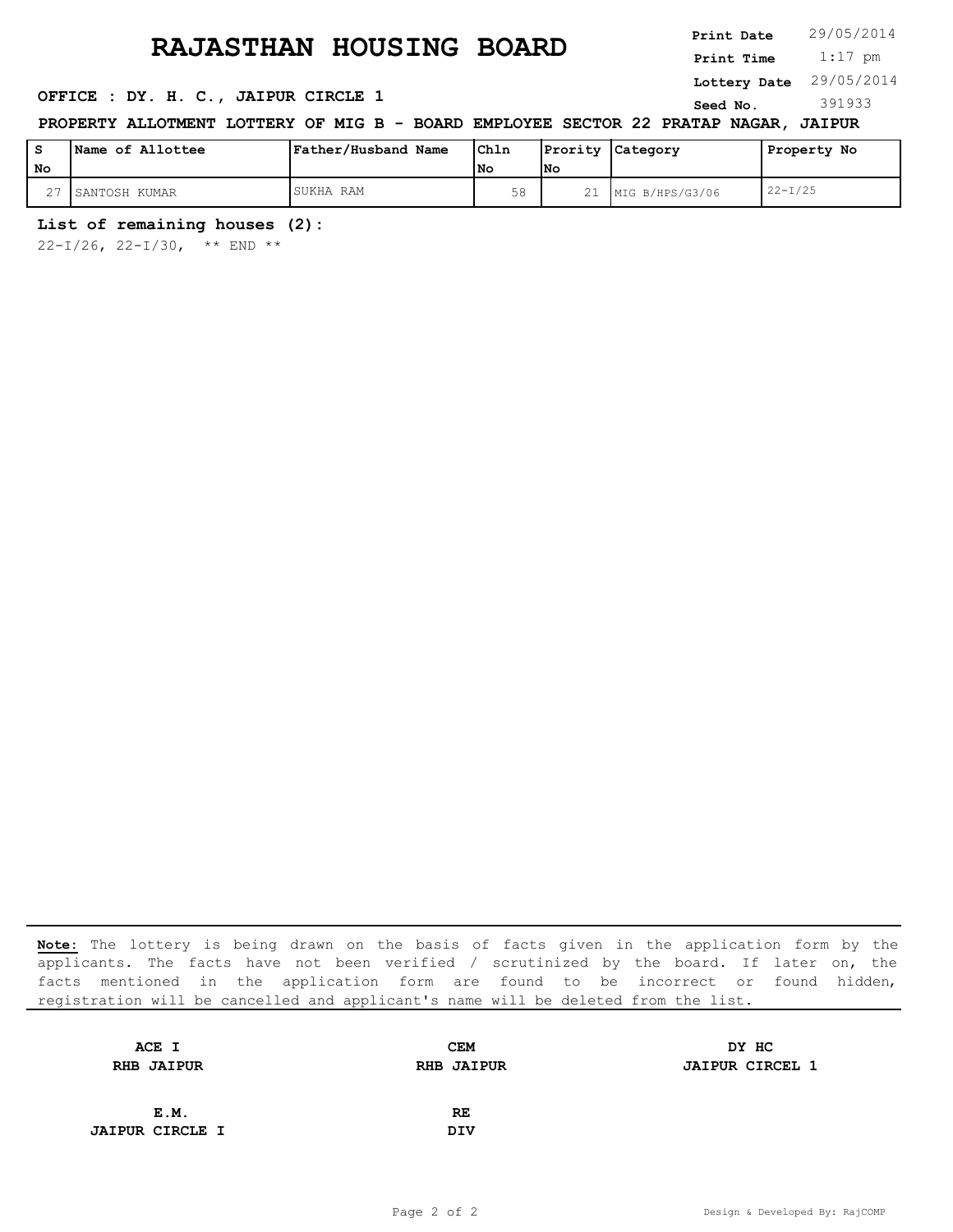1:03 pm **Print Date Print Time Lottery Date** 29/05/2014

### **OFFICE : DY. H. C., JAIPUR CIRCLE 1** Seed No. 331898

**PROPERTY ALLOTMENT LOTTERY OF HIG - VYAS APARTMENT GRS SECTOR 11, JAIPUR**

| s<br>No | Name of Allottee                 | Father/Husband Name     | Chln<br>No | Prority<br>lno. | Category      | Property No     |
|---------|----------------------------------|-------------------------|------------|-----------------|---------------|-----------------|
| 1       | NASREEN RAUF                     | ABDUL RAUF              | 8297       | 1               | HIG/HPS/G2/90 | $110/A/19(2-F)$ |
| 2       | .<br>MURARI LAL JOSHI            | MANOHAR LAL JOSHI       | 87390      | 1               | HIG/ORS/G1/07 | $110/A/6(1-F)$  |
| 3       | NARENDRA KUMAR SHARMA            | NATHU LAL SHARMA        | 13468      | 1               | HIG/HPS/G1/07 | $110/A/12(3-F)$ |
| 4       | RAKESH MATHUR                    | M.M. MATHUR             | 95712      | 1               | HIG/HPS/G1/08 | $110/A/10(2-F)$ |
| 5       | ZARZIN GAURDNER                  | C.W. GAURDNER           | 77258      | 2               | HIG/HPS/G1/08 | $110/A/28(1-F)$ |
| 6       | ANURADHA KHURANA                 | R.D. JUNEJA             | 27976      | 1               | HIG/ORS/G2/08 | $110/A/27(1-F)$ |
| 7       | RAVINDRA KUMAR JAIN              | R.C. JAIN               | 75135      | 2               | HIG/ORS/G2/08 | $110/A/4(1-F)$  |
| 8       | GAJENDRA PRASAD SINGHAL          | RAGHU NATH PRASAD       | 918        | $\mathbf{1}$    | HIG/HPS/G2/08 | $110/A/40(I-F)$ |
| 9       | VIJAY KUMAR TULSYAN              | DURGA PRASAD TULSYAN    | 27866      | 1               | HIG/HPS/G1/09 | $110/A/67(2-F)$ |
| 10      | PRAVEEN KUMAR JAIN               | SHORI KUMAR JAIN        | 7991       | 1               | HIG/ORS/G2/09 | $110/A/9(2-F)$  |
| 11      | ACHUTTAN KATTI                   | K.R. MENAN              | 46694      | 1               | HIG/ORS/G1/10 | $110/A/56(2-F)$ |
| 12      | GAUTAM DAS MAHESHWARI            | LUNKARAN MAHESHWARI     | 96555      | 1               | HIG/HPS/G1/10 | $110/A/50$ (GF) |
| 13      | HARI RAM SHARMA                  | SURAJ MAL SHARMA        | 95613      | 1               | HIG/HPS/G2/10 | $110/A/17(1-F)$ |
| 14      | MANOHAR LAL PAHVA                | BHAGWAN DAS             | 62547      | 2               | HIG/HPS/G2/10 | $110/A/42(1-F)$ |
| 15      | NAND LAL RAHEJA<br>(PROVISIONAL) | RAM CHANDRA RAHEJA      | 58562      | $\mathbf{1}$    | HIG/ORS/G1/11 | $110/A/46(2-F)$ |
| 16      | SANJEEV KUMAR HADA               | PREM NATH               | 71276      | 2               | HIG/ORS/G1/11 | $110/A/34(2-F)$ |
| 17      | PUSHPA MATHUR<br>(PROVISIONAL)   | RAM PRAKASH MATHUR      | 20904      | 3               | HIG/ORS/G1/11 | $110/A/52(1-F)$ |
| 18      | LATA RARA                        | RAJ KUMAR RARA          | 28818      | 4               | HIG/ORS/G1/11 | $110/A/22(2-F)$ |
| 19      | VEENA PARNAMI                    | K.K. MADAN              | 25255      | $\mathbf{1}$    | HIG/HPS/G1/11 | $110/A/68(2-F)$ |
| 20      | BRIJ NARAIN MAHTUR               | ROOP NARAIN MATHUR      | 57243      | 2               | HIG/HPS/G1/11 | $110/A/26$ (GF) |
| 21      | VISHNU KUMAR GUPTA               | MADAN LAL GUPTA         | 51358      | 3               | HIG/HPS/G1/11 | $110/A/31(2-F)$ |
| 22      | PUSHPA GROVER                    | RAJENDRA KUMAR          | 81270      | 4               | HIG/HPS/G1/11 | $110/A/39(1-F)$ |
| 23      | RAJESH KUMAR VIJAYVARGIYA        | RAM KISHAN VIJAYVARGIYA | 36557      | 5               | HIG/HPS/G1/11 | $110/A/65(I-F)$ |
| 24      | UTTAM CHAND KULSHRESTHA          | CHADA LAL KULSHRESTHA   | 49096      | 6               | HIG/HPS/G1/11 | $110/A/70(2-F)$ |
| 25      | PRAKASH CHAND KHANDELWAL         | BRIJ MOHAN KHANDELWAL   | 79489      | $\mathbf{1}$    | HIG/ORS/G2/11 | $110/A/5(1-F)$  |

| ACE I                  | <b>CEM</b>        | DY HC                  |
|------------------------|-------------------|------------------------|
| <b>RHB JAIPUR</b>      | <b>RHB JAIPUR</b> | <b>JAIPUR CIRCEL 1</b> |
|                        |                   |                        |
| E.M.                   | RE                |                        |
| <b>JAIPUR CIRCLE I</b> | <b>DIV</b>        |                        |